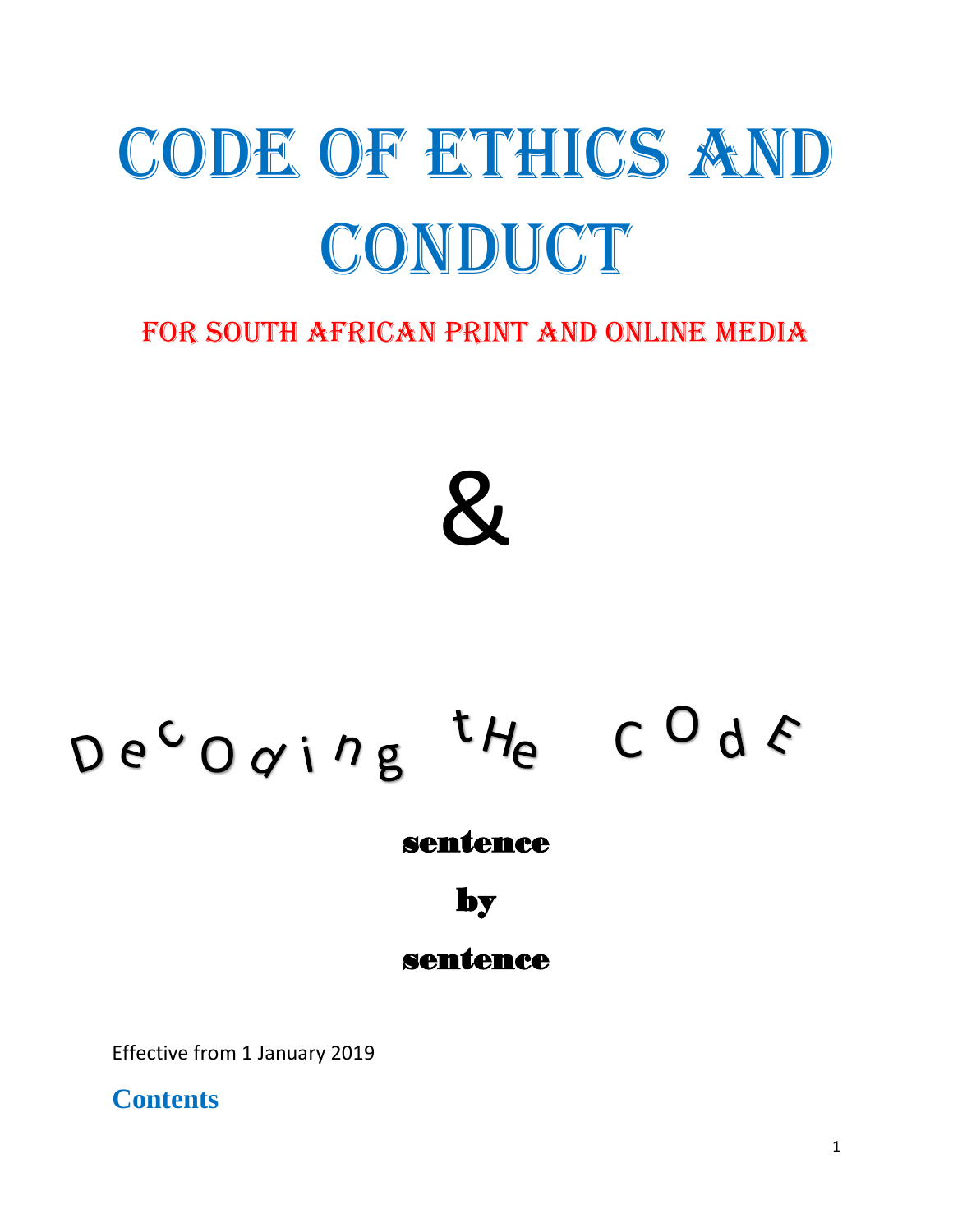#### Preamble

#### A. Media-generated Content and Activities

- 1. Gathering and Reporting of News
- 2. Independence and Conflict of Interest
- 3. Privacy, Dignity and Reputation
- 4. Protection of Personal Information
- 5. Discrimination and Hate Speech
- 6. Advocacy
- 7. Protected Comment
- 8. Children
- 9. Violence, Graphic Content
- 10. Headlines, Captions, Posters and Pictures
- 11. Confidential and Anonymous Sources
- 12. Payment for Information

#### B. User-generated Content and Activities

- 13. Principles
- 14. Prohibited Content
- 15. Defence

## Foreword

There is hardly anything that anyone can do without influencing somebody else; there is *nothing* that a journalist can do in her or his line of duty without affecting somebody.

Journalists should fully understand and appreciate just how much power they have. That *everything*  they do in their professional lives influences people. That this influence can sometimes make or break a person. And that this places a huge responsibility on everybody concerned.

A Code of Ethics and Conduct is the first and most important way of regulating the press and online media ("the media", for the purpose of this exercise). Editors and journalists often ask me for advice prior to publication. My first question always is: What does the Code of Ethics and Conduct say? In most cases the answer to this question solves the problem.

A Code of Ethics is an ethical compass without which the media are all at sea.

What follows is a discussion of the latest South African Code of Ethics and Conduct, section by section and sentence by sentence, explaining why the issues contained in them are important and illustrating the principles and consequences involved – in the hope that this would provide basic guidelines to journalists for acting ethically at all times.

The text itself is presented in bold italics; the comments are in normal type. Examples of actual cases are presented in boxes.

*'A Code of Ethics and Conduct is an ethical compass without which the media are all at sea...'* – **JR**

**Johan Retief,** Press Ombud: Nov 2009 – March 2019 *January 2019*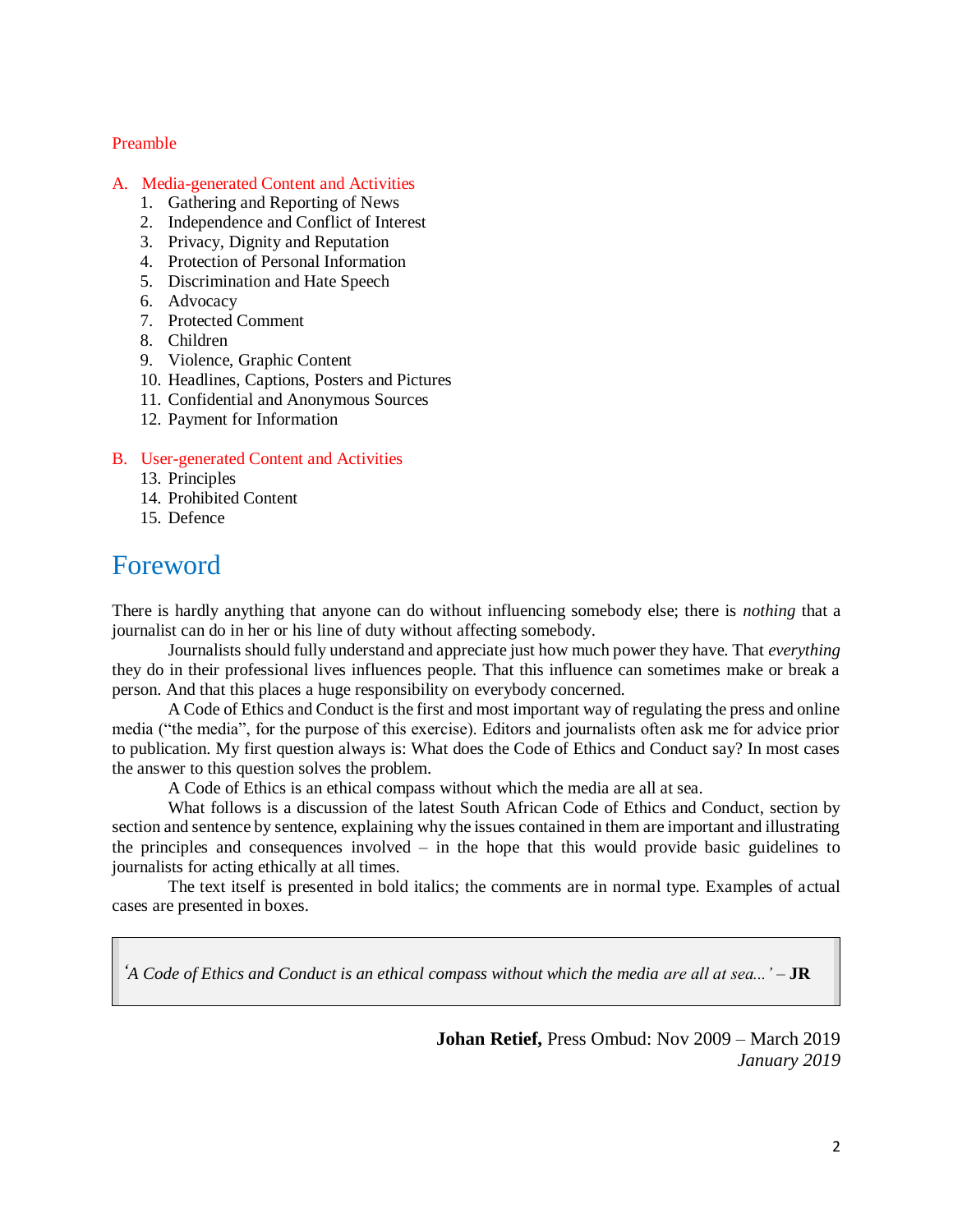# **Code of Ethics and Conduct for South African Print and Online Media**

The Press Council of South Africa and the Interactive Advertising Bureau South Africa adopt the following Code for print and online media (together referred to as "the media).

#### PREAMBLE

The media exist to serve society. Their freedom provides for independent scrutiny of the forces that shape society, and is essential to realising the promise of democracy. It enables citizens to make informed judgments on the issues of the day, a role whose centrality is recognised in the South African Constitution.

Section 16 of the Bill of Rights sets out that:

1. Everyone has the right to freedom of expression, which includes:

- a) Freedom of the press and other media;
- b) Freedom to receive and impart information or ideas;
- c) Freedom of artistic creativity; and
- d) Academic freedom and freedom of scientific research.
- 2. The right in subsection (1) does not extend to:
	- a) Propaganda for war;
	- b) Incitement of imminent violence; or

c) Advocacy of hatred that is based on race, ethnicity, gender or religion, and that constitutes incitement to cause harm.

The media strive to hold these rights in trust for the country's citizens; and they are subject to the same rights and duties as the individual. Everyone has the duty to defend and further these rights, in recognition of the struggles that created them: the media, the public and government, who all make up the democratic state.

The media's work is guided at all times by the public interest, understood to describe information of legitimate interest or importance to citizens.

As journalists we commit ourselves to the highest standards, to maintain credibility and keep the trust of the public. This means always striving for truth, avoiding unnecessary harm, reflecting a multiplicity of voices in our coverage of events, showing a special concern for children and other vulnerable groups, and exhibiting sensitivity to the cultural customs of their readers and the subjects of their reportage, and acting independently.

## **Chapter 1: MEDIA-GENERATED CONTENT AND ACTIVITIES**

#### **1. Gathering and reporting of news**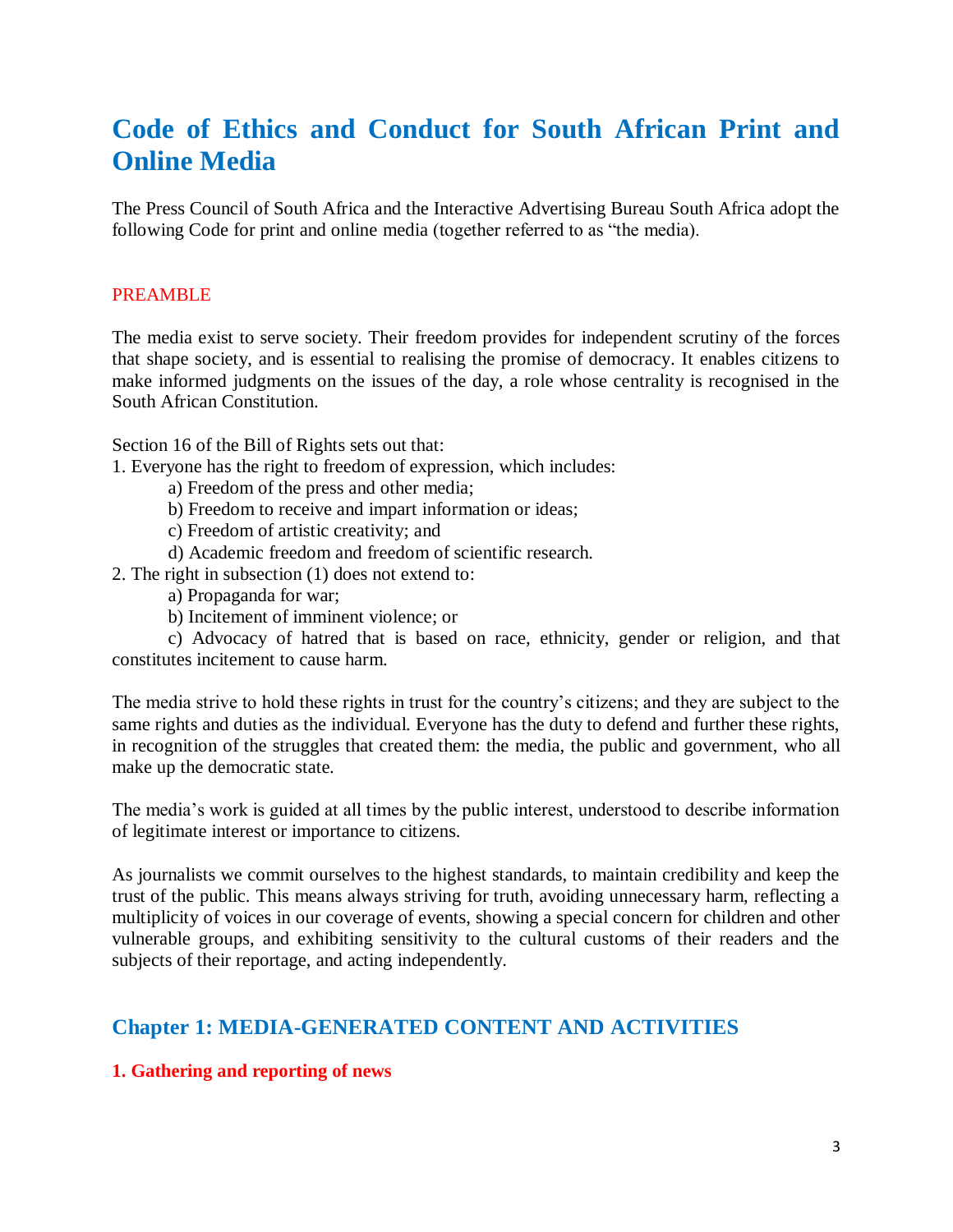The media shall:

1.1 take care to report news truthfully, accurately and fairly;

1.2 present news in context and in a balanced manner, without any intentional or negligent departure from the facts whether by distortion, exaggeration or misrepresentation, material omissions, or summarization;

1.3 present only what may reasonably be true as fact; opinions, allegations, rumours or suppositions shall be presented clearly as such;

1.4 obtain news legally, honestly and fairly, unless public interest dictates otherwise;

1.5 use personal information for journalistic purposes only;

1.6 identify themselves as such, unless public interest or their safety dictates otherwise;

1.7 verify the accuracy of doubtful information, if practicable; if not, this shall be stated;

1.8 seek, if practicable, the views of the subject of critical reportage in advance of publication, except when they might be prevented from reporting, or evidence destroyed, or sources intimidated. Such a subject should be afforded reasonable time to respond; if unable to obtain comment, this shall be stated;

1.9 state where a report is based on limited information, and supplement it once new information becomes available;

1.10 make amends for presenting inaccurate information or comment by publishing promptly and with appropriate prominence a retraction, correction, explanation or an apology;

1.11 prominently indicate when an online article has been amended or an apology or retraction published and link such to that text, while the original article may remain;

1.12 not be obliged to remove any article which is not unlawfully defamatory; and

1.13 not plagiarise.

#### **2. Independence and Conflicts of Interest**

The media shall:

2.1 not allow commercial, political, personal or other non-professional considerations to influence reporting, and avoid conflicts of interest as well as practices that could lead readers to doubt the media's independence and professionalism;

2.2 not accept any benefit which may influence coverage;

2.3 indicate clearly when an outside organization has contributed to the cost of newsgathering; and 2.4 keep editorial material clearly distinct from advertising and sponsored events.

#### **3. Privacy, Dignity and Reputation**

The media shall:

3.1 exercise care and consideration in matters involving the private lives of individuals. The right to privacy may be overridden by public interest;

3.2 afford special weight to South African cultural customs concerning the protection of privacy and dignity of people who are bereaved and their respect for those who have passed away, as well as concerning children, the aged and the physically and mentally disabled;

3.3 exercise care and consideration in matters involving dignity and reputation, which may be overridden only if it is in the public interest and if: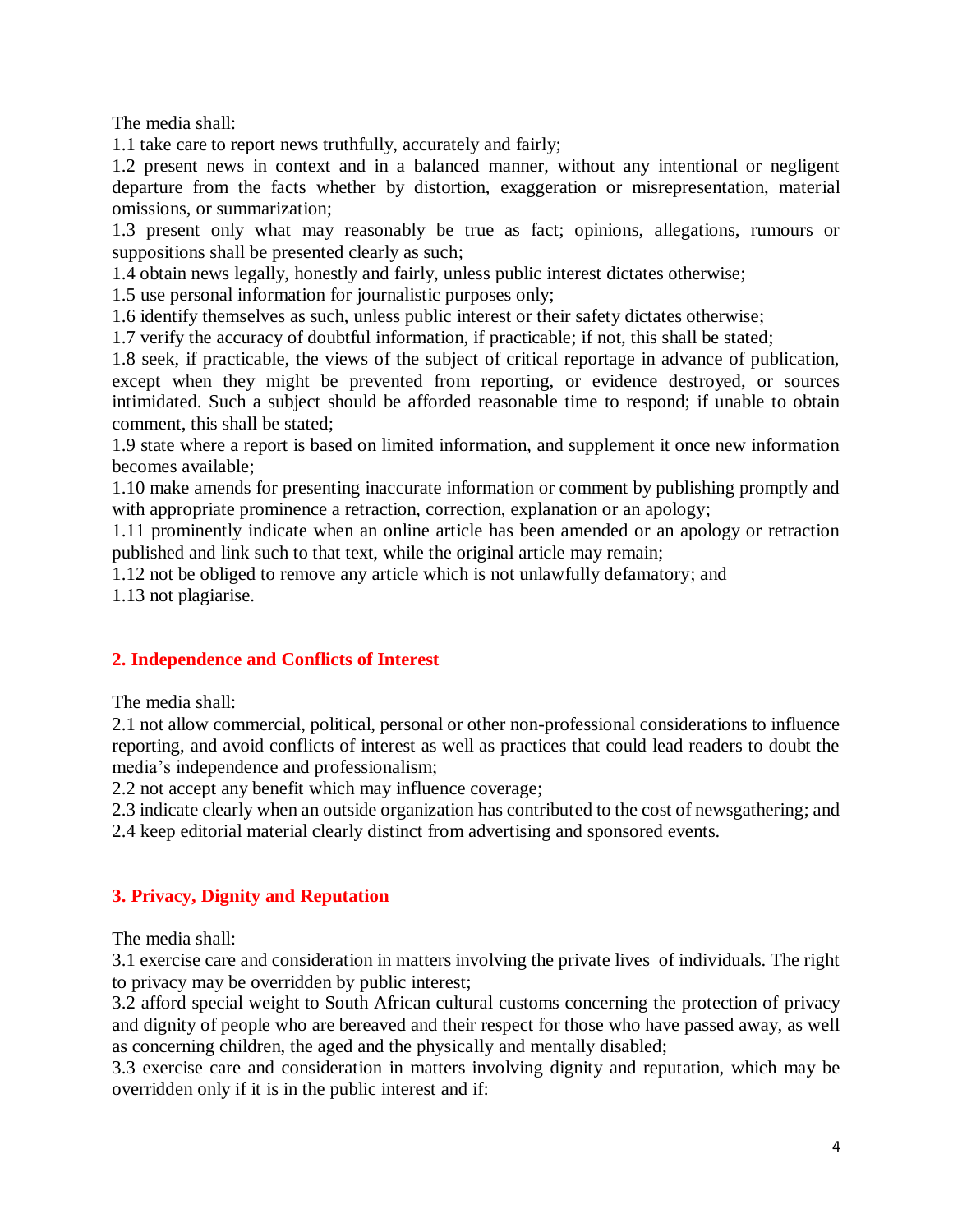3.3.1. the facts reported are true or substantially true; or

3.3.2. the reportage amounts to protected comment based on facts that are adequately referred to and that are either true or reasonably true; or

3.3.3. the reportage amounts to a fair and accurate report of court proceedings, Parliamentary proceedings or the proceedings of any quasi-judicial tribunal or forum; or

3.3.4. it was reasonable for the information to be communicated because it was prepared in accordance with acceptable principles of journalistic conduct; or

3.3.5. the article was, or formed part of, an accurate and impartial account of a dispute to which the complainant was a party;

3.4 not identify rape survivors, survivors of sexual violence which includes sexual intimidation and harassment\* or disclose the HIV / AIDS status of people without their consent and, in the case of children, from their legal guardian or a similarly responsible adult as well as from the child (taking into consideration the evolving capacity of the child), and a public interest is evident, and it is in the best interests of the child.

\* The World Health Organisation *inter alia* defines sexual violence as follows: "Sexual violence encompasses acts that range from verbal harassment to forced penetration, and an array of types of coercion, from social pressure and intimidation to physical force…"

#### **4. Protection of Personal Information\***

The media shall:

4.1 take reasonable steps to ensure that the personal information under their control is protected from misuse, loss, and unauthorized access;

4.2 ensure that the personal information they gather is accurate, reasonably complete and up to date;

4.3 take steps to verify the accuracy of their information and, if necessary, amend it where a person requests a correction to be made to his or her personal information;

4.4 only disclose sufficient personal information to identify the person being reported on as some information, such as addresses, may enable others to intrude on their privacy and safety; and

4.5 inform the affected person(s) and take reasonable steps to mitigate any prejudicial effects where it is reasonably suspected that an unauthorized person may have obtained access to personal information held by the media.

\* "Personal information" is defined as follows in Section 1 of the Protection of Personal Information Act 4 of 2013: ''Personal information'' means information relating to an identifiable, living, natural person, and where it is applicable, an identifiable, existing juristic person, including, but not limited to (a) information relating to the race, gender, sex, pregnancy, marital status, national, ethnic or social origin, colour, sexual orientation, age, physical or mental health, well-being, disability, religion, conscience, belief, culture, language and birth of the person; (b) information relating to the education or the medical, financial, criminal or employment history of the person; (c) any identifying number, symbol, email address, physical address, telephone number, location information, online identifier or other particular assignment to the person; (d) the biometric information of the person; (e) the personal opinions, views or preferences of the person; (f) correspondence sent by the person that is implicitly or explicitly of a private or confidential nature or further correspondence that would reveal the contents of the original correspondence; (g) the views or opinions of another individual about the person; and (h) the name of the person if it appears with other personal information relating to the person or if the disclosure of the name itself would reveal information about the person.

#### **5. Discrimination and Hate Speech**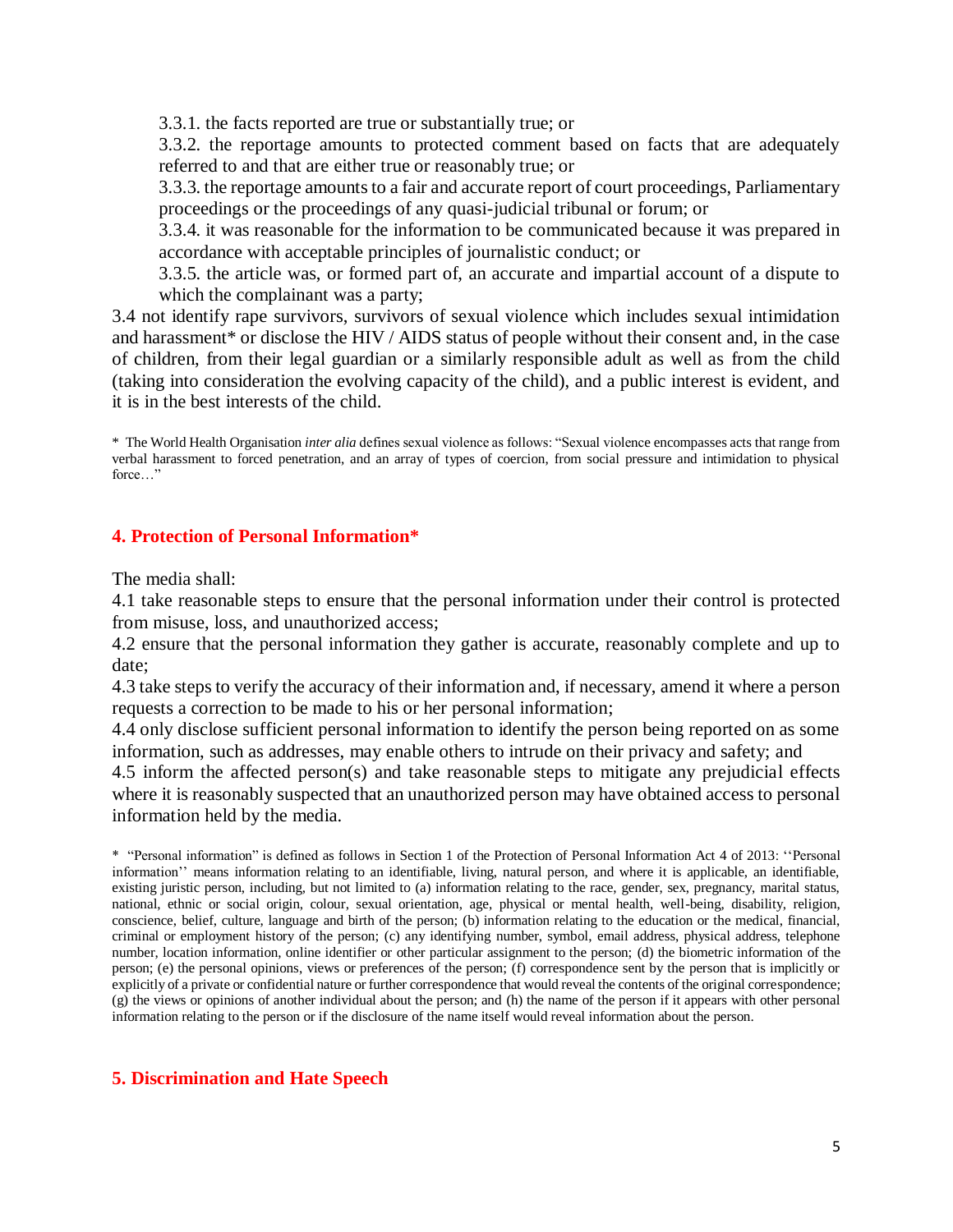The media shall:

5.1. avoid discriminatory or denigratory references to people's race, gender, sex, pregnancy, marital status, ethnic or social origin, colour, sexual orientation, age, disability, religion, conscience, belief, culture, language and birth or other status, and not refer to such status in a prejudicial or pejorative context – and shall refer to the above only where it is strictly relevant to the matter reported, and if it is in the public interest; and

5.2 balance their right and duty to report and comment on all matters of legitimate public interest against the obligation not to publish material that amounts to propaganda for war, incitement of imminent violence or hate speech – that is, advocacy of hatred that is based on race, ethnicity, gender or religion, and that constitutes incitement to cause harm.

#### **6. Advocacy**

The media may strongly advocate their own views on controversial topics, provided that they clearly distinguish between fact and opinion, and not misrepresent or suppress or distort relevant facts.

#### **7. Protected Comment**

7.1 The media shall be entitled to comment upon or criticise any actions or events of public interest; and

7.2 Comment or criticism is protected even if it is extreme, unjust, unbalanced, exaggerated and prejudiced, as long as it is without malice, is on a matter of public interest, has taken fair account of all material facts that are either true or reasonably true, and is presented in a manner that it appears clearly to be comment.

#### **8. Children**

In the spirit of Section 28.2 of the Bill of Rights\* the media shall:

8.1 exercise exceptional care and consideration when reporting about children\*. If there is any chance that coverage might cause harm of any kind to a child, he or she shall not be interviewed, photographed or identified without the consent of a legal guardian or of a similarly responsible adult and the child (taking into consideration the evolving capacity of the child); and a public interest is evident;

8.2 not publish child pornography\*; and

8.3 not identify children who have been victims of abuse or exploitation, or who have been charged with or convicted of a crime, without the consent of their legal guardians (or a similarly responsible adult) and the child (taking into consideration the evolving capacity of the child), a public interest is evident and it is in the best interests of the child.

\* A "child" is a person under the age of 18 years.

<sup>\*</sup> Section 28.2 of the Bill of Rights in the South African Constitution says: "A child's best interests are of paramount importance in every matter concerning the child."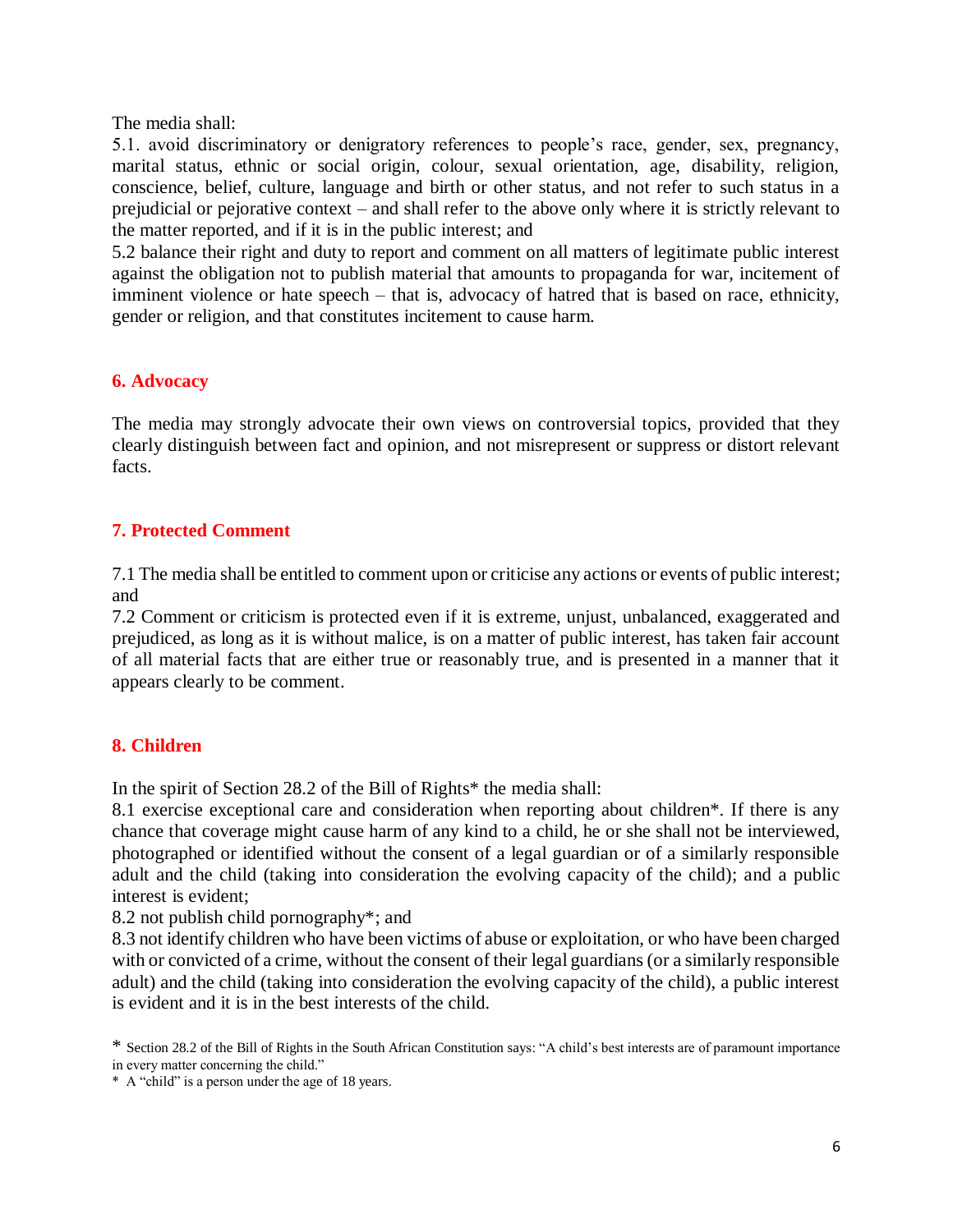\* Child Pornography is defined in the Film and Publications Act as: "Any visual image or any description of a person, real or simulated, however created, who is or who is depicted or described as being, under the age of 18 years, explicitly depicting such a person who is or who is being depicted as engaged or participating in sexual conduct; engaged in an explicit display of genitals; participating in or assisting another person to participate in sexual conduct which, judged within context, has as its predominant objective purpose, the stimulation of sexual arousal in its target audience or showing or describing the body or parts of the body of the person in a manner or circumstance which, in context, amounts to sexual exploitation."

## **9. Violence, Graphic Content**

The media shall:

9.1 exercise due care and responsibility when presenting brutality, violence and suffering;

9.2 not sanction, promote or glamorise violence or unlawful conduct; and

9.3 avoid content which depicts violent crime or other violence or explicit sex, unless the public interest dictates otherwise – in which case a prominently displayed warning must indicate that such content is graphic and inappropriate for certain audiences such as children.

#### **10. Headlines, Captions, Posters, Pictures and Video / Audi Content**

10.1 Headlines, captions to pictures and posters shall not mislead the public and shall give a reasonable reflection of the contents of the report or picture in question; and 10.2 Pictures and video / audio content shall not misrepresent or mislead nor be manipulated to do so.

#### **11. Confidential and Anonymous Sources**

The media shall:

11.1 protect confidential sources of information – the protection of sources is a basic principle in a democratic and free society;

11.2 avoid the use of anonymous sources unless there is no other way to deal with a story, and shall take care to corroborate such information; and

11.3 not publish information that constitutes a breach of confidence, unless the public interest dictates otherwise.

#### **12. Payment for Information**

The media shall avoid shady journalism in which informants are paid to induce them to give the information, particularly when they are criminals – except where the material concerned ought to be published in the public interest and the payment is necessary for this to be done.

## **Chapter 2: USER-GENERATED CONTENT AND ACTIVITIES\***

## **13. Principles**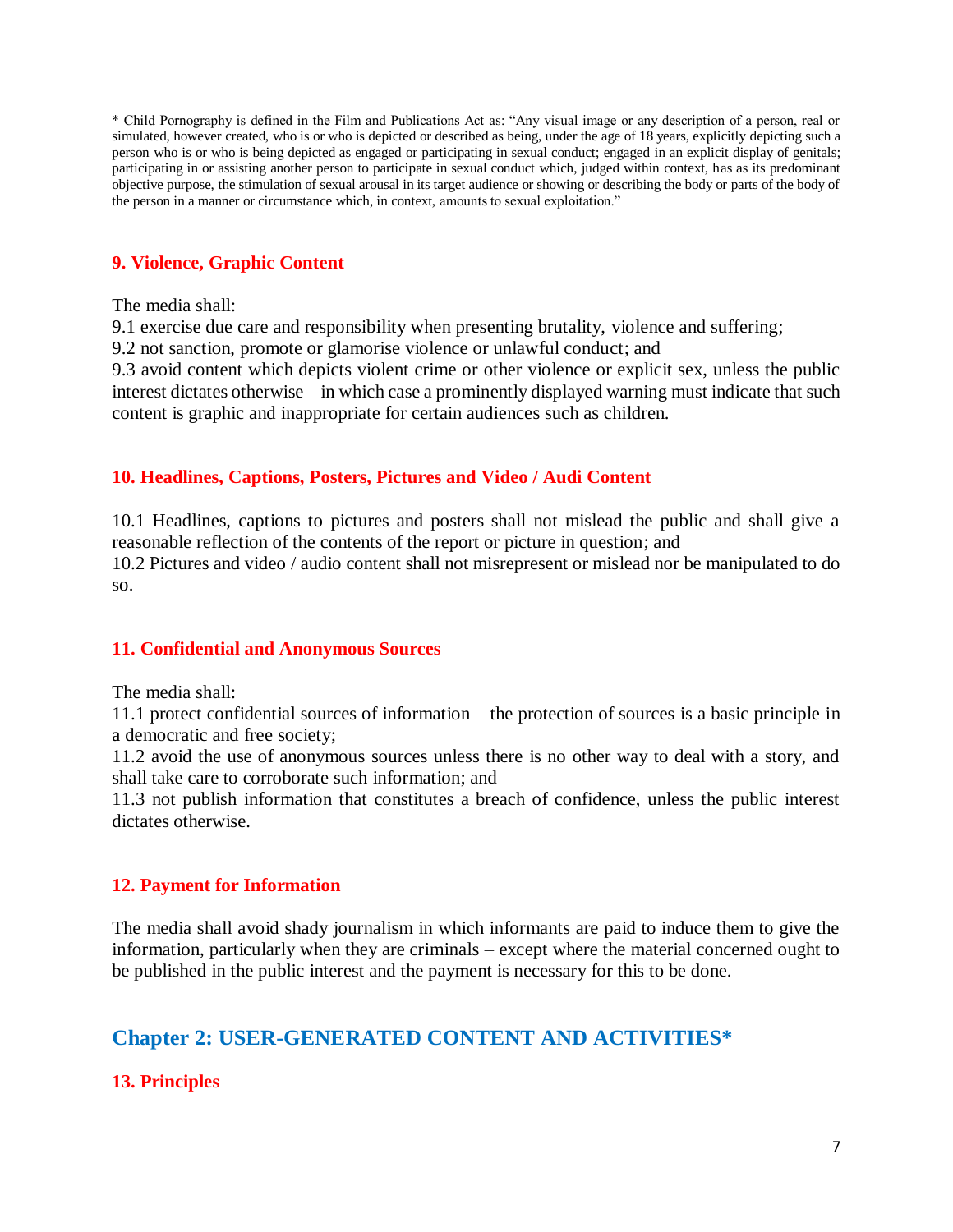The media:

13.1 are not obliged to moderate all user-generated content (UGC) in advance;

13.2 shall have a UGC Policy, consistent with the Constitution of the Republic of South Africa, governing moderation and/or removal of UGC or user profiles posted;

13.3 may remove any UGC or user profile in accordance with their policy;

13.4 must make their policy publicly available and set out clearly the:

13.4.1 authorisation process, if any, which would-be users must follow, as well as any terms, conditions and indemnity clauses during such registration process;

13.4.2 content which shall be prohibited; and

13.4.3 manner in which the public may inform them of prohibited content;

13.5 should, where practicable, place a notice on the platforms to discourage the posting of prohibited content;

13.6 should inform the public that UGC is posted directly by users, and does not necessarily reflect their views;

13.7 shall encourage users to report content which may violate the provisions of their policy; and

13.8 shall particularly carefully monitor online forums directed at children.

#### **14. Prohibited Content**

Material constitutes prohibited content if it is expressly not allowed in a member's UGC Policy, and in Section 5.2 of this Code (which refers to Section 16 of the Bill of Rights, and overrules anything to the contrary contained in a UGC policy).

#### **15. Defence**

15.1 It is a defence for the media to show that they did not author or edit the content complained of;

15.2 However, where a complainant has sent a written notice to the particular media, identifying the content concerned, specifying where it was posted, and motivating why it is prohibited (see Clause 14); the media must then either:

> 15.2.1 remove the relevant UGC as soon as possible and notify the complainant accordingly; or

> 15.2.2 decide not to remove the UGC and notify the complainant accordingly. In the latter case, the complainant may complain to the Press Ombud, who will treat it as if the UGC was posted by the member itself.

\* This section applies where a complaint is brought against a member in respect of comments and content posted by users on all platforms in controls and on which it distributes its content.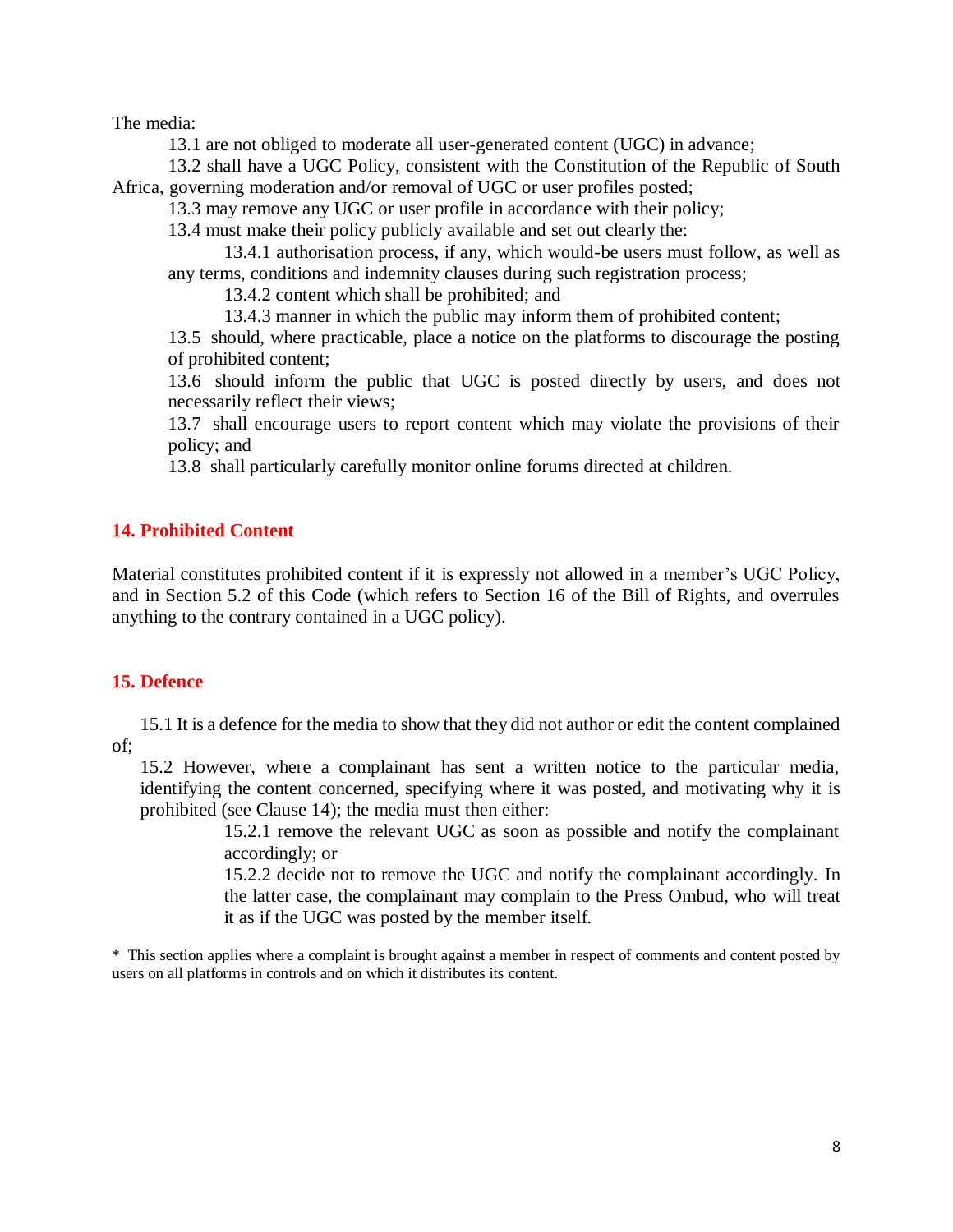## **DECODING THE CODE**

#### *SENTENCE BY SENTENCE*

#### **PREAMBLE**

#### *The media exist to serve society.*

Have you ever asked yourself just *why* you are a journalist?

Reporters should be in the industry for the right reason.

If you are in the industry to serve yourself, whether that be to exert some influence, or to boost your image, or to make some money, please think again. In those cases, the finger points at you – while for journalists, it should always point *away* from you, towards society.

*That* should be your priority, and nothing else. That is why this sentence appears up-front, and serves as an introduction to everything else following in the preamble and in the Code itself. The public interest is the be-all and end-all of good journalism.

But there is more – the word "serve" always implies accountability and responsibility. It is *because* journalists are serving that they are accountable, as one is always accountable to the person / entity that one serves.

Therefore, because the service is aimed at the public, it follows that journalists are first and foremost accountable to society. (The fact that they are also accountable to their publication does not need any argument.) That is why there is a Press Council in the first place, as the most credible body that holds journalists accountable, and further responsible journalism.

The first aspect of serving society, therefore, entails that the media should ensure that their reporting is true, accurate, fair, balanced, etc. This means an obligation to turn inwards, to be selfcritical. Serving society, accountability, requires of the media to have and to keep their house in order.

Once journalists have grasped this fundamental truth, they should be more inclined to act ethically and less prone to causing people unnecessary harm – a vital issue that I'll soon address in more detail.

#### *Their freedom provides for independent scrutiny of the forces that shape society, and is essential to realising the promise of democracy.*

The word "freedom" implies that it is a given; the freedom of the media should (indeed) not need any argument in a democratic state.

But hold your horses! It is of vital importance to understand the real nature of freedom. It does not mean you can do as you please. It is not a "licence to kill". You are not 007. Along with your freedom (read: ability to act independently, without constraint) goes responsibility and accountability. The person who is really "free" is always the one who balances her or his actions with a sense of morality (read: taking into account the consequences of one's actions, meaning the effect that those may have on people or on nature). No right, including freedom, is absolute!

*How* this freedom is utilized should therefore be your concern, and represents the very reason why we have a Code of Ethics in the first place.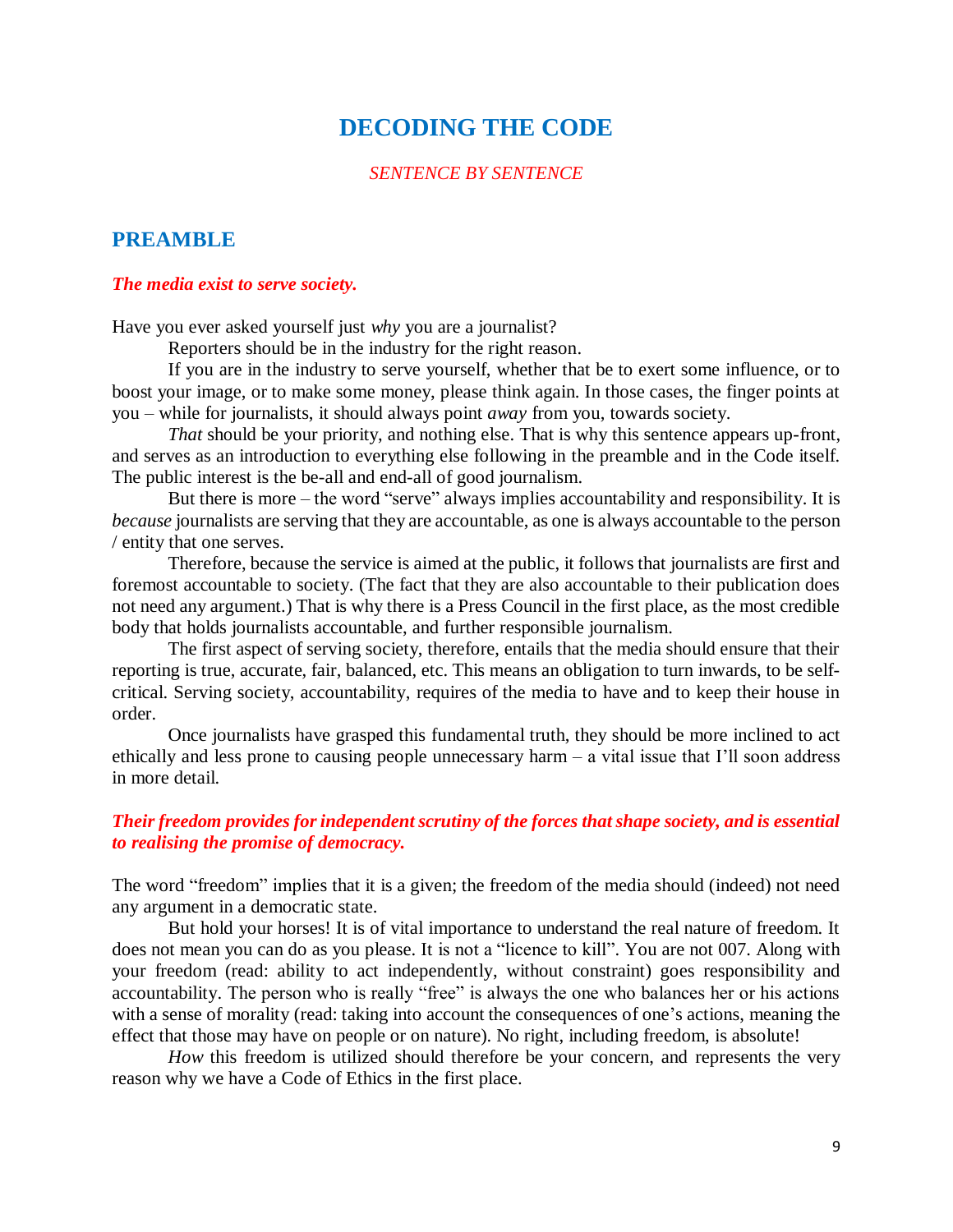The other side of the coin (serving society) is as important. The mere fact that the media exist to serve society, which implies accountability towards the public with regards to their own operations, also means that our freedom should hold *the powers that be* accountable.

The media are not called the Fourth Estate for nothing, as scrutiny is vital to keep these powers in check. Remember what Lord Acton said: "*Power corrupts; and absolute power corrupts absolutely*." If there is no proper – independent and free – watchdog, politicians are likely to simply run rife and harm the very society that they should serve (in service of themselves).

Any healthy democracy is dependent upon the freedom and the independence of the media; without this, it would die. The media should therefore scrutinise "the forces that shape society" in order to curtail unbridled power and to limit abuse and corruption to the best of their ability – and we should do so "independently" (read: without being influenced from the outside).

Some politicians do not like such media, for obvious reasons; others merely tolerate them, at best, as they know how important the Fourth Estate is. But they are also afraid that the media may expose them for what they might have done, or are doing, or plan to do. Do not be alarmed at this tension, for in a healthy democracy it should always be there – as long as this tension remains healthy.

However, note that the "forces that shape society" include not only politics – these also comprise religion, the economy, education, social issues, sport, etc.

The phrase "promise of democracy" reminds us that South Africa's democracy should not be taken for granted and that it should be nurtured like a new-born baby – which makes the role of a free and independent media all the more important.

#### *It enables citizens to make informed judgments on the issues of the day, a role whose centrality is recognised in the South African Constitution.*

The media serve society by providing the public with the necessary information to help them make informed decisions on important issues. The phrase "informed judgments" implies that the information which leads to these decisions should be accurate, fair, in context, etc. – which the Code addresses in more detail.

*Section 16 of the Bill of Rights sets out that: "1. Everyone has the right to freedom of expression, which includes: a) Freedom of the press and other media; b) Freedom to receive and impart information or ideas; c) Freedom of artistic creativity; and d) Academic freedom and freedom of scientific research. 2. The right in subsection (1) does not extend to: a) Propaganda for war; b) Incitement of imminent violence; or c) Advocacy of hatred that is based on race, ethnicity, gender or religion, and that constitutes incitement to cause harm."*

The words "everyone" and "which includes freedom of the press and other media" imply *inter alia* that:

- the right to freedom of expression is not the privilege of a selected few  $-$  it extends to everybody;
- anybody can become a journalist yes, without any sort of qualification;
- the media's freedom of speech is founded / based on the *public's* right to know; and
- the media are singled out in the Bill of Rights, which gives it a special place in society.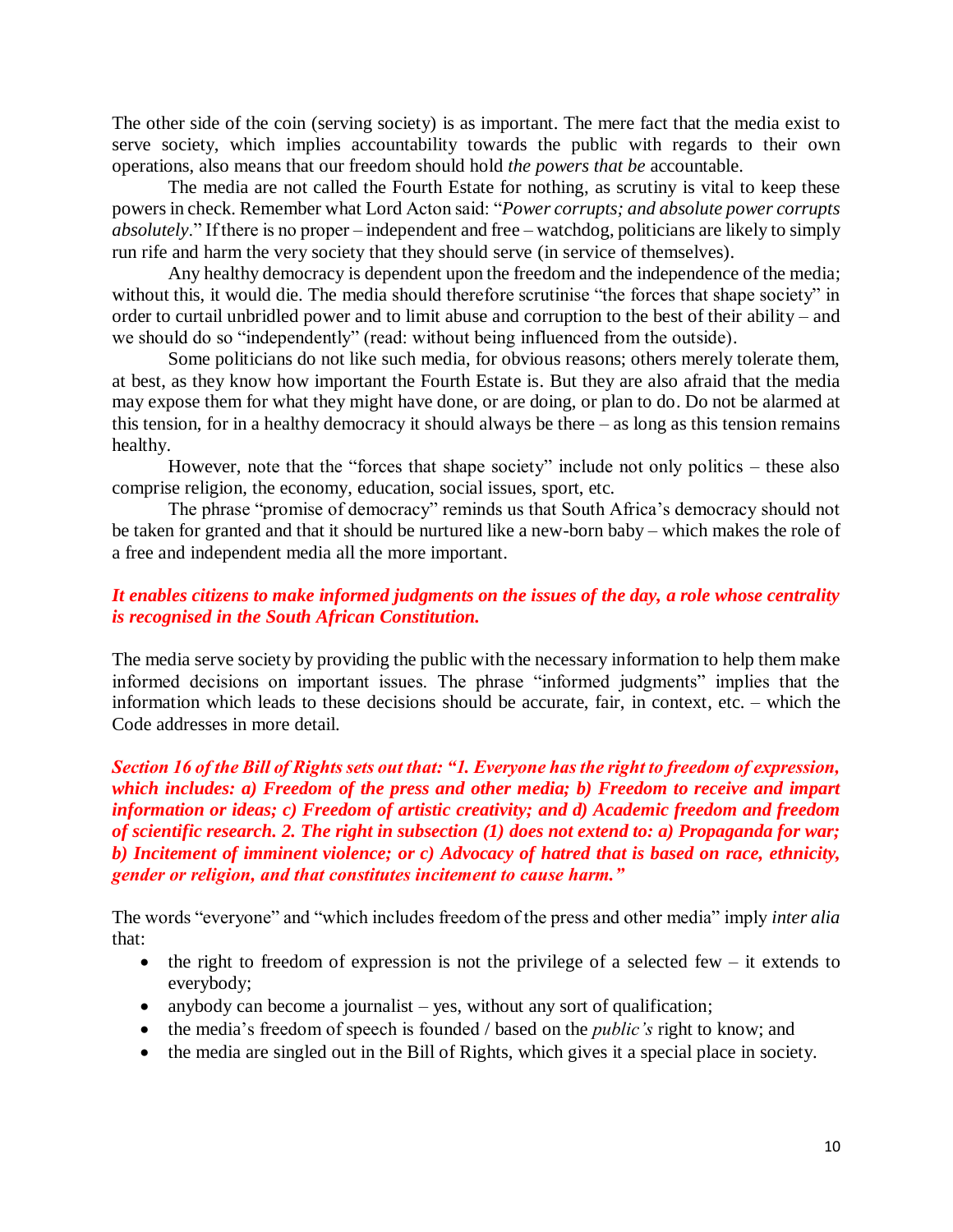The second part of Section 16, which partly defines hate speech, reminds us that not even the freedom of the media is absolute. The highest law in our country forbids speech that is intended to cause people physical harm – and the media should follow suit.

#### *The media strive to hold these rights in trust for the country's citizens; and they are subject to the same rights and duties as the individual.*

Because of its "special place in society", as mentioned above, the media are ideally positioned for the responsibility of striving to hold the right to freedom of expression in trust for the public (as part of its service to society).

The word "strive" implies that the goal of holding these rights in trust for the people can never fully be achieved – it is always in progress, forever something to reach for. The media should therefore never be complacent, or assume that the right to freedom of speech is safeguarded for all time to come.

The statement that the media are "subject to the same rights and duties as the individual" implies the "special place" that the media enjoy does not mean that journalists should enjoy special privileges – again, they have the right to know *not because they are reporters, but because they serve society* (that has the right to know).

It is significant that the first part of this clause is plural ("the media"), while the second one is singular ("the individual"). In a very real sense, "society" is about "individuals". That, really, is the heart of any liberal democracy.

#### *Everyone has the duty to defend and further these rights, in recognition of the struggles that created them: the media, the public and government, who all make up the democratic state.*

Because society and individuals have the right to know, furthering the right to freedom of expression is not limited to the media – it is in fact each and everyone's *duty* to do so. Everybody who is part of our democratic state, including the media, *should* defend these rights to the hilt.

In this process we recognise those who created and who presently make up the democratic state – lest we forget where we come from, and that freedom of expression is inherent to any healthy democracy.

#### *The media's work is guided at all times by the public interest, understood to describe information of legitimate interest or importance to citizens.*

The "definition" of "public interest" is (deliberately) quite vague and phrased in general terms, as this concept is not easily defined. However, let me say that it concerns both quantity and quality:

- *Quantity*: The more people are affected by an event, the more it is in the public interest. That is why (for example) extreme weather conditions are always news – they affect nearly everybody. Conversely, there is a certain organisation in South Africa that has only one member. Its "meetings" can hardly be in the public interest; and
- *Quality:* The more deeply people are affected by an issue, the more it will be in society's interest to know. For example, if a prominent public official (who is being paid with public money) is corrupt, the public should be informed. The more money involved, the more reason to report it.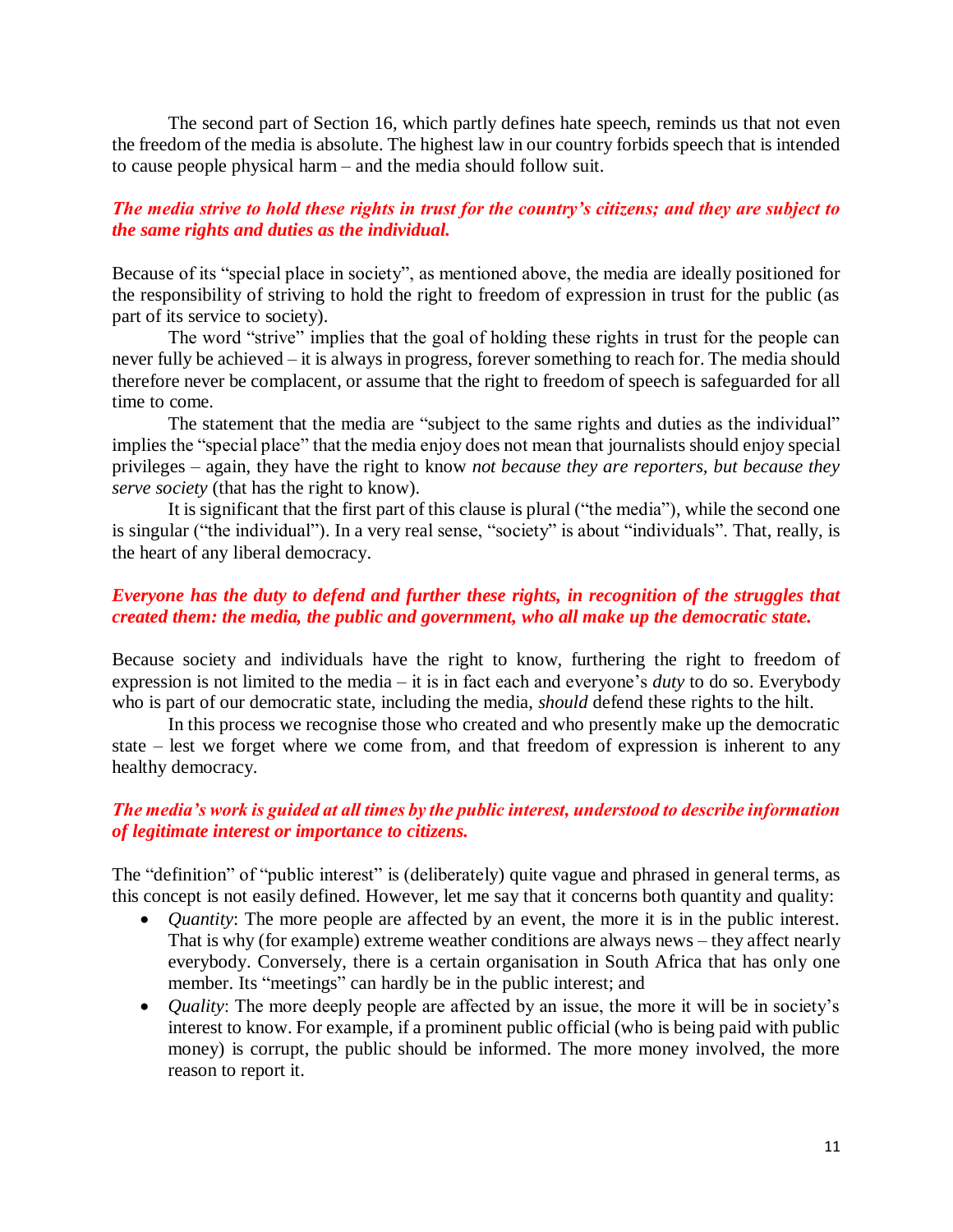Note the distinction between "information of legitimate interest *or* importance" (emphasis added). There is indeed a difference between "what is interesting to the public" and "public interest". The first can be described as "soft" news, the second as "hard" news. The former is not out of bounds as it is also enshrined in this Preamble.

#### *As journalists we commit ourselves to the highest standards, to maintain credibility and keep the trust of the public.*

The word "commit" immediately catches the eye: A journalist's work has to do with duty, obligation, dedication, devotion. Commitment. Everybody can become a journalist, because everybody has the right to freedom of speech – but not everybody can become a good journalist. Only those reporters who are *committed* to their work would be good reporters.

Moreover, the Preamble does not ask for just any kind of (watered-down) commitment – it requires the *maximum*; it speaks of the "*highest*" standards of excellence.

This is one of the differences between law and ethics. Many people are guided by the question, "What is the *minimum* with which I can get away?" Conversely, ethics asks: "What is the *maximum* I can do in order to meet my commitment?" Ethics aims at the "highest" of standards, not the "lowest".

If the media are not committed to the highest standards of excellence, it will lose its credibility and in the process forfeit the trust of its readers. Then you may as well pack your bags. Credibility (trust) is earned; it does not come with the package.

#### *This means always striving for truth, avoiding unnecessary harm, reflecting a multiplicity of voices in our coverage of events, showing a special concern for children and other vulnerable groups, and exhibiting sensitivity to the cultural customs of their readers and the subjects of their reportage, and acting independently.*

This single sentence overshadows the whole of the Preamble and the Code itself. If the Code is scrapped in its totality but these sentences are retained, all would be well (as this is the heart of the Code).

*Always striving for truth:* This sounds so obvious that the question may well arise as to why it is even necessary to say it in the first place. The naked truth, though, is that journalists often do not strive for truth. Reporters often take from media releases or official documents only what supports their stories and what suits them – and ignore the rest, even though it may be material to the issue. I'll return to this shortly.

"Striving" for truth implies an acceptance of the fact that "truth" has many facets, that "my" truth may be different from "your" truth, and that "truth" is very much like a diamond – its colour depends on the angle from which you look at it. There is a lesson in this: Never be so arrogant as to believe that you possess the whole truth; never think somebody is wrong just because that person holds a different view.

The word "always" (striving for truth) is weighty in its meaning. There should never be one moment, not one instance, when a journalist can take the eye off the ball and give up the dream.

*Avoiding unnecessary harm:* This is the heart of the heart of media ethics, and also of the Code.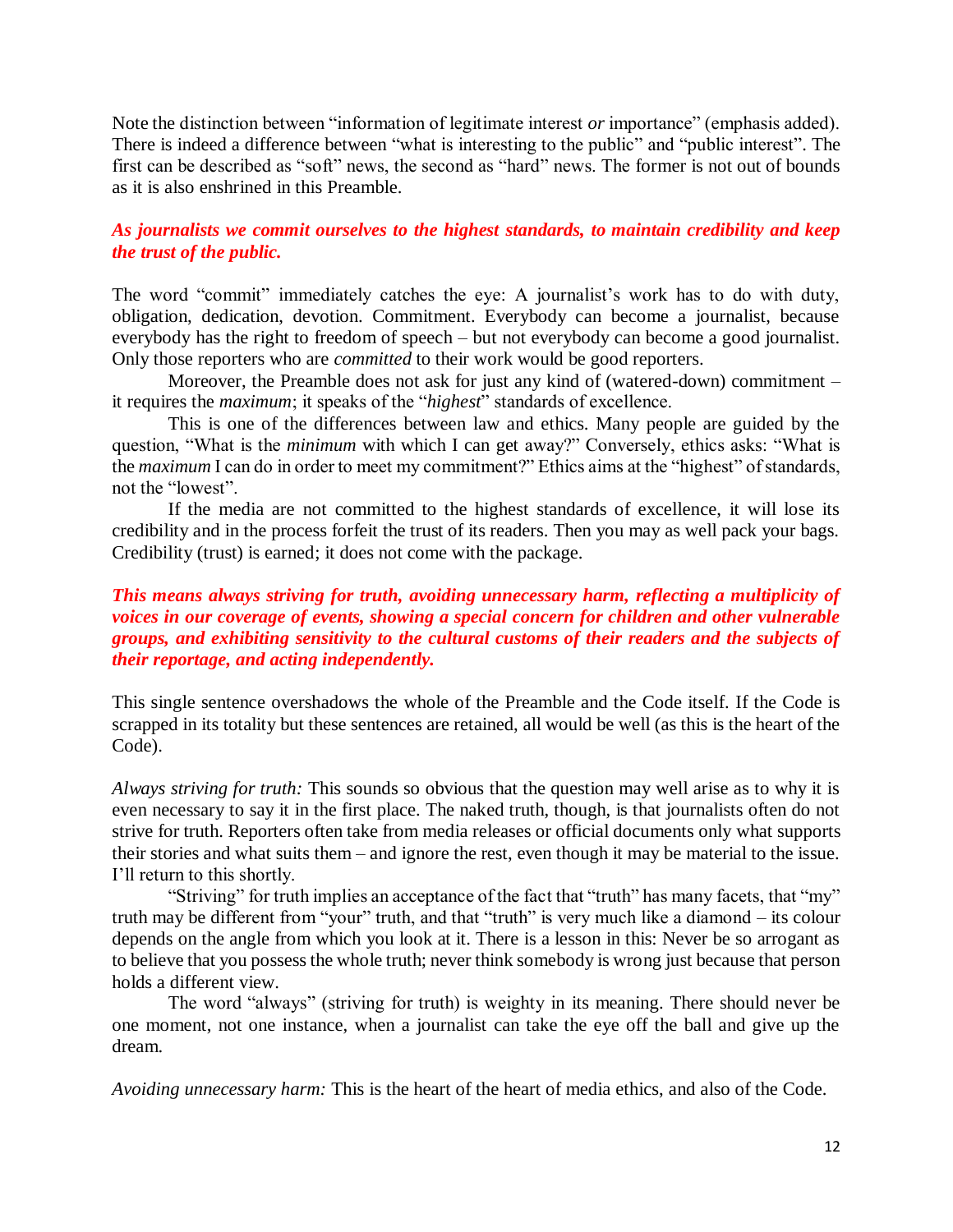The media are in the business of harming people. For example, if a public official is found to be corrupt, it is in the public interest to reveal this, *inter alia* because that person is paid with public money and is therefore accountable to all and sundry. The publication of the story is bound to harm this individual, but that would be to the greater good of society. In such a case the official deserves to be exposed. In fact, corrupt people harm themselves. The media merely *report* the corruption, and is therefore only a secondary instrument in this process.

The Code does not say that the media should never harm anybody; it is about not causing *unnecessary* harm.

An alarming example is the effect of a story on a man who reportedly did something wrong. Not only did this report cost him his job, but he also lost his wife – who left him – and his children. Some months later he was able to establish his innocence, upon which the newspaper apologized – but it was too late. The harm had been done.

Unfortunately, this is not an isolated incident, and it can happen so easily. If you don't listen to the other side, if you don't verify your information, if you depend on secondary sources, if you gullibly believe an anonymous source who may have ulterior motives, if you disregard the context, if you open yourself to outside influences (etc.), you are likely to cause people unnecessary harm.

But I am getting ahead of myself.

*Reflecting a multiplicity of voices:* This helps to prevent one-sided reporting, and it also assists the media to fulfill one of its most important duties, namely to give voice to the voiceless.

In practice, this means (for example) that when a journalist reports on specific issues or about a minority group in society, the views of those concerned should be reported. For example, all too often it happens that the media report about women – but the sources they use are all male.

*Showing a special concern for children and other vulnerable groups:* Section 8 deals with children, which is when I shall comment on the special care and consideration the media should exercise when reporting on children.

Of importance here is also the mentioning of "other vulnerable groups". There are too many such groups to try and mention them all, but certainly they include homosexual people, sex workers, the aged, disabled people, homeless ones, etc. The point is that, while vulnerable people can easily be exploited, the media should maintain a moral high ground in this regard. See also Section 3.2.

*Exhibiting sensitivity to the cultural customs of readers:* This issue is dealt with in Section 5.1. As South Africans, we live in a culturally diverse country where – shame on us! – we do not always understand, let alone make room for, the customs and beliefs of people who do not share our specific culture. Given our tragic past, the media should go out of their way in democratic South Africa to be sensitive to, and not belittle, customs which are foreign to them.

*Acting independently:* See the discussion on this issue in Section 2 below.

We now move on to the Code itself. Note the structure – Chapter 1 is about media-generated content, which deals with both print and online issues; Chapter 2 deals with used-generated matters, and is therefore only concerned with online comments made by readers.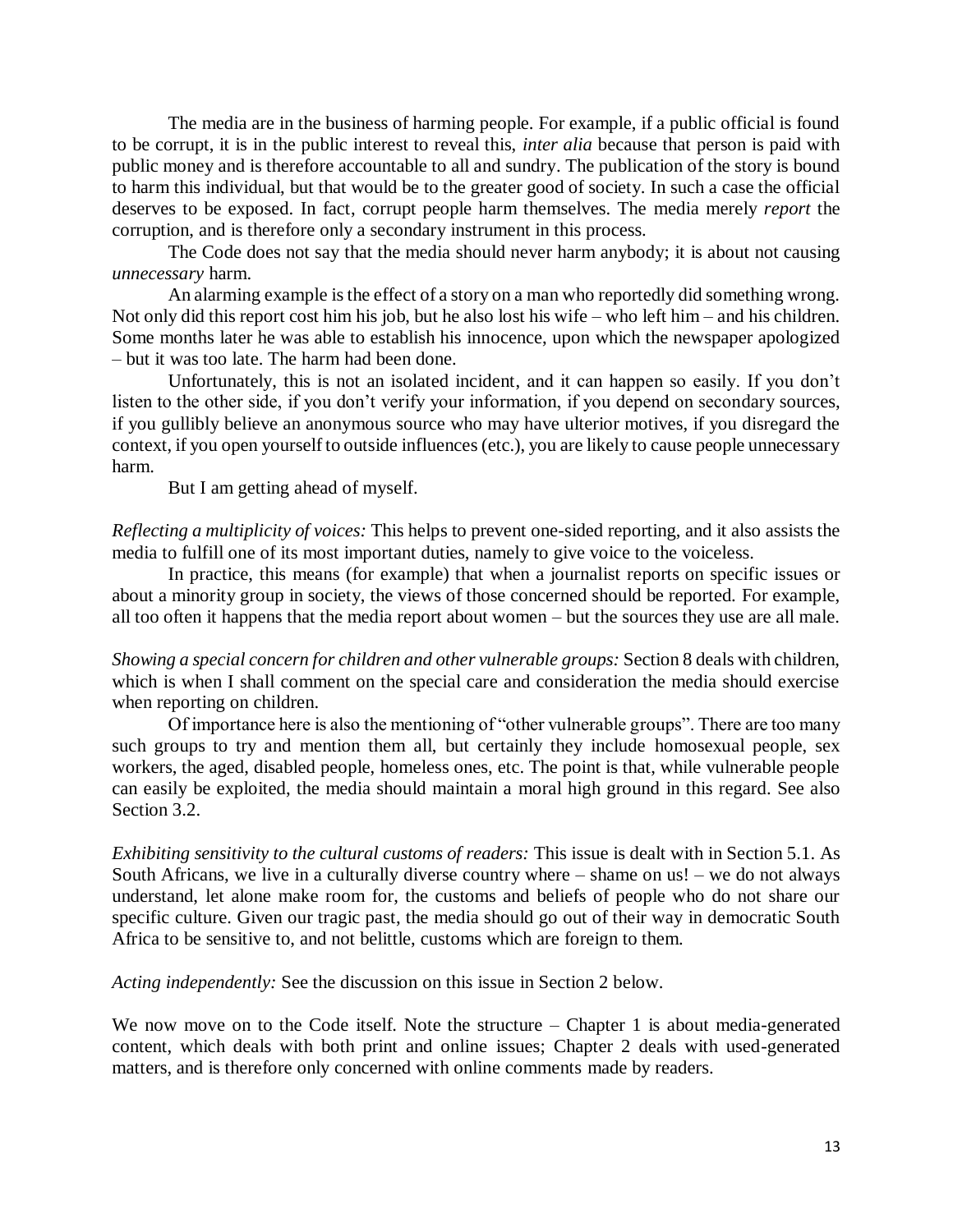#### **A. Complete the following sentences – the answers are on the back-page:**

- 1. The media exist to … (1)
- 2. Journalists are first and foremost accountable to … (1)
- 3. The freedom of the media is not a licence to … (1)
- 4. Real freedom breeds … and … (2)
- 5. The freedom of the media enables citizens to … (1)
- 6. The media's freedom is founded or based on the … right to know (1)
- 7. The media serving society means looking inward, ensuring …; and looking outward, ensuring that … (2)
- 8. The media's work is guided at all times by the public interest, understood to describe… (1)
- 9. Journalists should commit themselves to this highest standards in order to … and to … (2)
- 10. The heart of media ethics and of our Code can be summarized in the following statements: always striving for …; and always avoiding … (2)
- 11. Chapter 1 of the Code is about content generated by … ; Chapter 2 of the Code is about content generated by … (2)

[Total: 16]

#### **THE CODE**

#### **Chapter 1: Media-generated content and activities**

#### 1. *Gathering and reporting of news*

#### 1.1 *The media shall take care to report news truthfully, accurately and fairly.*

Together with Section 1.8 (about asking a subject of critical reportage for comment) this clause probably is the most fundamental, but at the same time also the most contravened, part of the Code.

*Truthfully:* Another word for "truthfully" is "honestly". A journalist once told me he had sucked out of his thumb the "best" story that he had ever written. Fortunately, he is not a journalist any more (as far as I know). Such a "journalist" does not belong in the profession. No argument here.

I have also come across journalists who merely wanted to further their own ideological and political aims – and in the process "adjusted" their "news" to suit their own agendas. Shame on them!

Enjoy this one: A journalist from a conservative publication (in apartheid South Africa) once asked his editor if he might "adjust" his facts in order to suit the newspaper's political agenda. The editor retorted: "In a news story, you present the facts – I'll distort them in my editorials."

News stories should stick to facts, *finish en klaar*.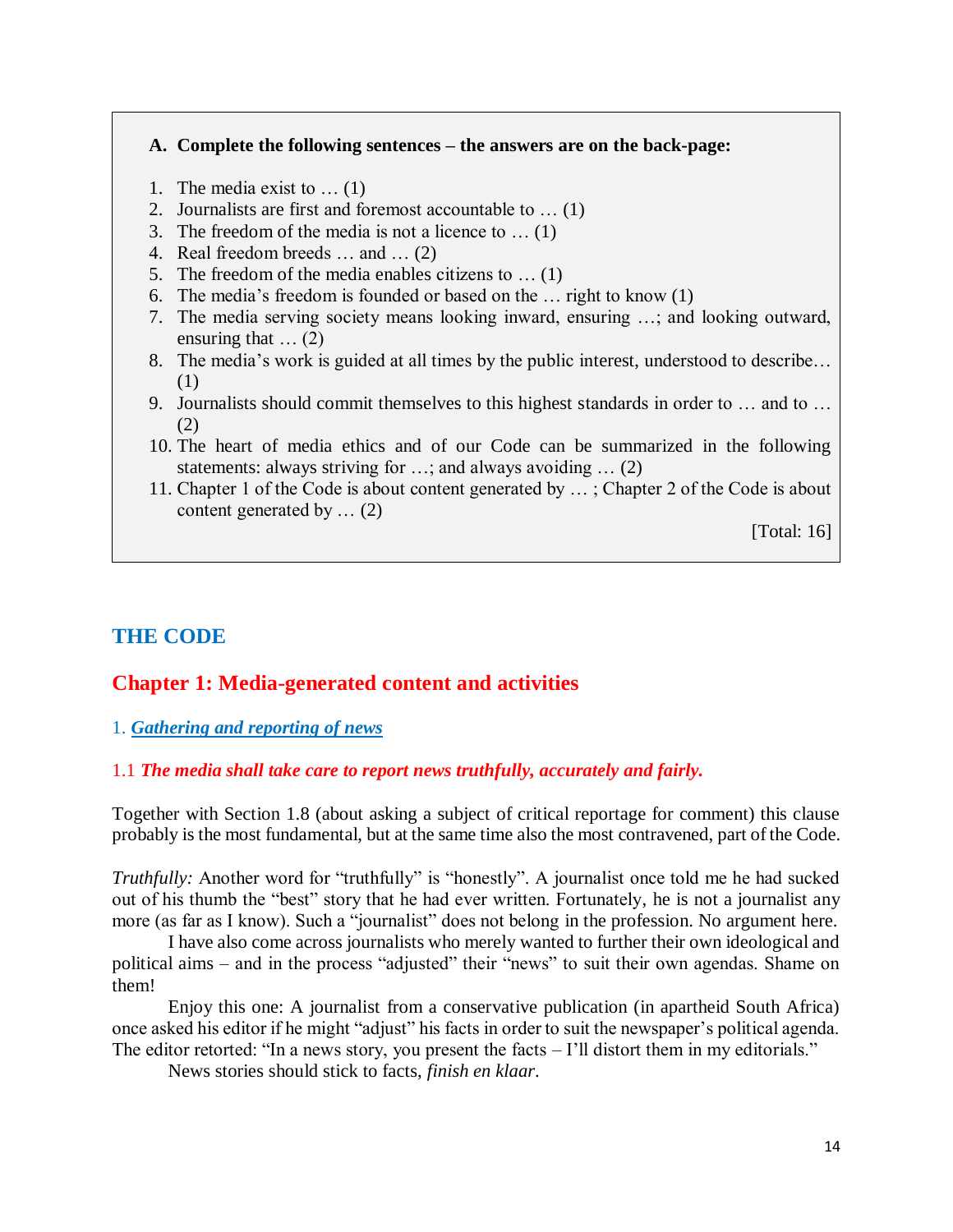## ACTUAL CASES

A journalist (always "X", from now on) reported the Auditor-General had recommended that the complainant ("Y") should repay the money he had awarded himself after hiking his salary by 350%. X stated he saw "a special audit" to this effect. However, the A-G officially, and in person, denied any such audit and investigation by his office.

 In my finding, I wrote: "*I have no other explanation for [X's] inability / refusal to provide me with this document than one of the following alternatives:*

- *Either there is no such document … in which case the journalist has deliberately misled the public, his own newspaper, and this office; or*
- *He has accepted the existence of a forged document as a real one, without proper verification."*

 I believed that, if X had such a document, he would have provided me with it. I therefore concluded that he had *deliberately* misled all and sundry. He was untruthful to the extreme.

Another journalist quoted a spokesperson of the Premier of Limpopo – but it turned out that he had never spoken to him at all. Believe it or not: X fabricated the quote that he had attributed to the spokesperson.

Need I state what immense damage such reporting does to the credibility of the South African media in general, and to the newspaper in particular?

*Accurately:* The be-all and end-all of all good journalism is to check, re-check, and re-re-check. Unfortunately, there is a deluge of examples where journalists have failed to do so.

One of accuracy's most deadly enemies is assumption. In the film *Silence of the Lambs*  Jodie Foster's boss says to her: "If you assume, you are making an ass out of you and me" (ass-ume).

The heart of all good journalism is accuracy.

## ACTUAL CASES

X reported that a premier had not acted on a report by the provincial Department of Treasury regarding a multi-million rand corruption tender awarded by the Department of Health "under his close ally, MEC [Y]". The fact of the matter, though, is that the tender had been awarded before Y's term as MEC had even started.

X was at it again when reporting that a law firm has "found" that a certain person was a "Gupta lieutenant" – while that statement never occurred in the firm's report, and was merely conjecture on the journalist's part.

Another complaint concerned a story, headlined: *Kings Beach fight lands radio presenter and woman in court.* The statements, of fact, that the complainant was facing a charge of malicious damage to property, that he had briefly appeared in court, and that he would return to court were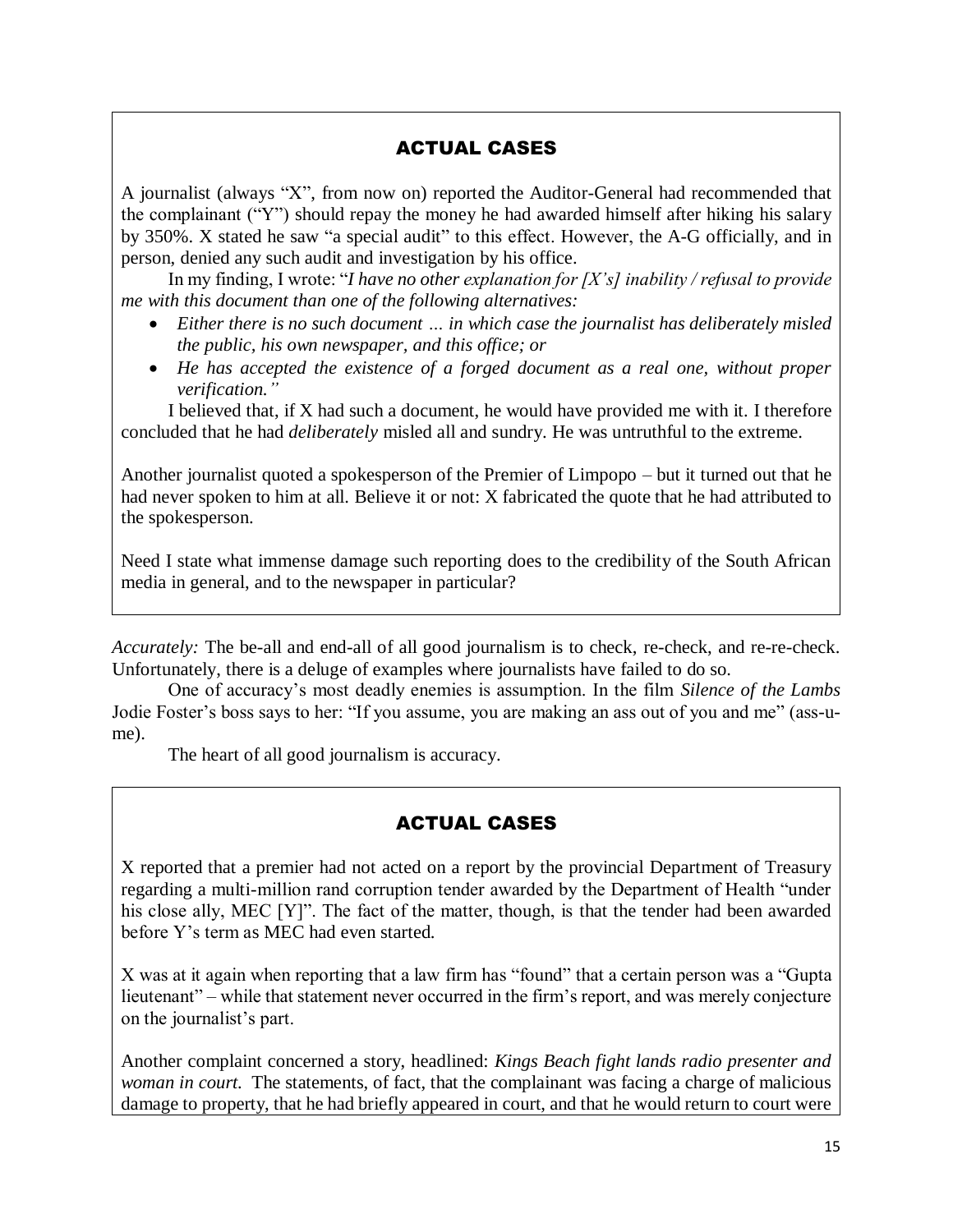simply false. I stated: "I find it difficult to understand how it can happen that a journalist reports information, as fact, which was not true. I leave this matter to the editor, hoping that such sloppy reporting would be prevented in future."

*Fairly:* It is not easy to define what "fairly" means. Try it! However, while many people would have difficulty in explaining this concept, they would instinctively recognize it when confronted with unfair behaviour towards themselves. Therefore, when someone complains that you have been unfair to her / him, put yourself in that person's shoes – if you really do, you will quickly know the answer.

"Fair" means "balance", "reasonableness", "evenhandedness", "justness". Accuracy and fairness go hand in hand – an inaccurate statement that unnecessarily harms someone is of necessity going to be unfair to that person, and it could easily unnecessarily tarnish her or his dignity and reputation.

Here is a hypothetical example of fair reporting: A certain country has four political parties in Parliament – the ruling party has 60% support; the opposition has 30%; the third party 9%; and the smallest party's basis is 1%. Two tiny parties are not represented in Parliament. Clearly "fair" (balanced) reporting does not mean that a publication should give equal coverage to all six parties (depending on the nature of the issue and newsworthiness, of course).

## ACTUAL CASES

X reported that the newspaper "has seen email correspondence in which [Wits vice-chancellor Adam] Habib *instructs employees* at the university *to secure funding for a student*, who also happens to be a friend of his son, Irfan." (Emphases added.) This was simply untrue – he received an email, which he forwarded to some of his colleagues, asking (not instructing) them if they could help. Put yourself in Habib's shoes, and you'll realise just how unfair this reportage was.

TV actress Winnie Ntshaba complained about a story, headlined: *Scorned woman turn on playboy,* saying it unfairly created the impression that she had had a sexual relationship with a certain businessman. Whether that was indeed unfair was not for me to say – however, it was blatantly unfair to her to neglect to report her denial in this regard.

Sometimes we call business people "tenderpreneurs" (tender + entrepreneur). This term refers to government officials, politicians and people connected to them *who unduly use their power and influence to secure government tenders and contracts*. In one case a businessman had obtained a government contract – but this did not, by default, make him a tenderpreneur (as alleged by the journalist). The newspaper failed to show that the subject used his influence to obtain the contract. The damage unfairly caused to this subject was immeasurable.

X had seen only part of a video featuring a celebrity. This part showed stuff that may or may not have been cocaine. The article then alleged that the celebrity had been a drug addict and had participated in a sex orgy. Now, even if it was cocaine, how could the journalist have been sure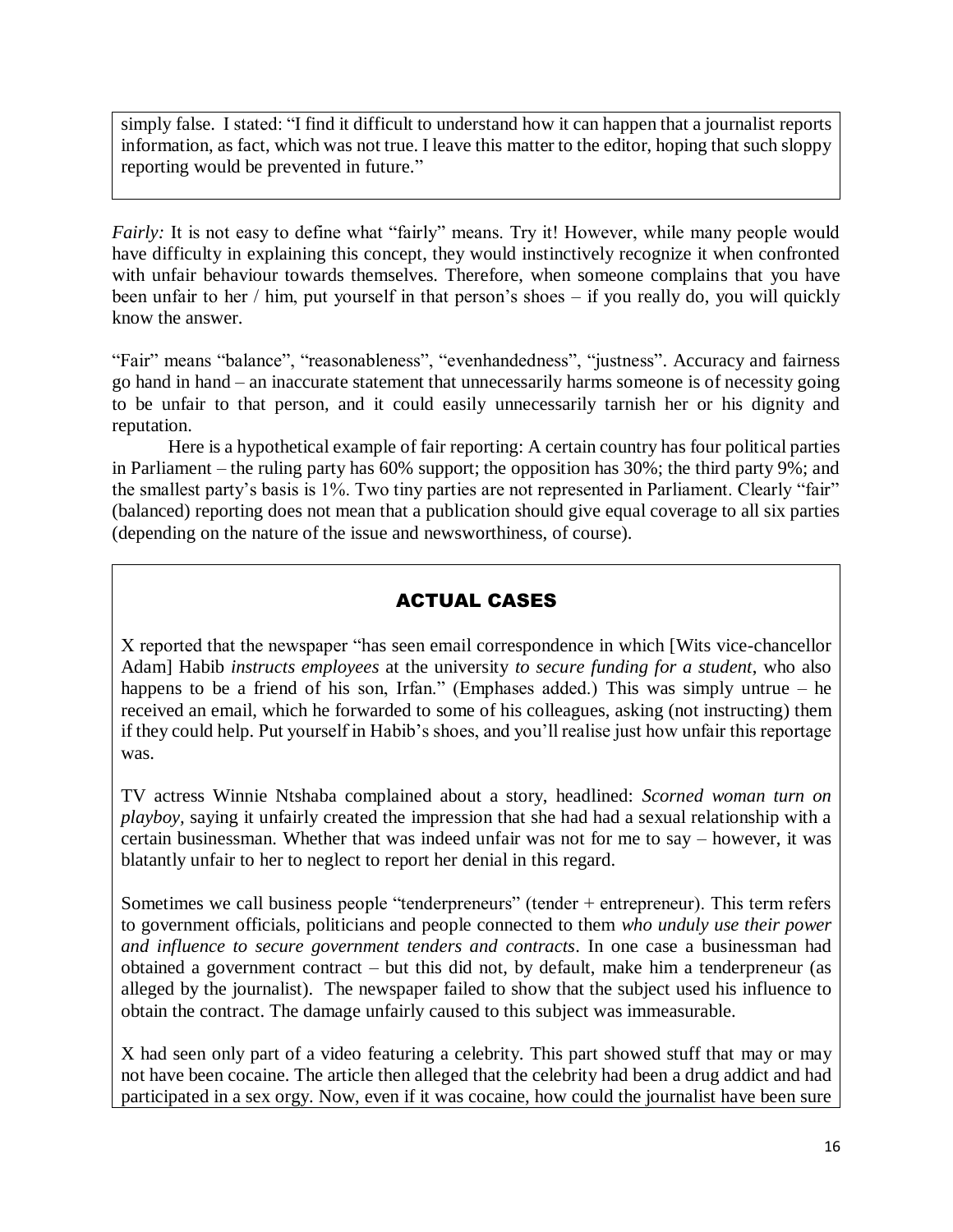of that? And on what basis was the celebrity said to have been an "addict"? Also, the journalist had seen no evidence of any orgy – yet it was reported as such.

The publication argued the journalist "assumed" that there must have been an orgy after drugs had been taken, and that the celebrity was part of that scene. But there was no proof of this; it was merely an assumption with no evidence whatsoever.

1.2 *[The media shall] present news in context and in a balanced manner, without any intentional or negligent departure from the facts whether by distortion, exaggeration or misrepresentation, material omissions, or summarization.*

Context is as important as text.

One can easily depart from the facts not only by distorting, exaggerating, misrepresenting, or summarising them, but also by omission. This is important: It is often not *what* journalists write that is unethical, but also what they *do not report* that is problematic.

The following example from the Bible shows the importance of context (please, I am not preaching!): There is a text that says, "There is no God". So, if you cite those words you would be accurate. But that is misleading, as the preceding words put it into context. They namely read: "The fool says that…" (there is no God). This is a classic illustration of just how important context is.

 This section is particularly important when a journalist reports on a media release. Nobody expects a publication to publish the full text, especially if it is quite long. When summarizing such texts, always ensure that you do not leave out material information. A badly summarized media release will always lack context. The need to shorten such texts is no excuse for omitting material information.

The same mistake also often occurs when journalists refer to a report, or quote a source.

## ACTUAL CASES

Once, an editor could not understand why I took on a complaint as everything which was written was accurate. I had to explain it was what X *did not write* that was problematic – he omitted material information, the context of which would have provided a different understanding of the matter.

Here is an atrocious example: X once reported that there were allegations about corruption against a certain city councillor (Y); he added that Y had been involved in a financial scandal in the past. While the latter was true, X conveniently neglected to add that there had been an enquiry into that scandal and that Y had been exonerated of all wrong-doing. This context would have put the more recent matter in a completely different light, but clearly this did not suit  $X$ to the detriment of the (innocent and unfortunate) councillor. He simply refused to allow the proper context to stand in the way of his story.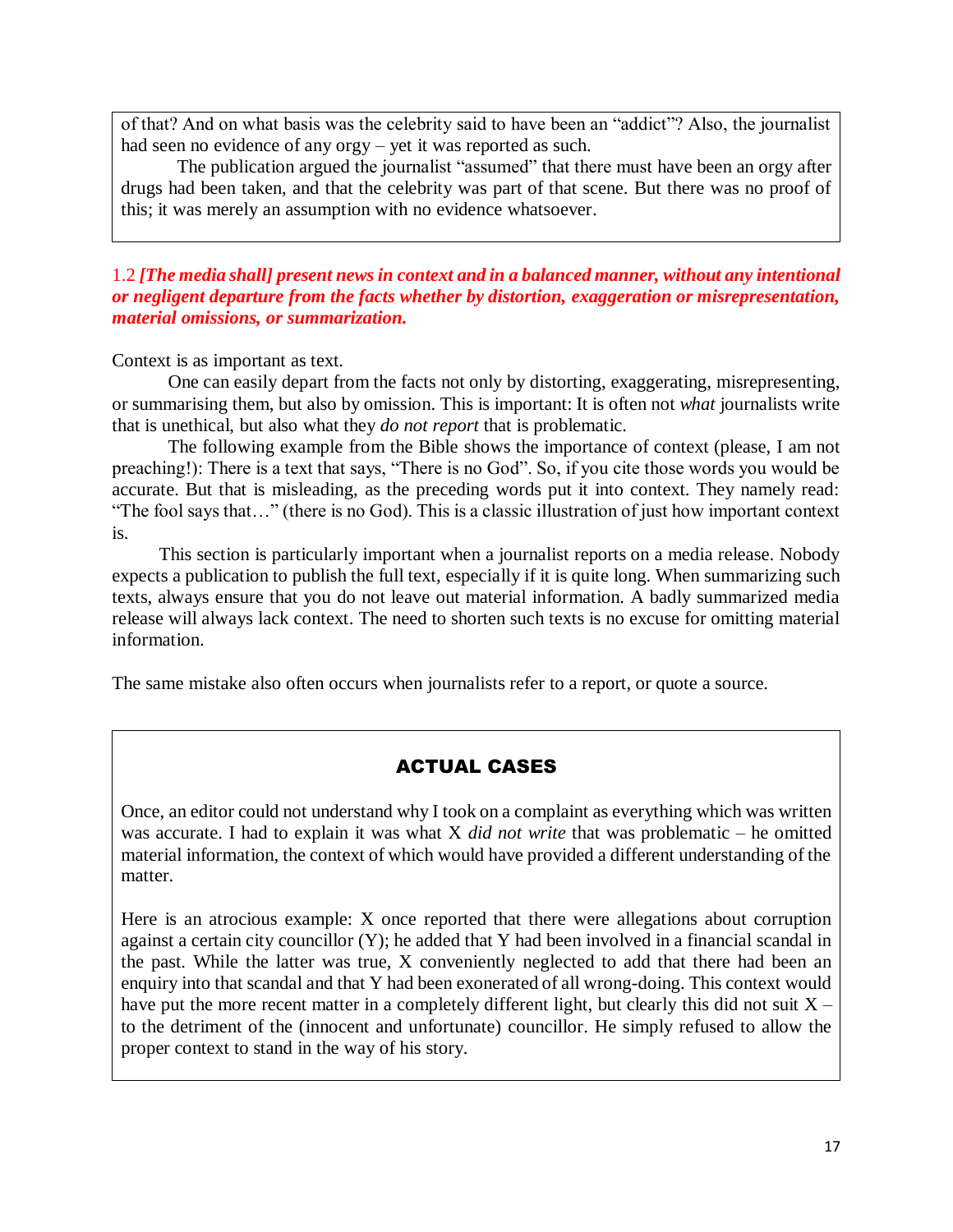In another case X reported on a controversial person who had received medical parole under alleged controversial circumstances. The reporter, who was highly critical of this matter, reported only one medical reason given for parole – while officials gave two other (quite credible) reasons for that person's release. The journalist neglected to report these reasons, again because such facts did not suit his story.

Accuracy means nothing without the correct context. In one case, X correctly stated a law firm had recommended that a person's conduct regarding a locomotives contract be investigated, and that, with his assistance, the contract has ballooned from R38.6-billion to R54.5-billion. However, the context was missing, as this document was "inconclusive" and has not been accepted by Transnet's board – a fact that X neglected to report. He made it sound as if the report was official, which it was not.

#### 1.3 *[The media shall] present only what may reasonably be true as fact; opinions, allegations, rumours or suppositions shall be presented clearly as such.*

Journalists should not present information as fact that cannot reasonably be true. Reporters should always make sure that their sources, and their information, are credible, and make their decisions accordingly. Sources often have agendas, so always be careful.

Again, note the use of the word "context".

During my term as Ombud, I have often seen that journalists present an opinion / allegation / rumour / supposition as fact – turning question marks into exclamation marks.

Sub-editors are especially prone to this mistake, either in the editing process or in the writing of a headline. This is bound to cause huge unnecessary damage. (See the discussion on headlines further down.)

#### ACTUAL CASES

The Frankel family complained that an article stated, or at least implied, that the late Sidney Frankel had raped Marinda Smith (53) when she was a child – while he was never charged or accused of rape, nor did he ever face criminal charges for indecent assault. At the time of publication, this was nothing more than an allegation (even if it was true). The publication was justified to quote Smith in this regard, but it was not at liberty to turn her allegations into fact (before a court has not done so). Unfortunately, this is exactly what it did.

Cricket South Africa complained about the following sentence: "A knock-on effect of Brimstone's abrupt decamping has seen the player auction that was initially slated to take place on August 19 being delayed by a week."

This statement came from a source, but without the journalist acknowledging it. Even worse, he stated it as fact – which proved to be false. This was despite the fact that SCA had given the journalist the correct information prior to publication.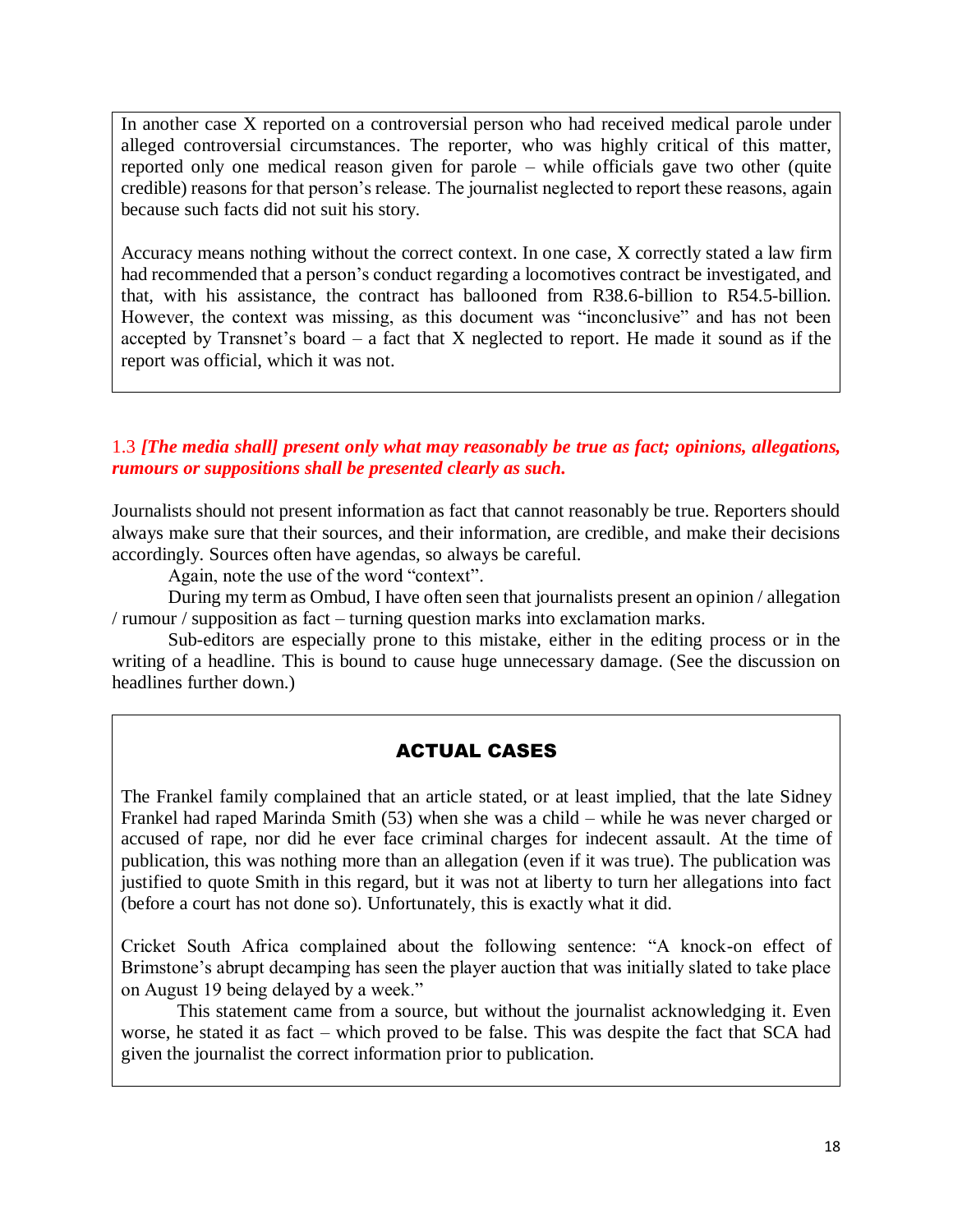Volksblad complained that a story in another newspaper (headlined: *Volksblad clandestine agenda exposed – A covert cloak and dagger smear campaign against Dr Ace Magashule looms...* The posters read*, Volksblad covert agenda exposed*) falsely accused it of driving a racist and a political agenda against the then Free State Premier Ace Magashule. A well-known MEC in the provincial cabinet was reportedly implicated and has been "confirmed" by sources as the "mastermind" behind the "dirty leaks".

The problem was that the reportage presented the allegation of a smear campaign against Magashule as fact – without any evidence or substantiation.

I wrote: "The newspaper should have been careful to present its claim for what it was – [not as fact but as] an allegation, based on the opinion of some unnamed sources."

#### 1.4 *News should be obtained legally, honestly and fairly, unless public interest dictates otherwise.*

Reporters should act ethically not only when they write their stories, but also while they are gathering their news. Remember, *everything* journalists do in the fulfilment of their duties has ethical consequences.

"*Legally*":

## ACTUAL CASES

X wrote a story about homeless people who had TB. He went to the hospital and took a picture of such a patient, without permission from either the hospital or the patient. That is illegal – yet the reporter went ahead, anyway.

 If the journalist asked for permission and was refused, and that reporter was convinced that it was in the public interest to report the story and there was no other way to gather his information, the Code would have allowed him to do so – even if it was illegal.

In this instance, however, that was not the case.

 Journalists must exhaust all possibilities of obtaining news, and the information must be in the public interest, before any such action may be contemplated.

In another instance, an investigative TV journalist was informed that members of staff at a home for the aged were abusing elderly people in the bathroom. The journalist then had hidden cameras installed, invading the privacy of the aged. The journalist recorded and aired the abuses – which was clearly in the public interest. Needless to say, the abuses stopped and understandably there was no litigation against the station. As there was no other way of reporting on the matter, the TV station was justified in its actions.

"*Honestly and fairly*": Here is an over-the-top, thumb-suck example: A well-known public figure is attacked on a sidewalk. Somebody stabs him with a knife, grabs his wallet, leaves him for dead, and runs off. His wife, who saw the assault, is hysterical.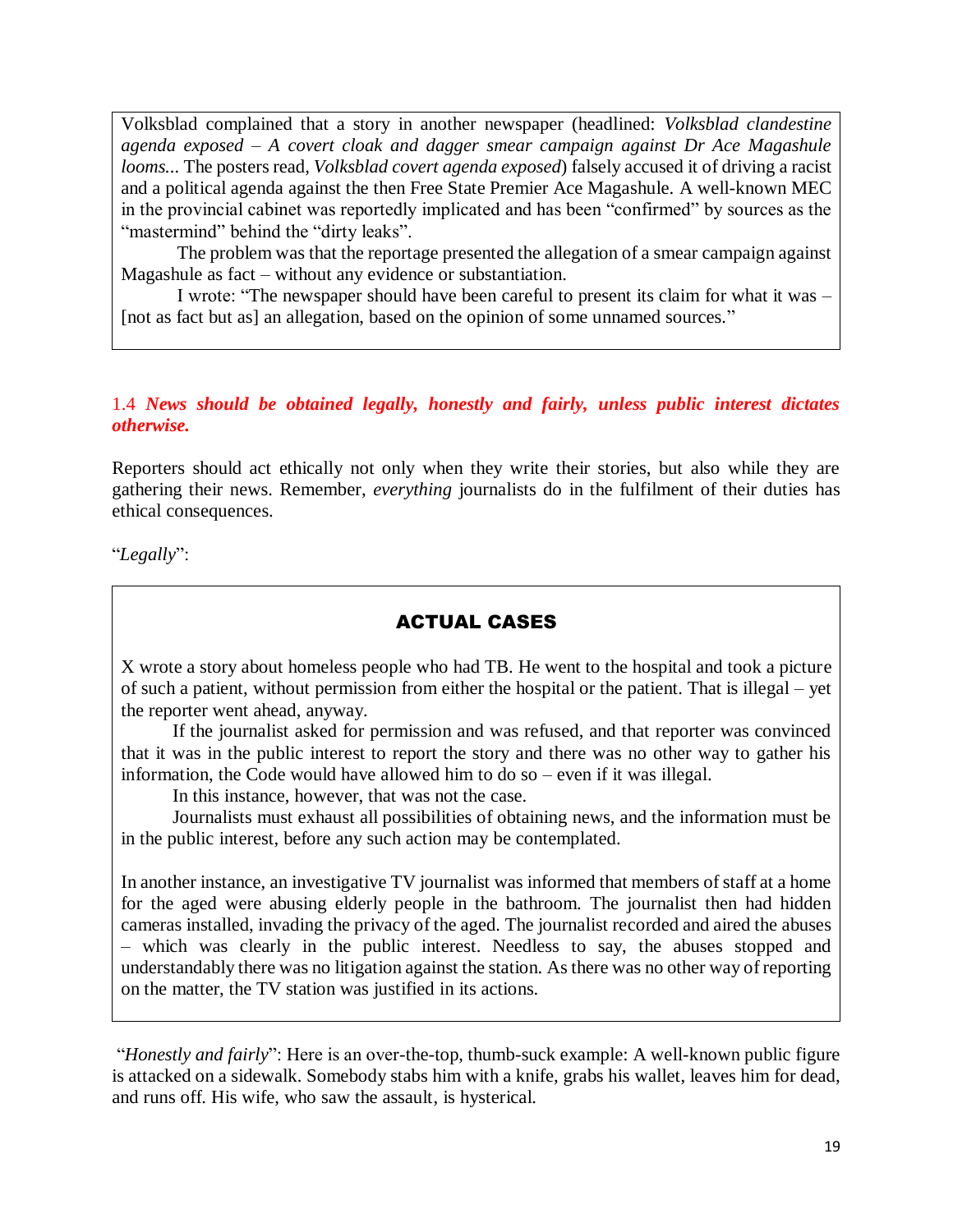Now X comes onto the scene. It would be highly inappropriate to shove your tape-recorder against the victim's mouth and, while he is gurgling and gasping for his last breath of air, ask him: "How does it feel to die?" And then turn to his wife and ask, "What are your last words to him going to be?"

Of course this is an absurd example, but the point is that journalists should act ethically (and fairly) in everything they do – also in the manner in which they gather their news. Even the way you talk to people over the telephone, or the tone of your emails, is important.

"*Public interest*": Our office has had many complaints about whistleblowers who had leaked classified information to reporters. If this information was in the public interest, if it was accurate, and if there was no other way of obtaining it, it did not really matter how X obtained the news. The reporter may end up in court if she or he broke the law – but in such circumstances, the Ombud would not find against such a journalist.

Remember: Never gather news illegally, dishonestly and unfairly when there is no proper public interest involved in the matter, and / or if there are other ways of obtaining the information. And if you do, remember that you may end up in court.

#### 1.5 [*The media shall] use personal information for journalistic purposes only.*

The intention of this clause is to protect the public against the misuse of personal information gathered by journalists. This is in line with the (envisaged) Prevention of Personal Information Act (Popia). People are entitled to their privacy, and the use of personal information for purposes other than for journalistic expression would go against that right.

 Think of this in terms of confidentiality between a doctor and a patient, or an attorney and a client. Private information should remain private, and should not be used if there is no urgent public interest in the matter.

 This clause places a large burden of responsibility on the media. For example, it may be tempting to "impress" you friends or family with inside information, or to use some data for personal gain.

Don't!

Note that the phrase "journalistic expression" goes further than merely reporting – it includes, for example, cartoons, pictures and editorials.

Section 4 of the Code deals with this matter in more detail.

#### *1.6 [The media shall] identify themselves as such, unless public interest or their safety dictates otherwise.*

Sometimes journalists obscure their identity to obtain news. There is nothing wrong with that, as long as there is a public interest in the matter, or their safety is at stake, and there is no other way of obtaining the information.

A person once started telling me a story, and I realized that this could be big news. I had to make a quick decision – do I reveal my identity as a journalist, or do I keep quiet and listen him out? Some reporters would have chosen the first option; others would have gone for the second. In a split-second I decided to reveal my identity and gave him the option to continue or not.

Was I right? You decide.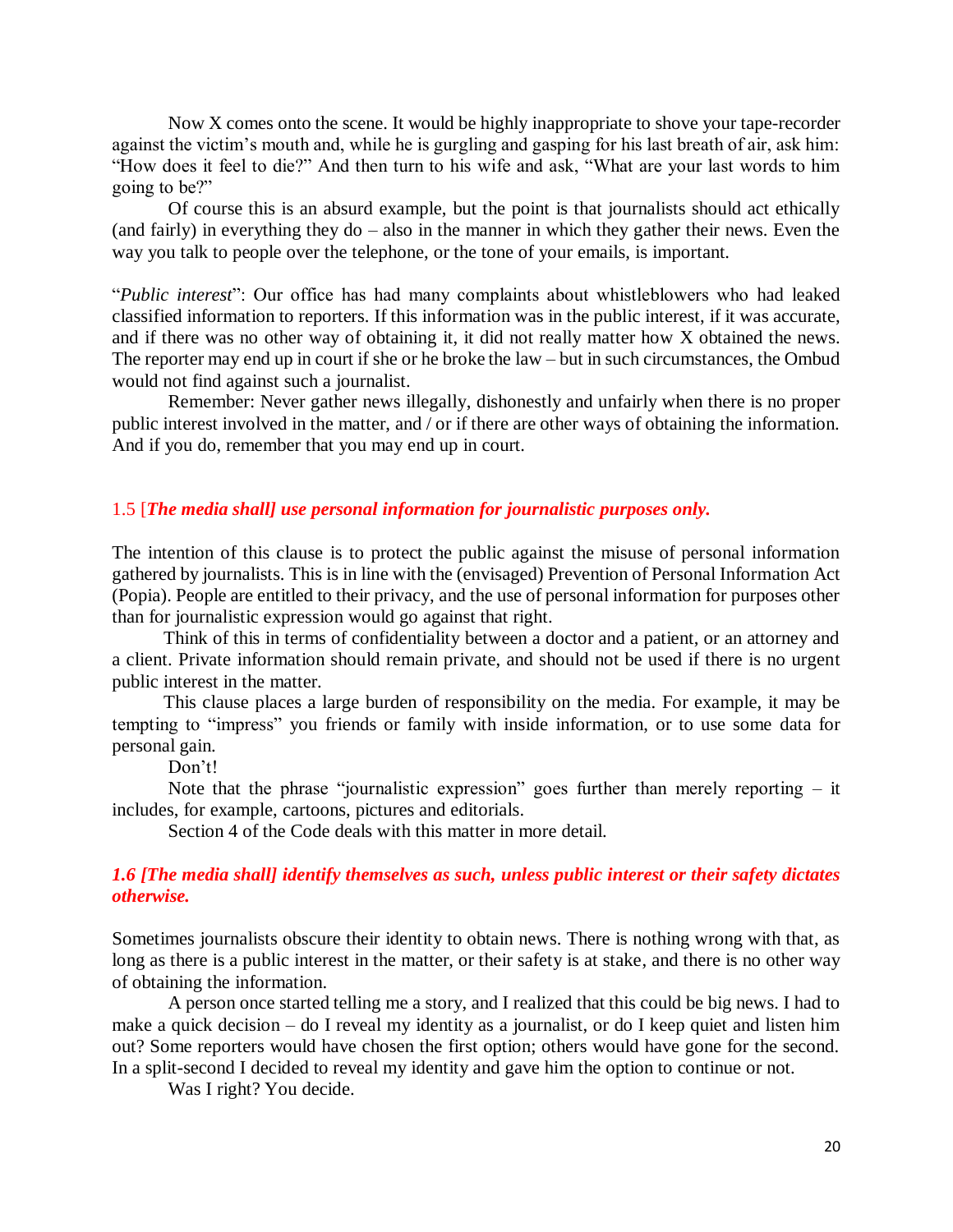In case you are curious: He continued with his story, and I had it published the very next day. On the front page.

#### 1.7 *[The media shall] verify the accuracy of doubtful information, if practicable; if not, this shall be stated.*

Firstly, it is important to understand the difference between verification and corroboration (See also Section 11 on anonymous sources). If you verify information, you have established that it is true – something that you can prove; corroboration is when you get another source to affirm what your other source told you (which is not necessarily or by nature true – although corroboration does point to a statement being reasonably true, especially when it comes from independent sources).

To put it differently: It is possible to corroborate a lie (if another source tells the same lie) – but you cannot determine the veracity of a lie, as a lie is per definition not true.

Therefore, this section warns that, if journalists are in doubt whether their information is accurate, they should make sure that it is verified (read: "true"). And if this is not possible, this should be stated.

The reason for this speaks for itself – you cannot expect the public to believe something that you yourself are not sure of.

Conversely, it also means that you need not verify your information if you do not have reason to doubt that it is accurate. For example, if a funeral is going to be held and you need to establish on what day and at what time it is going to commence, the vicar's word should be good enough. In that case, there is no need to verify the information. Or a sports team has won a national title – everybody knows that it is true, and you really do not have to phone the captain or the manager to verify that the team has really won.

In these cases, a journalist can be reasonably sure of the facts.

And, in the end, if you are unable to verify your information, you should state it in your story.

Another vital consideration is that verification can only be achieved with *primary* and *independent*  sources.

Consider this: A publication is normally not a *primary* source. This means that if you use your archives, you may simply succeed in perpetrating a false statement that, if the public starts to believe it, becomes "fact". Newspapers often provide me with previously published stories to try and "prove" that their stories are accurate. These are empty arguments, which do not prove anything. The mere fact that the information was published before, does not make it true.

Remember what Hitler's Propaganda Minister, Joseph Goebbels, loved to say – if you repeat a lie often enough, people will start to believe it.

Please keep this in mind: This clause does not state it explicitly, but its spirit is that journalists should verify doubtful information *that is likely to harm somebody unnecessarily*. The greater the likelihood of harm, the greater the need for verification; and *vice versa*.

## ACTUAL CASE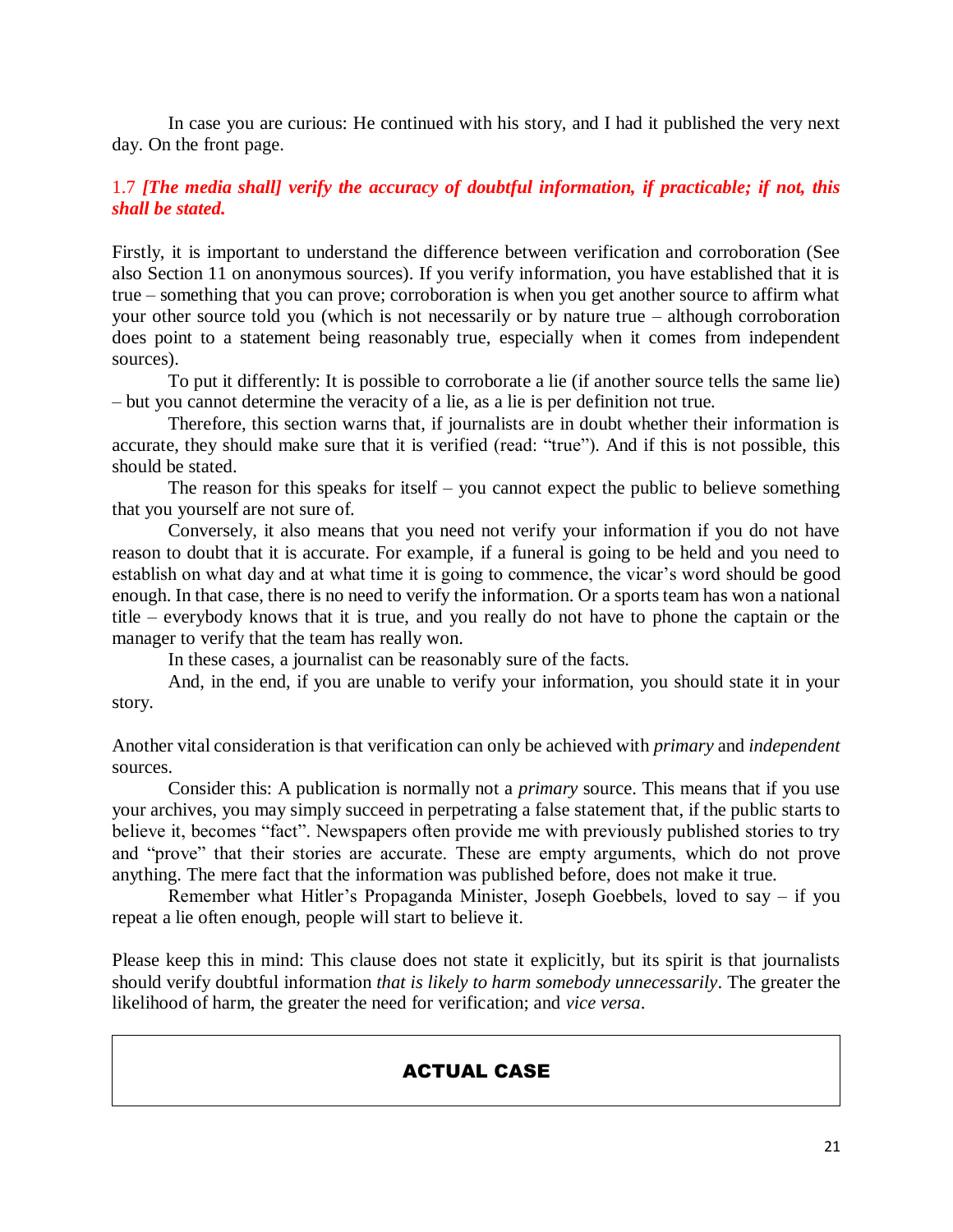X reported that Mr Julius Malema owned a home worth R16-million. Eventually the politician lodged a complaint with my office, and the publication in question provided me with umpteen news reports that mentioned the same amount. The argument was that this information was in the "public domain".

However, this information turned out to be false  $-$  I took the trouble to verify the information by asking architects to provide me with a valuation of the property. It turned out that the total value was approximately R8-million.

A lie can also be in the "public domain".

 Clearly, the media all too easily merely repeated other reports – to such an extent that the R16-million eventually became "reality". Goebbels would have relished such reportage. In the meantime, nobody took the trouble to verify this "information" with a primary source (such as the architect) – and a false statement eventually became "fact" in the public's perception due to repeated false reporting.

 Just for the record: This property was sold a few months later for approximately R8.5 million.

#### 1.8 *[The media shall] seek, if practicable, the views of the subject of critical reportage in advance of publication, except when they might be prevented from reporting, or evidence destroyed, or sources intimidated. Such a subject should be afforded reasonable time to respond; if unable to obtain comment, this shall be stated.*

"Critical reportage" is when the publication of information is likely to lower a subject's reputation (whether she / he deserves it or not).

This is one of the most common mistakes journalists seem to be making all the time – even senior, experienced reporters. It is a surprising fact that most complaints lodged with the Ombud's office include the issue of "I was not asked for comment prior to publication" – and in roughly 50% of the cases, the complainant has a point.

This is astonishing, for surely this is one of the most fundamental maxims of journalism – listen to the other side, and report that view. *Audi alteram partem*. Surely!?

It is downright unfair to write about someone (who is likely to be harmed by your story) without asking that person for his / her opinion. How would you feel if this happened to you?

It is important to understand that this does not apply in all circumstances. Firstly, note the phrase "critical reportage". Again, the issue is about possible harm. If it is likely that your story may cause someone harm (rightly or wrongly), journalist are ethically obliged to ask such a person for comment.

Conversely, the less potentially harmful your story, the lesser the need to ask for comment. The general rule is that you should always ask for comment when there is any likelihood that the subject of your reportage may be harmed.

For example, if a journalist reports on a new appointment at the local school, it surely is not necessary to get comment (although you may ask for it, of course) – because your reportage is not "critical" (read: likely to cause harm). Or, when a soccer player is named Player of the Match you may report that he was awarded this honour without asking him for comment – as this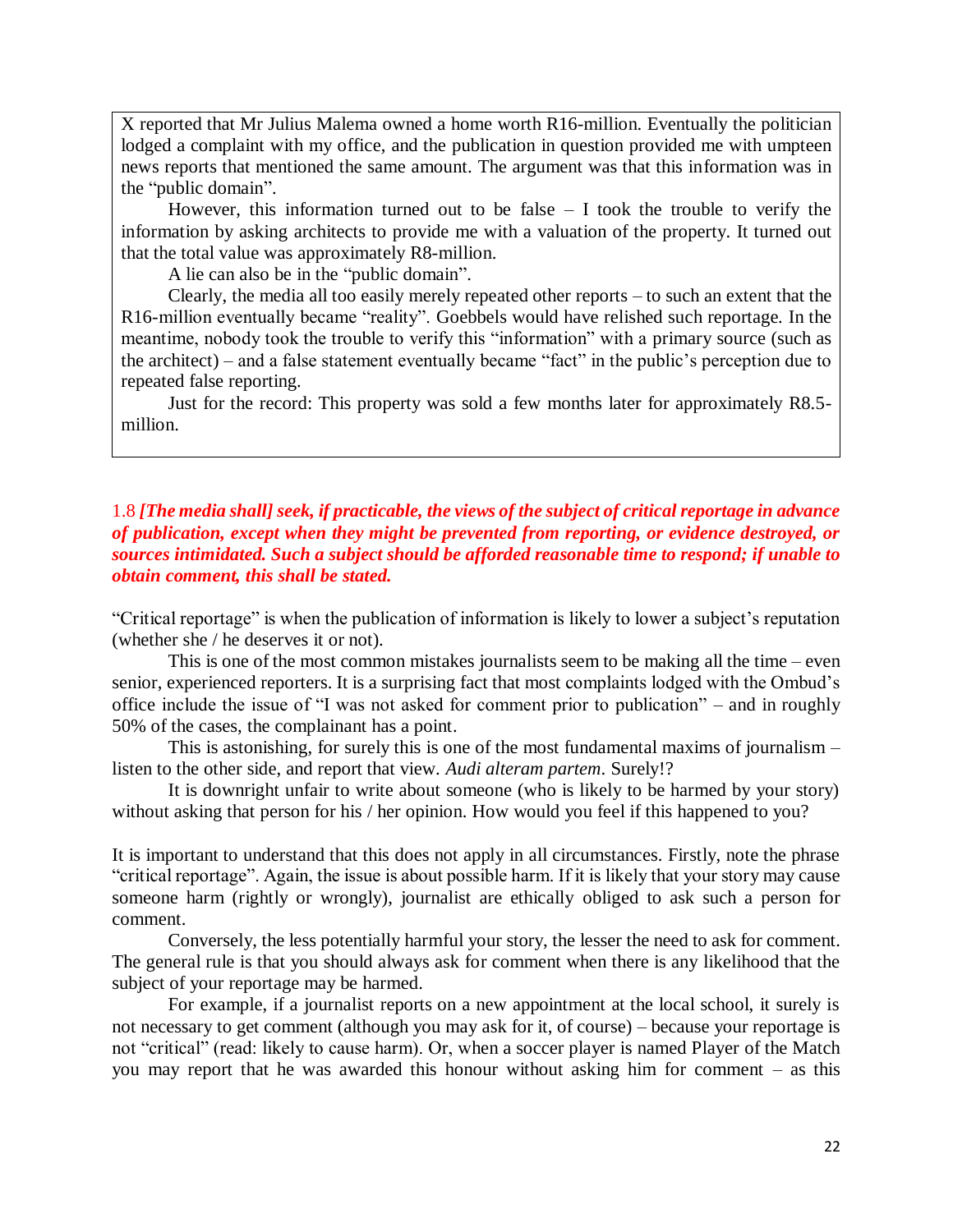reportage is not likely to cause him any harm. (Again, the journalist may ask this person for comment, but it is not unethical not to do so.)

Also, note that this clause does not apply to all instances of critical reportage. For example, in court reporting you are not obliged to ask for comment – you are in fact not allowed to do so as the matter is *sub judice* and you may adversely influence court proceedings. Once the other side has had a chance to testify in court, then it is time for you to report those views.

Also, a publication is not obliged to ask for comment if it merely recoups history (probably for context), and a subject of critical reportage's views on the matter is in the public domain and widely known. There are court cases to back this up. (However: If X sees it fit to recoup the past in which a subject was involved in critical reportage, that reporter should also see it fit to repeat the subject's views on that matter. Not to do so, would not be fair).

Another quite common problem is where a journalist in fact asks the subject for comment, but then reports on matters that the subject was not asked about.

Note that this clause contains the safeguard that journalists need not ask for comment if the publication has reasonable grounds for believing that by doing so, it would be prevented from publishing the report or where evidence might be destroyed or sources intimidated.

In the end, this is the bottom-line: Get comment from the person if your reporting is likely to harm that subject. In this process, you should give that person enough time to comment meaningfully – and, if you cannot get comment, then state it in your story (or else it would create the impression that you are lazy and, even worse, you are not concerned about the truth).

## ACTUAL CASES

Some examples:

- X's excuse was that a certain organisation always ignored her, so she decided it was not worth her while to ask it again for comment. I ruled that it was her duty to try again – journalists should always try to solicit comment, even if circumstances are dire;
- One story implicated a former provincial premier in corruption on a massive scale. For some strange reason the publication never asked him for comment – even though the reportage had the potential to cause him huge unnecessary harm;
- A government department complained a story falsely created the impression that the newspaper had interviewed its spokesperson. It then appeared that the publication quoted from a memorandum, falsely creating the impression that the journalist had interviewed this person; and
- X wrote some cattle meant for the poor were diverted to a certain person, while insinuating that the latter had unduly benefitted from that. X did contact the subject for comment, but never mentioned this specific information. It is worthless if you contact a subject of critical reportage, but you neglect to ask her or him the right questions.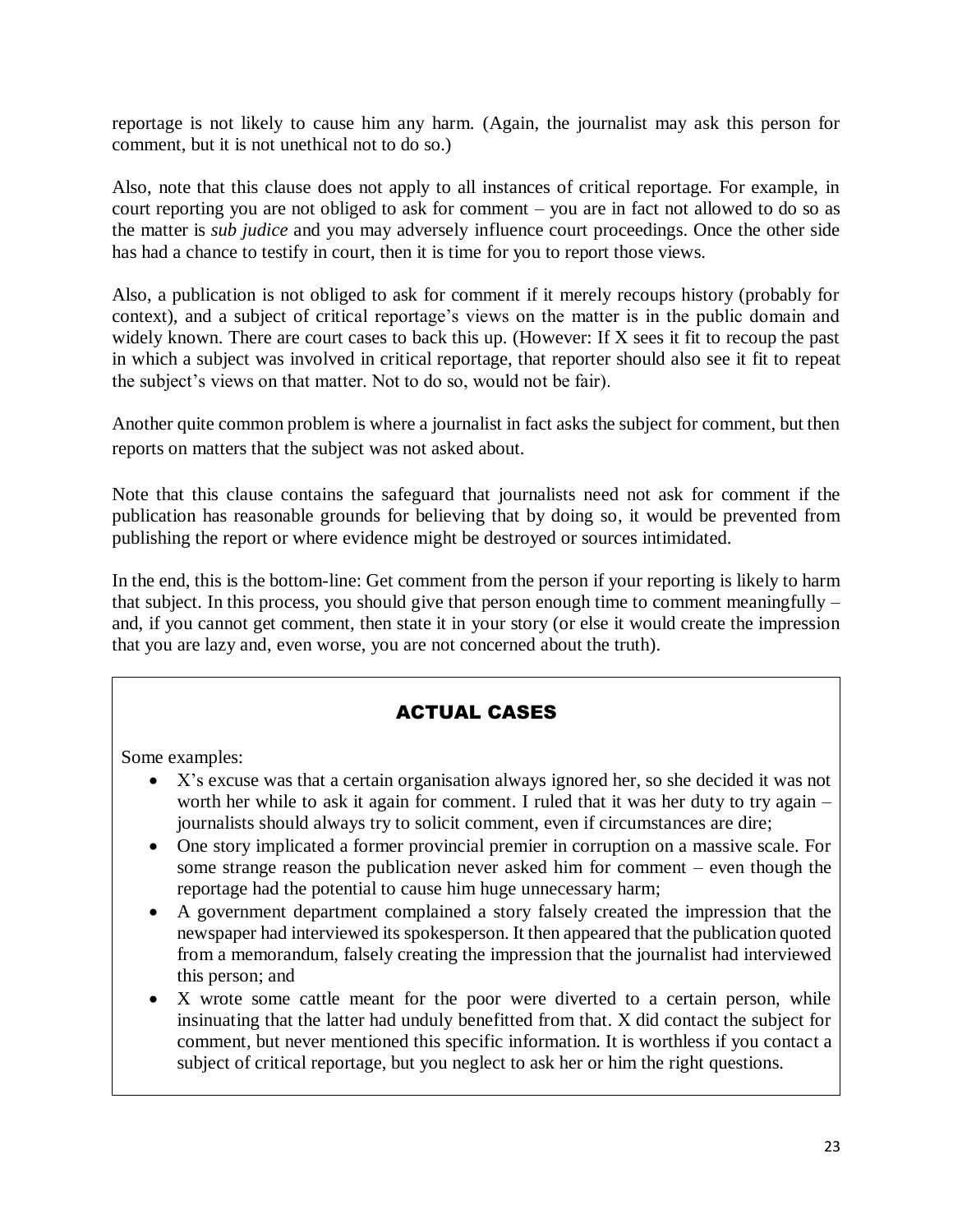*Reasonable time*: Journalists often ask what is "reasonable time". Some even suggest that two days should be enough.

Nope! Save the media from such forced restrictions!

Instead, "reasonable time" will depend on the number and the nature of the questions. If, for example, you ask a mayor if he drives a white Mercedes, reasonable time would be (say) three seconds. However, if you ask his comment on an allegation that his secretary is corrupt, it may take more time. Sometimes a subject has to do some investigation first.

When confronted with such a complaint, I always weigh up the number as well as the nature of the questions with the time in which the subject had to reply. This is always a value judgment, before continuing to publish a story.

## ACTUAL CASE

X started to work early in the week on an important and sensitive story involving two of the most prominent politicians in South Africa (the possible successor to the then President, Thabo Mbeki). He contacted many people for comment – but waited until the very last moment (late on a Saturday afternoon, shortly before deadline) to ask the main subject (Mathews Phosa) of his reportage for comment. The fact that he asked him so late amounted, for all intents and purposes, to not having asked him at all. X should not have expected the subject to comment on a weighty matter on the spur of the moment.

#### *1.9 [The media shall] state where a report is based on limited information, and supplement it once new information becomes available.*

This clause calls for two actions by the media, both of which are often neglected. (One editor, for example, recently indicated that he did not even know about this requirement in the Code...)

*State the limitation*: Sometimes information is not complete – which, in itself, should not stop the media from reporting. However, it is simply unfair to subjects of critical reportage if this is not stated in the article as the impression would then be created that the full picture was presented – while it was only part of it. Not only the subject of reportage, but also the public deserves better than such misleading reporting.

Again, context is as important as text. So, when information is incomplete, and you know it – please say it. This does not diminish your credibility – on the contrary, it enhances it because the public then has reason to trust that, when you make a statement, it is true and complete.

*Follow-up*: I have often encountered situations where new information became available which shed a different light on a matter – and yet the publication did not follow it up. That is patently unfair. Once it has published material that is potentially harmful to a subject, the publication is obliged to follow this up when new information is obtained, especially when it sheds new light on a matter.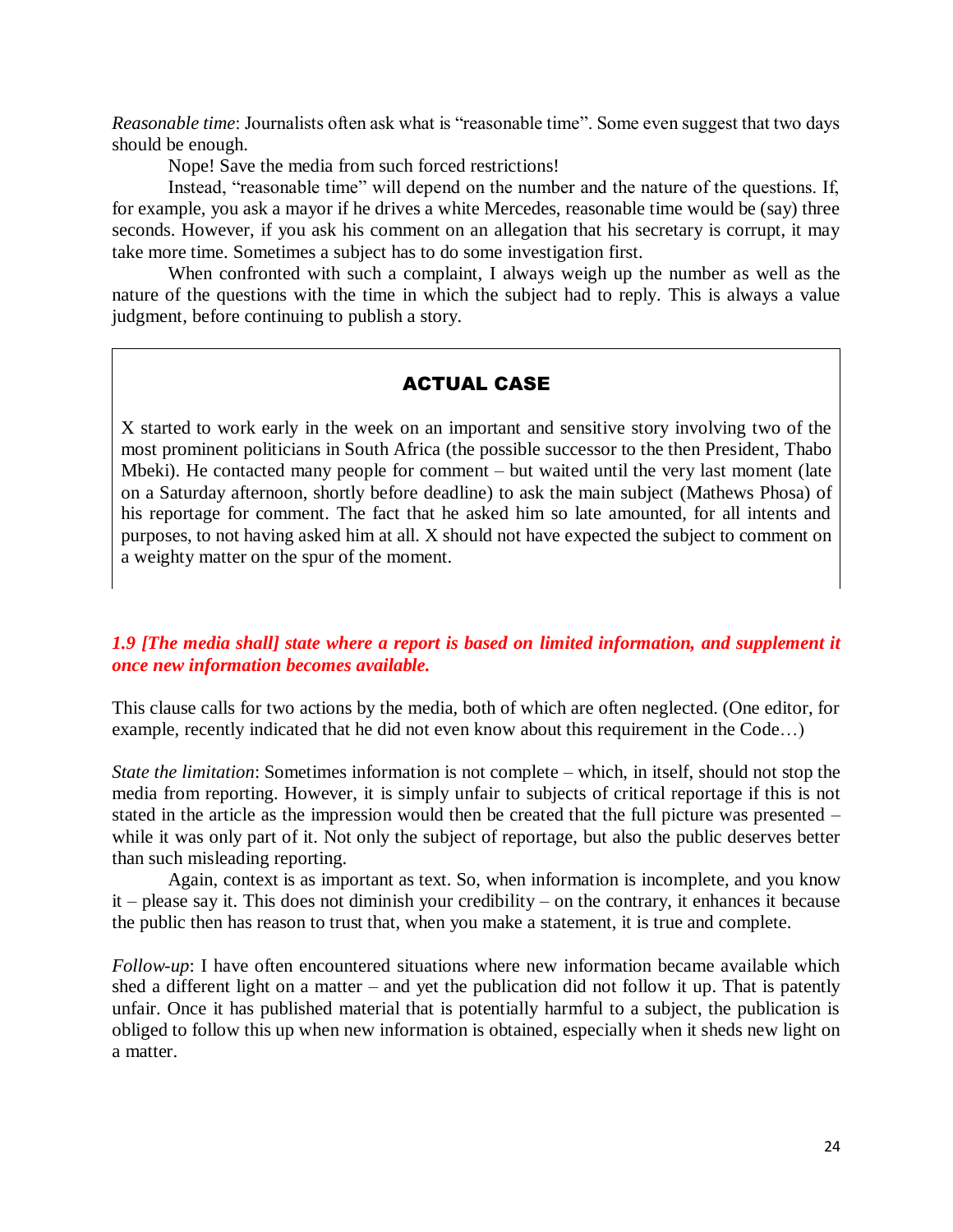#### 1.10 *[The media shall] make amends for presenting inaccurate information or comment by publishing promptly and with appropriate prominence a retraction, correction, explanation or an apology.*

When this office directs the publication of a correction or an apology, we always state the page on which it should be published (usually on the same page where the offending article was carried), how prominently it should be presented, and even how the headline should be worded.

 However, sometimes a complainant does not address a complaint directly to the Ombud's office, but rather confronts the publication itself. If an editor realises a mistake has been made, either in the news columns or in the editorials, the matter should be rectified "promptly" and with "appropriate prominence".

 The problem, though, is that publications often obfuscate such corrections or apologies by placing a short sentence or two at the bottom of a page, obviously in an attempt to minimise the harm to their image. Clearly, that is against the spirit of self-regulation and of good, sound, ethical journalism.

#### *1.11 [The media shall] prominently indicate when an online article has been amended or an apology or retraction published and link such to that text, while the original article may remain.*

The reason for this provision is that the correction of mistakes should not go unnoticed – and then a subject suffers unnecessarily, and the public is misled. That goes against the letter and spirit of the Code.

It is noticeable that nothing stops a publication from removing an inaccurate article – but nothing forces it to do so either. That decision remains up to the editor. There is one exception, though, as can be seen in the next sub-section.

#### *1.12 [The media shall] not be obliged to remove any article which is not unlawfully defamatory.*

When subjects of critical reportage google their name, all sorts of spiders keep on crawling back at them and potentially harm their future careers. This sub-section makes it important to understand what constitutes defamation.

In short, "unlawful defamation", is the *unnecessary* lowering of someone's public image. This implies that, if a statement is true (and it should also be in the public interest, according to the courts), it cannot be defamatory. A defamatory statement is an inaccurate one that, of necessity, unnecessarily lowers that person's public image. (Please turn to Section 3.3 for a more detailed discussion on defamation.)

People who are merely embarrassed by an article should blame themselves, and not the media, for the embarrassment.

But yet again, a publication is not forced to keep or to remove an article that is merely embarrassing to a person – that decision is up to the editor.

## ACTUAL CASE

The directors of Integrated Capital Management (ICM) complained the inference that they were involved in state capture were false, misleading and defamatory. An interesting consideration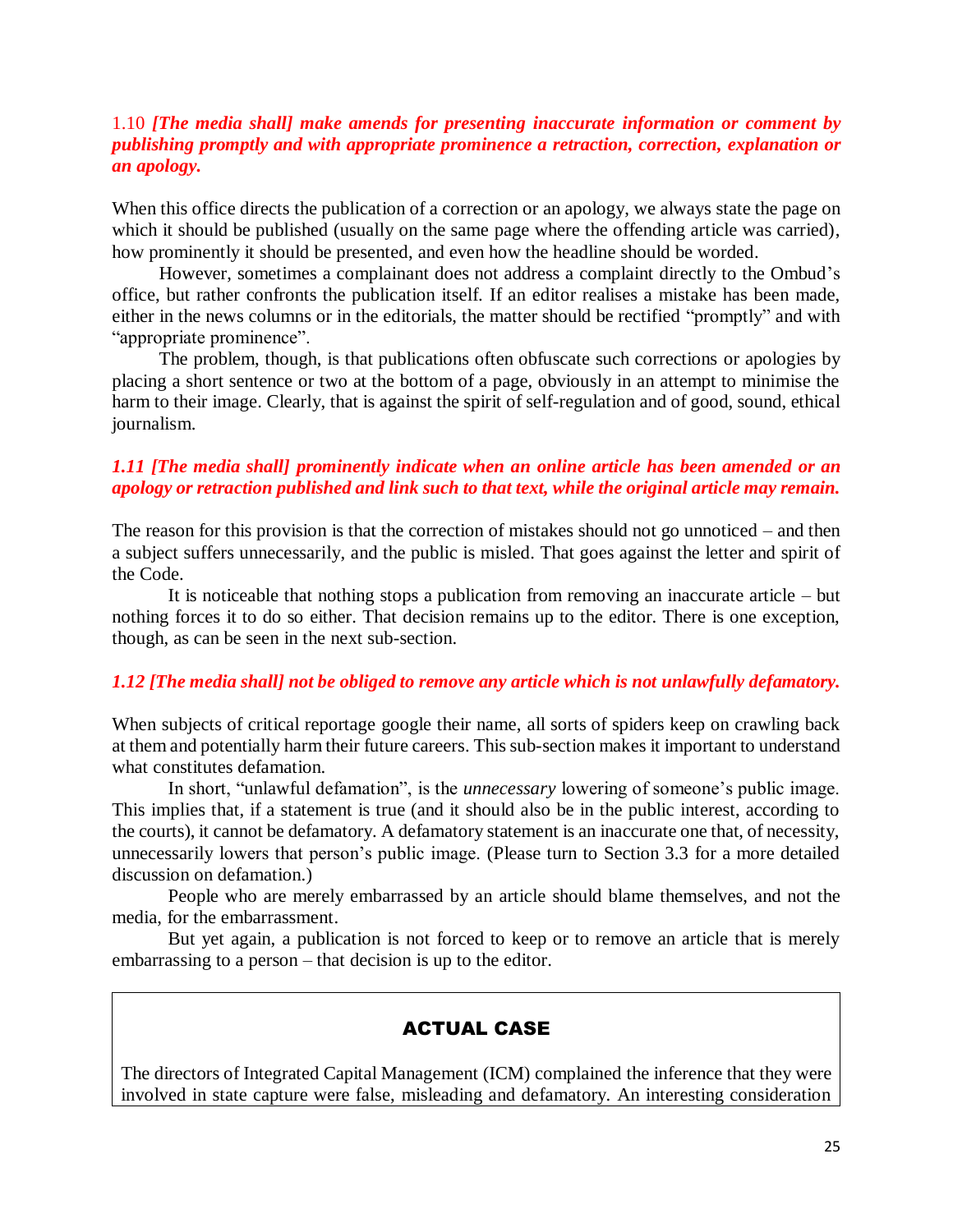was that the story had been published about a year ago – but as a new story provided a link to the one in question, the old article justifiably became the object of a legitimate complaint.

The complaint was upheld.

 The issue for the complainants was that, when people googled their names, the allegations against them kept on popping up. Given the situation in the country, it was beyond doubt that the unfair allegation or inference of having been involved in state capture would unnecessarily have significantly lowered their reputation.

 I therefore directed the newspaper to remove all references to the complainants in the articles, which included the use of their pictures.

#### 1.13 *[The media shall] not plagiarise.*

Plagiarism is one of the worst "faces" of unethical journalism imaginable. Reporters work with words, and if they take over text from somebody else without acknowledging this fact, they are stealing and betraying the very trade that they (should) hold so dearly.

It is not prohibited to take over text from somebody else, but then you should limit it to the minimum and clearly attribute it to the source.

The most common errors in this regard are twofold: Sometimes journalists simply cut and paste from the internet and then put their names to it; or reporters merely publish media releases, again under their own names.

To me, such journalists do not belong in the industry. They make their living by writing – and if they use somebody else's work under their own names, they are defying the very purpose for which they should be striving.

## ACTUAL CASE

In one instance, X took over another newspaper's story, without attribution, and restructured it under his own name. Unfortunately for him, he also took over the same spelling – and other – mistakes.

#### **B. Complete the following sentences; or say "true" or "false" / "yes" or "no". The answers are on the back-page:**

- 12. Another word for "truthfully" is… (1)
- 13. Editor to X: "If you assume, you are  $\ldots$ " (1)
- 14. Another word for "fair" is … (1)
- 15. … is as important as text (1)
- 16. It is not always what journalists write that is unethical, but often also what they … that is problematic (1)
- 17. Journalists should not present information as fact that cannot … (1)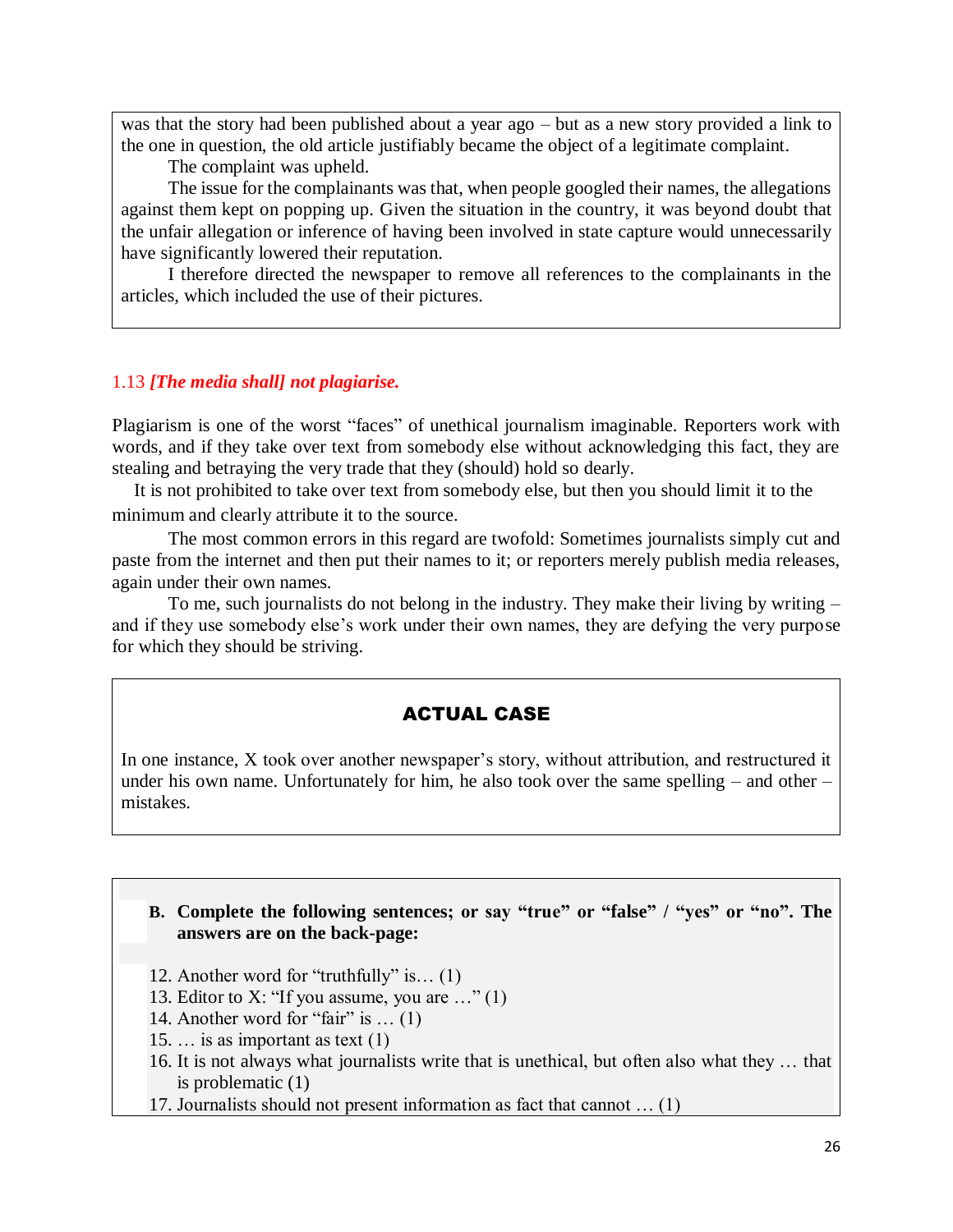- 18. News should be obtained legally, honestly and fairly, unless … (1)
- 19. The gathering of personal information for the purposes of journalistic expression must … (1)
- 20. Media representatives shall identify themselves as such, unless … or … dictates otherwise (2)
- 21. Journalists should … if they have reason to doubt the accuracy thereof (1)
- 22. "Verification" means … while "corroboration" is when … (2)
- 23. Verification can only be achieved with … and … sources (2)
- 24. The media shall seek the views of the subject of … in advance of publication (1)
- 25. "Critical reportage" is when the publication of information … (1)
- 26. Journalists need not verify their information if they … (1)
- 27. Journalists should verify doubtful information because … (1)
- 28. "Reasonable time" for a response depends on the … and the … of the questions (2)
- 29. Should a journalist report it if she / he was unable to obtain comment? "yes" or "no" (1)
- 30. Journalists are not allowed to ask parties to an ongoing court case for comment because the matter is  $\dots$  and it is  $\dots$  (2)
- 31. Where a news item is published on the basis of limited information, this shall be stated as such and  $\dots$  (1)
- 32. The media shall make amends for presenting information or comment that is found to be inaccurate by communicating, … and … a retraction, correction, explanation or an apology (2)
- 33. An online article that has been amended for factual accuracy should … (1)
- 34. The only reason for an article to be removed from a website is in case of … (1)
- 35. If a reporter takes over text from somebody else, the journalist should … (1)

[Total: 30]

#### *2. Independence and Conflicts of Interest*

#### *2.1 The media shall not allow commercial, political, personal or other non-professional considerations to influence reporting, and avoid conflicts of interest as well as practices that could lead readers to doubt the media's independence and professionalism.*

The Preamble to the Code already mentions this aspect  $-$  be, and stay, independent. By that we mean that journalists should never allow any influences to slant their reporting. If that happens, publications will allow its reportage to be biased, and invariably lose their credibility.

"*Commercial*": All journalists are subject to this danger, but especially so financial reporters. For example, some journalists succumb to the temptation to write favourably about shares they own in order to boost the value of those shares.

"*Political*": This problem is even more common. Each and every journalist has the right to hold political views and even to support a specific political party. However, they should not allow their political persuasions to slant their reporting. Surely, it is best not to be a member of any party.

"*Personal*": In one case, a journalist unfairly (because her facts were wrong) advocated a point of view because it benefited or promoted her interests in a specific building project.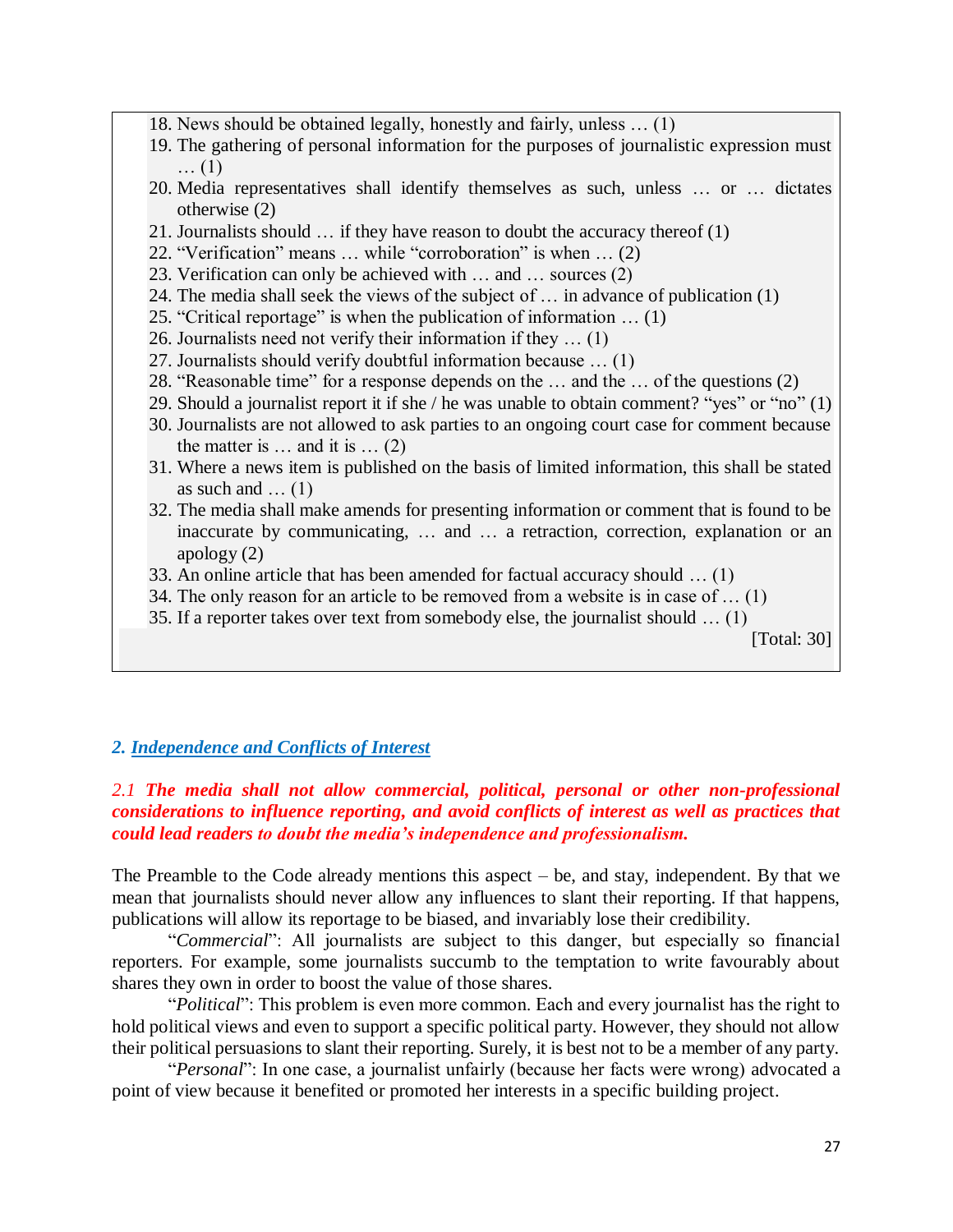All of these amount to conflicts of interest.

But this article goes further: Not only should journalists consider their own positions, they should also contemplate what *impression* their actions may create. That is why the Code adds that "arrangements or practices that could lead audiences to doubt the media's independence and professionalism" should be avoided. *Perceptions are realities in the eyes of the beholder*. So: Even if your conscience is clear, you still need to consider the effect (consequences) of your actions.

For example: My office used to be adjacent to that of Sanef. Remember, members of Sanef are one party to a complaint – the complainant is the other party. The Ombud is a referee – in the middle, not taking sides. Now, as Ombud I was never influenced by the fact that Sanef was just next door. We could even have shared the same office as far as I was concerned, as I was convinced that nothing from outside would influence my decisions.

However, that was not the point. It mattered that certain members of the public had their doubts as to my office's independence (because of Sanef's close proximity to the Ombud). So, even though it did not influence my rulings in the least, we moved to different premises to avoid the perception that our independence and professionalism might be compromised.

The Press Council takes this matter so seriously that it views conflicts of interest as a third tier transgression of the Code, which is headlined *Serious misconduct* – along with child pornography. It is that serious.

#### ACTUAL CASES

In an extremely serious case, part of the complaint was that the editor had been conflicted (and that led to white-on-black violence and intimidation).

 The stories were about the alleged approval by the Department of Water and Sanitation of a resort next to a dam in the North-West province (that would have been developed by black people in a predominantly white area).

 The newspaper created the (false) perception that it would be similar to another development nearby, a pleasure resort that was frequented by black people only (a mistake which it had admitted to); a second story suggested that the would-be developers were illegally occupying the land (fueling the tension in the country about expropriation of land without compensation).

 The editor stated that the proposed new development (which he factually misrepresented) would have a devastating effect on property values and the ecosystem. The (mainly white) community was up in arms about this, and so was the editor. This even led to incidents of vandalism and death threats towards the entrepreneurs.

 It was the newspaper's right to advocate a cause. However, in the process the publication became so involved in these actions that the newspaper became *part of* the news. The editor even invited those who were interested in pledging their support to contact him (on his newspaper's email address).

 The editor allowed non-professional considerations to influence or slant his reporting – with devastating effects.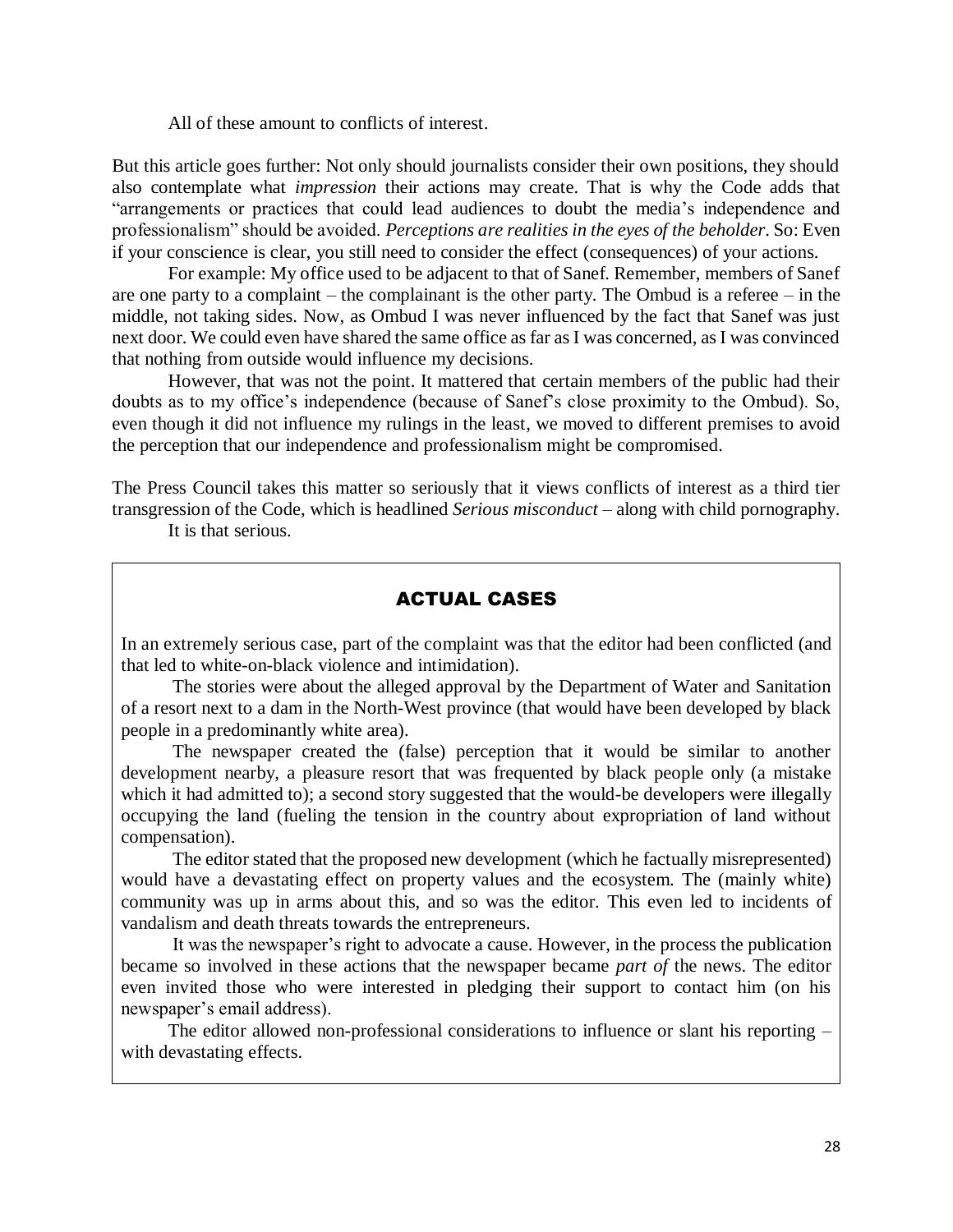#### *2.2 [T]he media shall] not accept any benefit which may influence coverage.*

This sub-section is closely linked to the previous one.

 In South Africa we have had several instances of alleged political interference with reporting. In one case, a former journalist admitted in an affidavit to the NPA to allegations that he was paid to write news articles favourable to the then Premier of the Western Cape, Ebrahim Rasool. In exchange, he reportedly requested indemnity against any possible criminal charges. This is journalism at its worst.

But let's look at this clause more closely. It does not say that journalists may never accept anything – it merely states that reporters should not accept gifts etc.*"where this is intended or likely to influence coverage".* If, for example, a political party holds a conference and provides you with some writing material, surely that is not likely to influence your reporting. However, for the sake of argument, if the pen provided by the party is made of solid gold, that might be a different matter.

"*Intended*": Sometimes it is clear that a gift is intended to influence your reporting. However, most givers would always deny any such intentions. "Just come with us to a game resort for the weekend – no strings attached." In many of these cases the journalist would be unsure of the intentions behind an invitation. The question then should always be: "But why this invitation?"

That is why the next few words, "…or likely to influence coverage", are so important. Even if the giver does not intend to influence journalists, it may still be likely to influence their reportage. Again, this is a judgment call.

The point is to remain on the alert – never accept anything that may influence your reporting *or that may create such an impression*. Remember that perceptions are realities. Be careful not to be party to a situation that may create the wrong impression or lead to wrong perceptions, even though you may be convinced that you would not be influenced by a gift.

That is why I, as the Ombud, never accepted an invitation from a publication to attend a sports occasion, or go on a free weekend somewhere.

#### *2.3 [The media shall] indicate clearly when an outside organization has contributed to the cost of newsgathering.*

This clause does not prohibit the practice of outside organisations paying journalists to cover an event. It does, though, make it clear that in such instances the reporter should report this fact. The reason is obvious – if an outside organization has contributed to the cost of newsgathering, the perception could be created that the journalist might write favourably about the sponsors. The public needs to know this, which would place it in a position to decide for itself whether the reporting was slanted or not.

Motoring journalists travel abroad on a regular basis and in many instances their publications do not pay for the trips. So be it – as long as it is made clear that an outside organization has picked up the tab.

There also is nothing wrong when (say) a foreign government invites you to its country to cover its elections. This happened to me once, when the German government invited me for that very reason – but then, the public had a right to know that my publication did not cover the costs.

So, state it.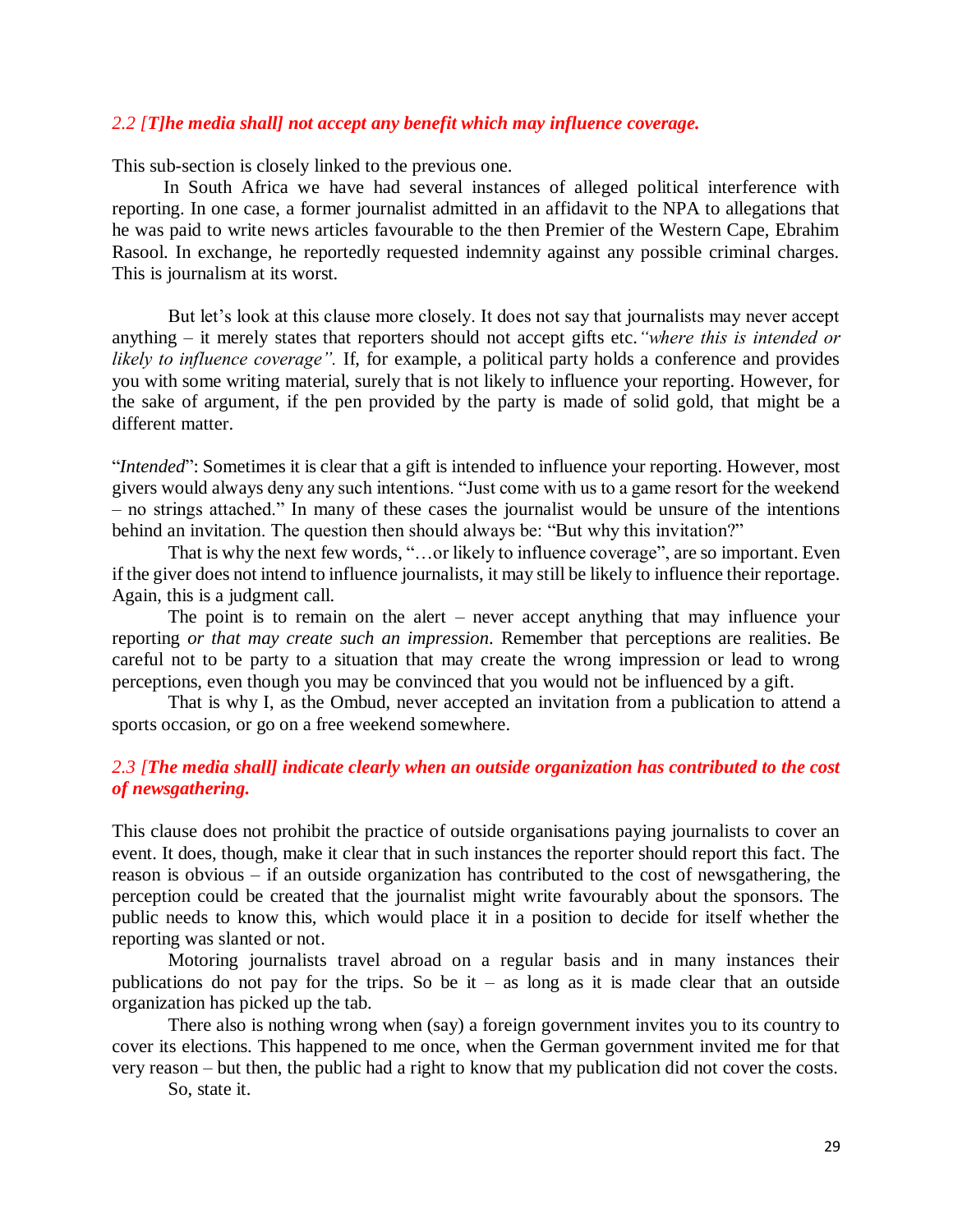#### *2.4 [The media shall] keep editorial material clearly distinct from advertising and sponsored events.*

Under "advertising" we mean advertisements, advertorials as well as so-called "native advertising" (where a subject pays for text which is presented as news).

This clause, and the reason for it, should be read in the context of that which precedes it ("independence"). Advertisements and advertorials should be "kept clearly distinct" from editorial material because if not, the publication's very independence is at stake.

#### *3. Privacy, Dignity and Reputation*

#### *3.1 The media shall exercise care and consideration in matters involving the private lives of individuals. The right to privacy may be overridden by public interest.*

*Privacy*: Privacy does not mean the same thing to everybody; one needs to distinguish between public officials, public figures or celebrities, and ordinary citizens.

*Public officials* have the least right to privacy because they are getting paid with taxpayers' money – which means that they are accountable to the public, which in turn entails that it is the duty of the media to hold these people accountable. They have no ground to complain if the media reveal their private matters when these matters have a bearing on their public duty.

This means the media should not think that public officials have no privacy at all. The litmus test is whether a certain action impacts their image and performance. This, of course, is a grey area. For example, when the President of the United States has an extra-marital affair, its citizens are up in arms; if it happens in France, people ask: "So what?"

This may be an overstatement, but it does serve to illustrate that values may vary – which, in itself, should alert the media to be careful when making decisions whether to expose private matters or not.

To a lesser extent, but still so, *public figures* should also be held accountable for their actions. They are role models, especially for the youth, and the media therefore have the right to report on their private lives – again, if those impact on their roles in society.

*Private citizens* have the most right to privacy. For example, if a lone individual has an extra-marital affair, publications should (normally) ignore it as it is of little or no significance to the public. (However, if the president has such an affair, or some celebrity, that would in all probability be news – especially if it impacts their public image or work performance.)

So, always beware: Expose private matters only in cases of a legitimate public interest. If you are going to invade somebody's privacy, always ask if it really is in the public interest to do so.

This beggars the question, when is private private?

The concept of privacy is complicated, and it is a rather modern one. But let's try to simplify it: A person normally has the right to privacy in her or his home, as well as to private facts such as matters of health, sex and finance. One can also have a legitimate expectation of privacy in a public place, for example eating in a remote corner in a tea garden, or in a (public) restroom.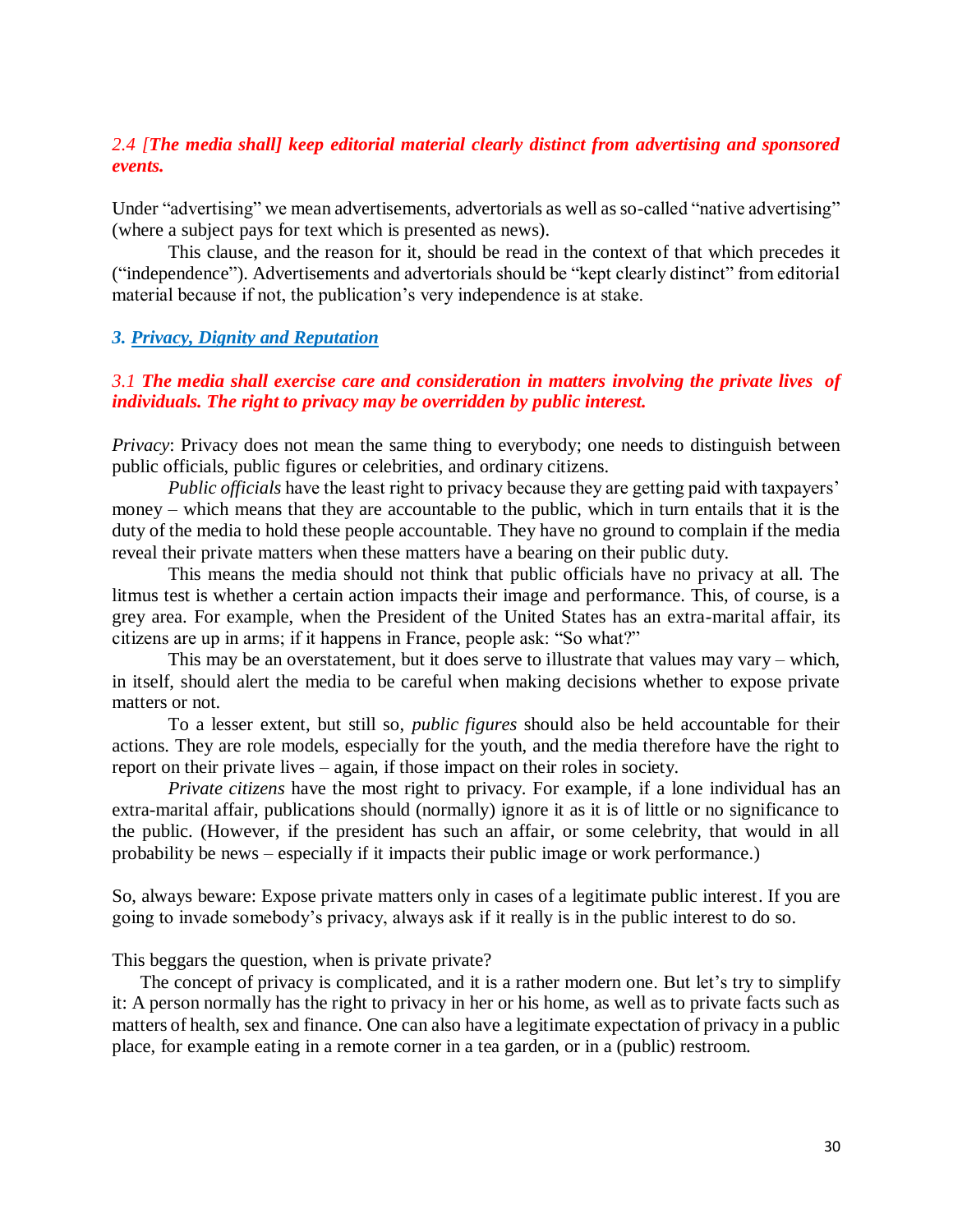As always, be careful not to cause unnecessary harm. For example, do not to (unnecessarily) disclose a subject's address or identifying details, as such information may be abused and even endanger lives. Care should be taken to minimize / avoid such risks, depending on the circumstances.

Always expose private matters only in cases of a legitimate public interest.

#### ACTUAL CASES

I have had complaints from angry citizens that the media photographed their houses without their consent. I have consistently dismissed these complaints, as their houses were in public areas. It would have been a different matter, though, if a journalist had entered the premises without permission, or "stole" pictures through windows (unless a public interest was evident).

Also, a person once said that a journalist took a picture of her while she was shopping and complained that her privacy had been invaded. She had no leg to stand on – the moment she left her home, she entered a public space.

Once, a famous sportsman was kissing a woman in a park (he was married to another woman). The media reported this matter, not only because he was a celebrity, but also because the park was a public place.

3.2 *[The media shall] afford special weight to South African cultural customs concerning the protection of privacy and dignity of people who are bereaved and their respect for those who have passed away, as well as concerning children, the aged and the physically and mentally disabled.* 

*Privacy*: In this sub-section, privacy is specifically applied to the bereaved. For example, if a family asks the media not to take pictures at a funeral, that wish should be respected – even though the ceremony takes place in a public place. Public interest in such an event must be extremely high for the media to ignore such a request. I know of some instances where the media simply ignored the family's wishes, without sufficient public interest in the matter. Put yourself in the shoes of the bereaved, and you also will find such behaviour atrocious.

*Dignity, cultural customs*: "Dignity" can be described as the right of people to be valued and respected for their own sake, and to be treated accordingly. In a certain sense, "dignity" boils down to what you think of yourself.

 In this sub-section, the media are asked to respect bereaved people for whom they are, and for the latter's respect for those who have died.

 This is more complicated than it may look, as cultural customs regarding the dead vary quite considerably. The media should be aware of the fact that different cultures have different rituals and may attach different values to the dead.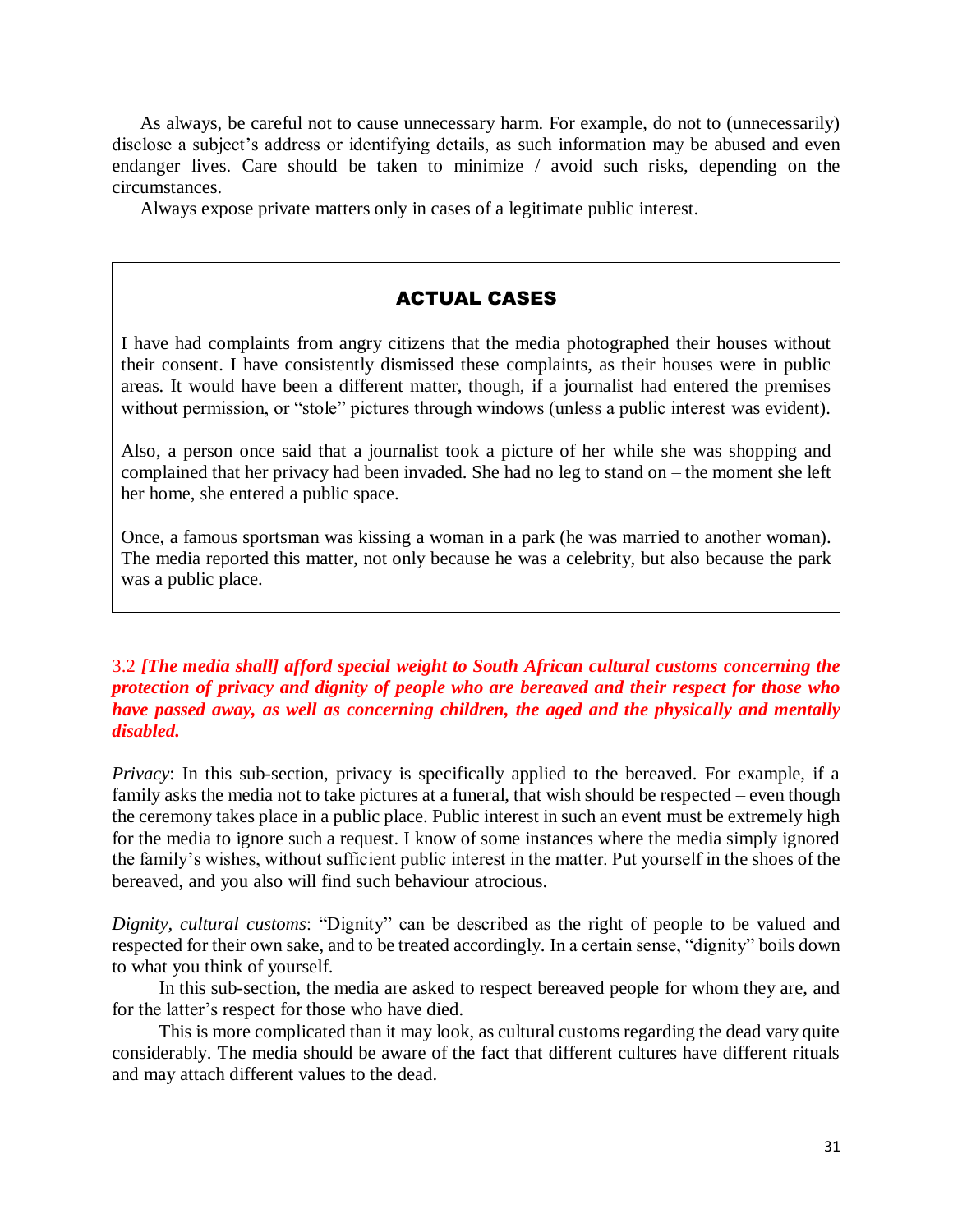Respect and sensitivity are required to cater for the type of culture that is involved in the operative words here.

 I have seen a journalist clothed like a Hillbilly taking pictures in a church where everybody else were clothed in style. Disrespect for the bereaved breeds disrespect for the media.

The same goes for children, the aged, and the disabled. They deserve your respect, so don't make fun of them. A certain journalist made the "joke" about a conference held by stutterers, saying it will take them the whole weekend to make a point or two (or something to this effect). Such remarks are not funny and should be avoided.

#### Actual case

The family of a deceased complained the statement that the latter had died on a "smokkeljaart" (a smugglers' den) falsely created the impression that he had been involved in untoward activities. The article reported on gang-related violence on the Cape Flats. I found that the newspaper did not sufficiently respect the dignity of people who were bereaved and their respect for the person who had died.

*3.3 [The media shall] exercise care and consideration in matters involving dignity and reputation, which may be overridden only if it is in the public interest and if:*

*3.3.1. the facts reported are true or substantially true; or*

*3.3.2. the reportage amounts to protected comment based on facts that are adequately referred to and that are either true or reasonably true; or*

*3.3.3. the reportage amounts to a fair and accurate report of court proceedings, Parliamentary proceedings or the proceedings of any quasi-judicial tribunal or forum; or 3.3.4. it was reasonable for the information to be communicated because it was prepared in accordance with acceptable principles of journalistic conduct; or*

*3.3.5. the article was, or formed part of, an accurate and impartial account of a dispute to which the complainant was a party.*

"Dignity" and "reputation" is not the same thing, although they swim in the same pond.

"Dignity" is the right someone has to be treated with respect, based on the respect you have for yourself. In short: "Dignity" is what you think of yourself. "Reputation", on the other hand, is the respect other people have for you or, to say it more simply, what other people think of you.

The protection of both these concepts are of vital importance in any healthy democracy, where human rights are taken seriously. The Press Code acknowledges this, and follows suit.

However, as with any other right, these are also not absolute. But first, let's turn to defamation, as the Press Council receives umpteen such complaints. (The relation between defamation and dignity and reputation should become clear below.)

Except for Section 1.12, the Code does not mention the word "defamation" at all. The reason for this should be obvious – "defamation" is a legal term, while the Code deals with ethics.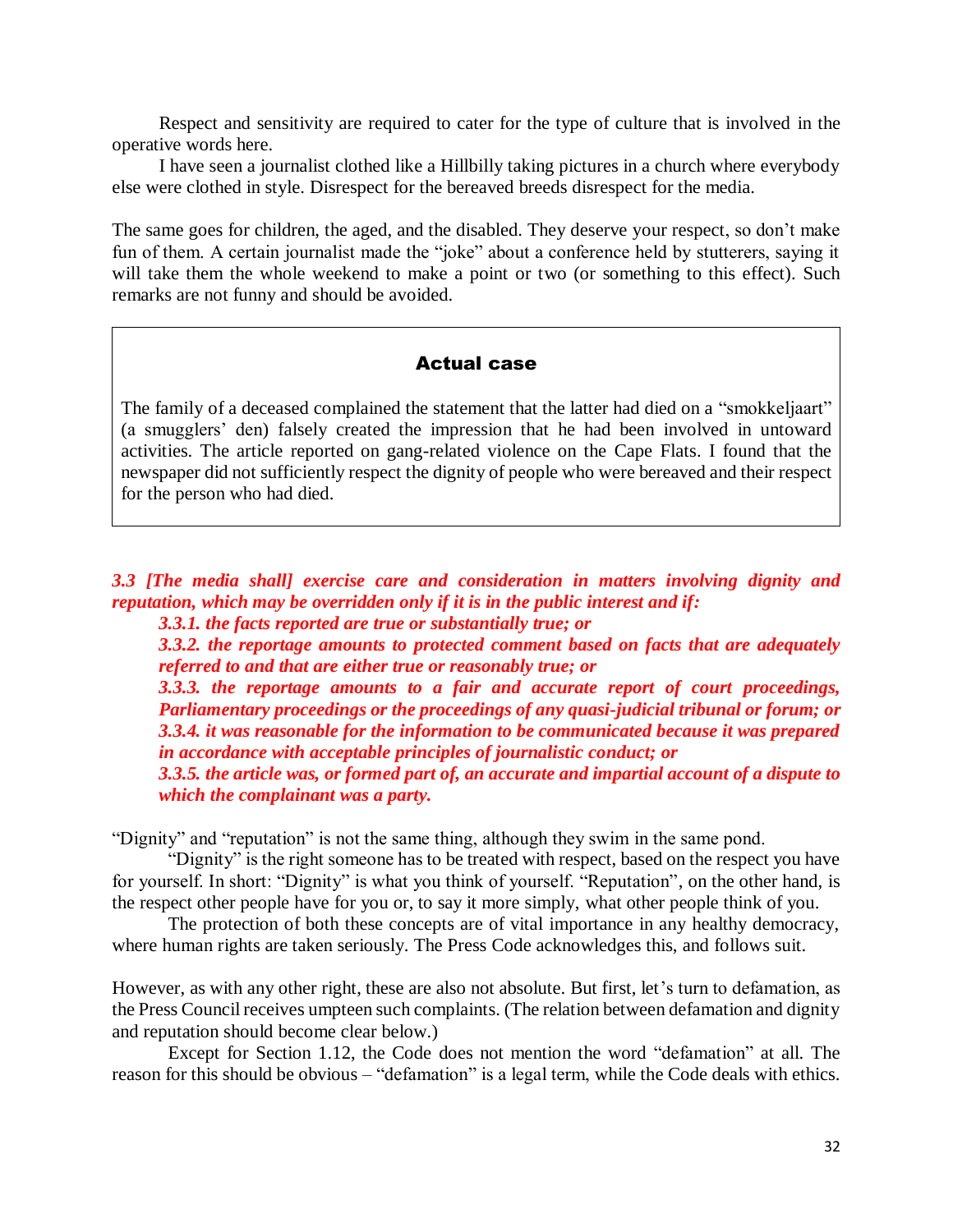That is why, when I receive a complaint about defamation, I always turn it into "the possible unnecessary lowering of someone's dignity and reputation". Unfortunately, valid complaints in this regard are quite common.

 It would still be necessary to touch on defamation here, however, as the media are susceptible to it and therefore may face a very unwelcome court case. It can, in short, be described as a false, written statement that unnecessarily lowers a person's reputation.

 The defence against defamation in South African law rests on two pillars: The statement must be true; and it must be in the public interest.

 It follows that the lowering of a person's dignity and reputation *per se* is not forbidden. For example, if it is true that the mayor stole money, you may lower that person's public image (reputation) without fear of defaming her or him (as it would be in the public interest as well).

But beware – if you want to use the defence of "truth in public interest" when you diminish somebody's public image, you then have to be able to *prove* that your allegations are true.

If that is not possible or practicable, there still is the defence of reasonableness.

The well-known ruling made by Judge J.A. Hefer in the case National Media Ltd. and Others vs. Bogoshi (29 September 1998) is of particular interest and should be studied in its entirety. He said *inter alia*: "...the publication in the press of false defamatory allegations of fact will not be regarded as unlawful *if*, upon a consideration of all the circumstances of the case, *it is found to have been reasonable to publish the particular facts in the particular way and at the particular time*. In considering the reasonableness of the publication account must obviously be taken of the nature, extent and tone of the allegations. We know, for instance, that greater latitude is usually allowed in respect of political discussion…and that the tone in which a newspaper article is written, or the way in which it is presented, sometimes provides additional, and perhaps unnecessary, sting. What will also figure prominently, is the nature of the information on which the allegations were based and the reliability of their source, as well as the steps taken to verify the information. Ultimately there can be no justification for the publication of untruths, and members of the press should not be left with the impression that they have a licence to lower the standards of care which must be observed before defamatory matter is published in a newspaper…a high degree of circumspection must be expected of editors and their editorial staff on account of the nature of their occupation; particularly, I would add, in light of the powerful position of the press and the credibility which it enjoys amongst large sections of the community." (Emphasis added.)

I have used this argument of reasonableness umpteen times, and so should the media – as long as it is not abused as a free pass for conducting unethical journalism.

Also note the following:

- The use of the word "allege" does not always save the media. It may well be that an allegation that a person stole money is defamatory as well. "Allege" is an important word in journalism, but it does not safeguard you in all instances;
- Journalists may report without fear of defamation on proceedings in courts of law, Parliament, or any quasi-judicial tribunal, even when that may significantly lower someone's reputation, provided that they do so accurately and fairly;
- The repetition of defamation is also defamation. If a person defames someone by stating that she or he is a thief, the media would also defame that person by stating it. However, nothing stops the media from reporting *someone said* that that person is a thief – as long as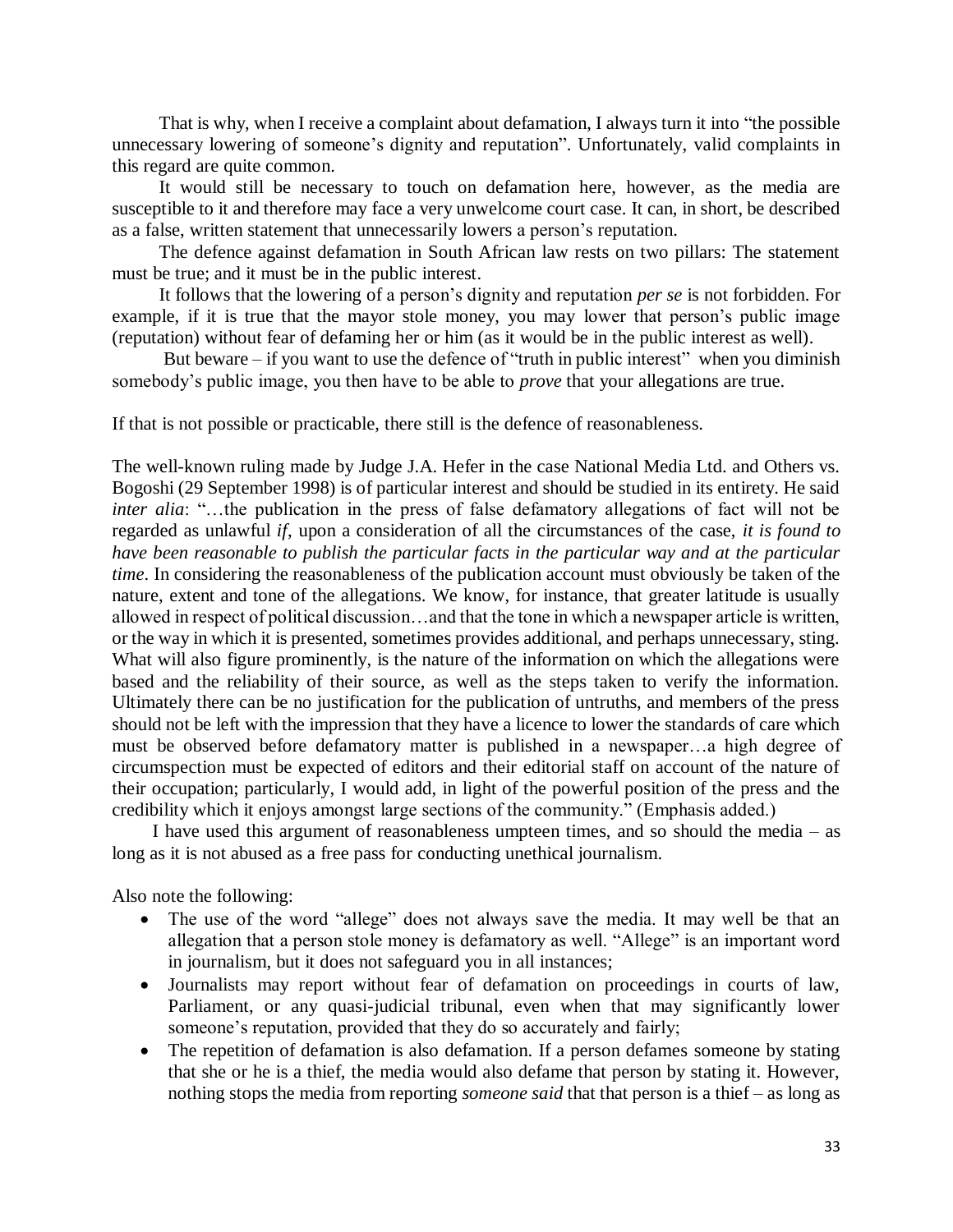it was in the public interest, or was said in Parliament, or it was otherwise reasonable to publish it; and

• You cannot defame a dead person. Defamation laws are designed to protect peoples' interests – and a dead person does not have interests anymore.

## ACTUAL CASE

In one instance, two male farm workers were accused of killing a famous right-wing leader (also male). However, some journalists reported that the workers had sex with him before murdering him. Even if it was true, such reports could not have defamed the murdered man, as he was dead; however, it could have defamed the farm workers (if the rumours were false).

*3.4 [The media shall] not identify rape survivors, survivors of sexual violence which includes sexual intimidation and harassment\* or disclose the HIV / AIDS status of people without their consent and, in the case of children, from their legal guardian or a similarly responsible adult as well as from the child (taking into consideration the evolving capacity of the child), and a public interest is evident, and it is in the best interests of the child.*

• *The World Health Organisation* **inter alia** *defines sexual violence as follows: "Sexual violence encompasses acts that range from verbal harassment to forced penetration, and an array of types of coercion, from social pressure and intimidation to physical force…"*

*Survivors*: The important consideration is that the decision to identify such a person is up to the victim, not to the journalist. A reporter does not have the right to decide for adults what is good for them.

*Children*: The matter is more complicated when it comes to children. Please note that, this time, the word "and" (not "or") is consistently used – you need consent from a legal guardian *and* the child; *and* it should be in the public interest, *and* in the best interest of the child. The last consideration is especially a weighty one, and places a huge responsibility on your shoulders – as you should realise when reading the next paragraph.

*Legal guardian, responsible adult:* What if a legal guardian or a similarly responsible adult is not representing the best interests of a child? They may have ulterior motives, or (for argument's sake) may even be drunk or drugged at the time. And what if one parent says "yes", and the other says "no"? All the very best with your decision if you encounter such a situation! Please remember. *When in doubt, consult; when still in doubt, leave out*.

*The child:* A child may not be identified without its own consent. But, of course, the journalist should use discretion here (which is why the Code adds that the evolving capacity of the child should be taken into account). If a baby of one month old is raped, clearly that child cannot give consent. But when the child is about to become an adult, the reporter should also ask that person for his or her permission. It is up to the journalist to decide if a specific child is old enough to understand the consequences of consenting. *When in doubt, consult; when still in doubt, leave out*.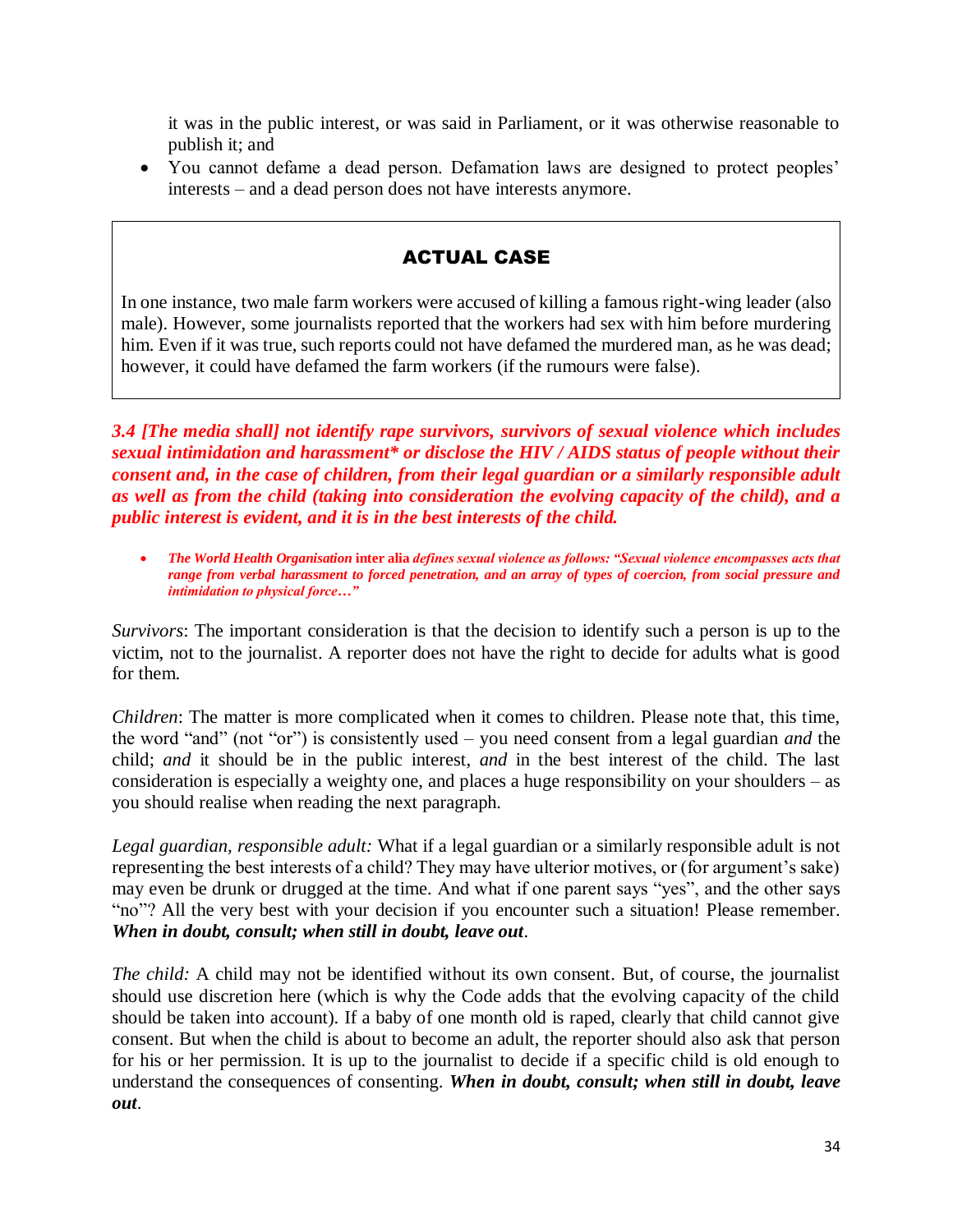*Public interest:* The preamble to the Code already states: "Our work is guided at all times by the public interest, understood to describe information of legitimate interest or importance to citizens." The journalist should be satisfied that revealing such a child's identity will indeed be "of legitimate interest or importance to citizens". That decision is up to the reporter. I am not saying it will never happen, but even in my wildest imagination it is difficult to fathom a situation where it would be in the public interest to identify a child survivor. *When in doubt, consult; when still in doubt, leave out.*

*The best interests of the child:* The same goes for this stipulation. The responsibility on the journalist's shoulders is enormous. *When in doubt, consult; when still in doubt, leave out*.

HIV/AIDS is singled out above conditions such as (for example) cancer, malaria and TB, as it carries a stigma, unlike most other diseases. The same arguments regarding children, as discussed immediately above, apply here.

- **C. Complete the following sentences. You should know by now where to find the answers.**
- 36. By saying that journalists should stay independent we mean … (1)
- 37. Conflicts of interest must be avoided because … (1)
- 38. The media shall not accept a bribe, gift or any other benefit where this is … or … to influence coverage (2)
- 39. The media shall indicate clearly when an outside organization has contributed to the cost of newsgathering because … (1)
- 40. "Native advertising" is where … (1)
- 41. Regarding public interest, one must distinguish between … and … and … (3)
- 42. Public officials have the least right to privacy because … (1)
- 43. Celebrities have less right to privacy than citizens because … (1)
- 44. "Reputation" can be defined as … (1)
- 45. "Dignity" can be defined as … (1)
- 46. You cannot defame someone with … and when it is … (2)
- 47. The repetition of defamation is also … (1)
- 48. You are always safe if you used the word "allegedly"  $(1)$  "true" or "false"
- 49. To identify a rape survivor you need to … (1)
- 50. To identify a child who is a rape survivor you need to … and … and … and … (4)
- 51. The status of a person living with HIV/AIDS should normally not be disclosed because … (1)

[Total: 23]

4. *Protection of Personal Information*\*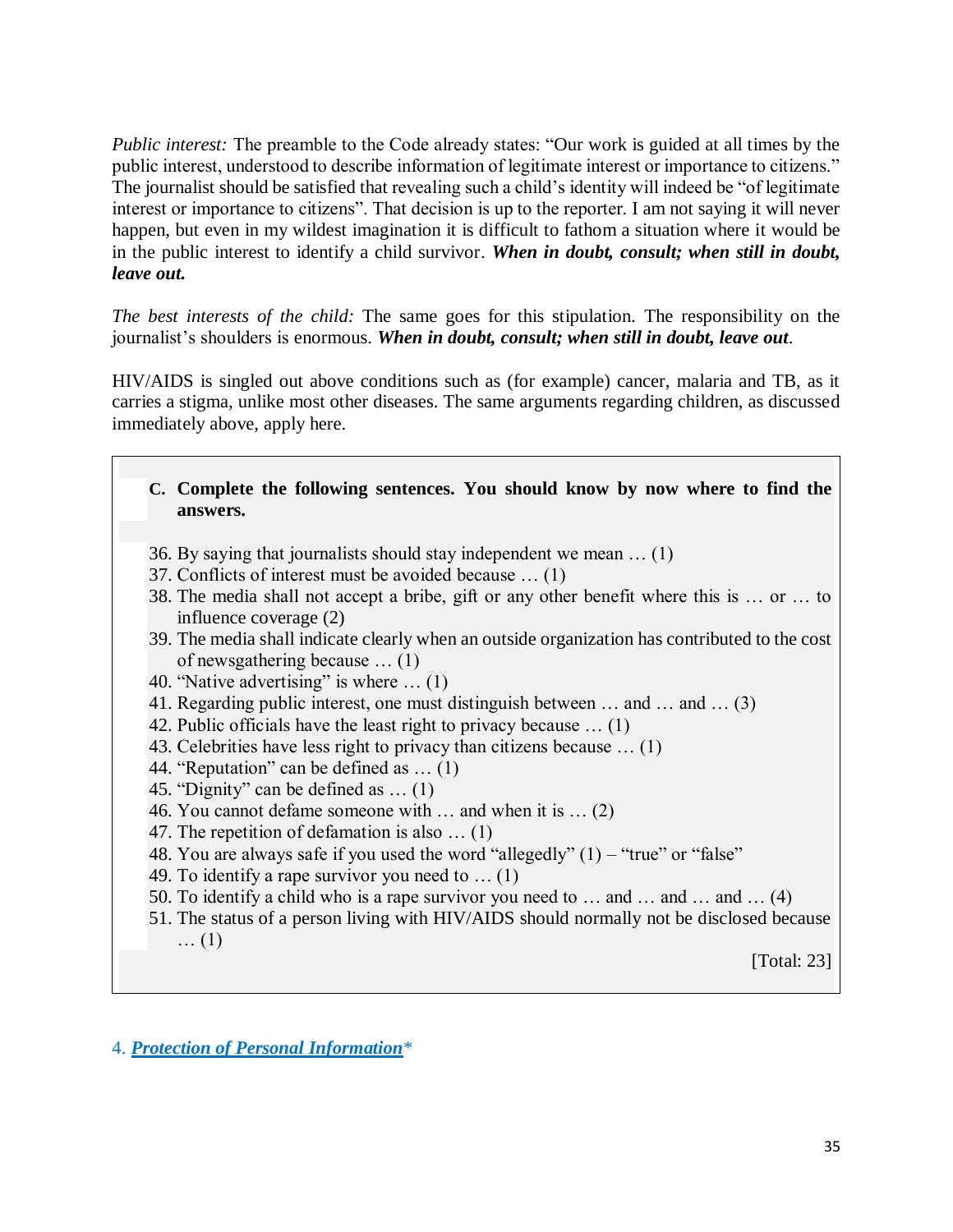This section is mainly aimed at getting in line with POPIA (see the discussion under Section 1.5 above).

"Personal information" is defined in Section 1 of the Protection of Personal Information Act 4 of 2013 as as follows: *''Personal information'' means information relating to an identifiable, living, natural person, and where it is applicable, an identifiable, existing juristic person, including, but not limited to (a) information relating to the race, gender, sex, pregnancy, marital status, national, ethnic or social origin, colour, sexual orientation, age, physical or mental health, well-being, disability, religion, conscience, belief, culture, language and birth of the person; (b) information relating to the education or the medical, financial, criminal or employment history of the person; (c) any identifying number, symbol, email address, physical address, telephone number, location information, online identifier or other particular assignment to the person; (d) the biometric information of the person; (e) the personal opinions, views or preferences of the person; (f) correspondence sent by the person that is implicitly or explicitly of a private or confidential nature or further correspondence that would reveal the contents of the original correspondence; (g) the views or opinions of another individual about the person; and (h) the name of the person if it appears with other personal information relating to the person or if the disclosure of the name itself would reveal information about the person.*

Journalists would do well to thoroughly study this part of the Act. I have had quite a few cases where subjects have complained that personal information published about them was not in the public interest. Be careful – one can easily fall into this trap. Public interest does not always outweigh personal interest.

## ACTUAL CASE

X identified a certain prominent politician and his wife in in their divorce proceedings – leaving him and his children humiliated and embarrassed. The reportage intruded into their personal life, irrespective of the fact that it was illegal to identify the couple.

#### *The media shall:*

*4.1 take reasonable steps to ensure that the personal information under their control is protected from misuse, loss, and unauthorized access;*

*4.2 ensure that the personal information they gather is accurate, reasonably complete and up to date;*

*4.3 take steps to verify the accuracy of their information and, if necessary, amend it where a person requests a correction to be made to his or her personal information;*

*4.4 only disclose sufficient personal information to identify the person being reported on as some information, such as addresses, may enable others to intrude on their privacy and safety; 4.5 inform the affected person(s) and take reasonable steps to mitigate any prejudicial effects where it is reasonably suspected that an unauthorized person may have obtained access to personal information held by the media.* 

Note the following:

- The possession of personal information is not prohibited as such, and neither is its use the media should ensure that such information is not misused or lost, and that it does not fall into the wrong hands. (See discussion under Section 1.5 of the Code above);
- Inaccurate, incomplete and out-of-date personal information can cause a subject irreparable harm;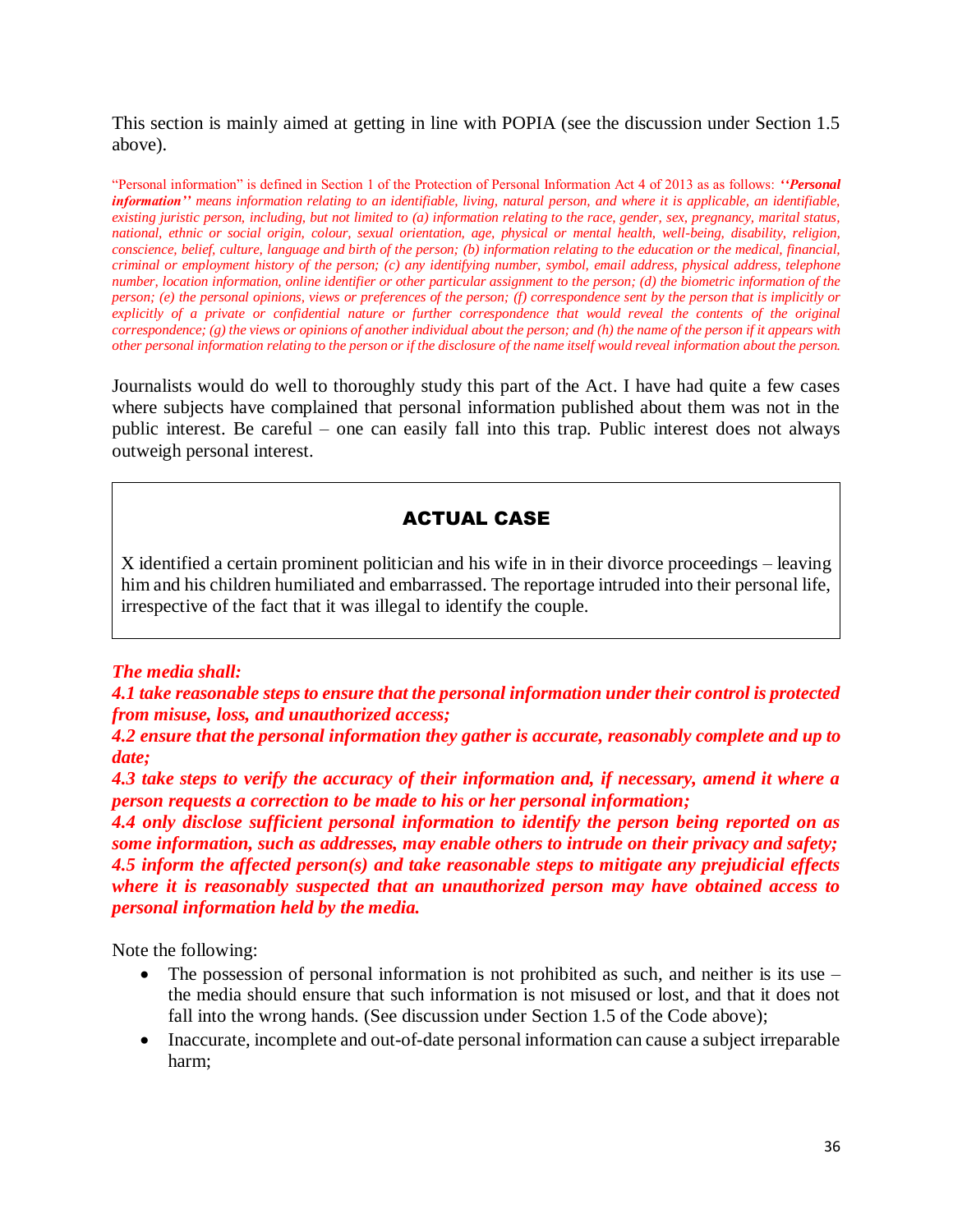- The person who knows best what his or her personal information is, is the subject her- or himself. Therefore, if someone requests a correction to be made, the media should always take this seriously and verify (and correct, if necessary) that information;
- The disclosure of personal information may endanger the life of a subject. For example, it is highly irresponsible to publish the address of a person who may be the subject of a kangaroo court. As always, public interest should guide the media – the question always should be if the public has any genuine interest in the personal information of a subject; and
- The issue of only disclosing "sufficient personal information" is a highly complicated one, and beggars for serious consideration and deliberation before making an editorial decision.

## *5. Discrimination and Hate Speech*

*5.1. The media shall avoid discriminatory or denigratory references to people's race, gender, sex, pregnancy, marital status, ethnic or social origin, colour, sexual orientation, age, disability, religion, conscience, belief, culture, language and birth or other status, and not refer to such status in a prejudicial or pejorative context – and shall refer to the above only where it is strictly relevant to the matter reported, and if it is in the public interest.* 

Please do not refer to a person's race, gender, etc, if it is not "strictly relevant" and in the public interest to do so.

If, for example, a gay person has been run over by a car, it is not necessary to state that person's sexual orientation (unless, of course, it is relevant to the matter).

However if, for example, a white male in his forties is alleged to have raped a woman and the police are on his trail, it would for obvious reasons be in the public interest for the media to mention his race, sex and age.

## ACTUAL CASE

A columnist called for a revision of the country's Constitution to take away the rights gays and lesbians have won in the new South Africa. My predecessor found that, while the writer did not equate homosexuality with bestiality, he in fact implied that homosexuals were a lower breed than heterosexuals.

*5.2 [The media shall] balance their right and duty to report and comment on all matters of legitimate public interest against the obligation not to publish material that amounts to propaganda for war, incitement of imminent violence or hate speech – that is, advocacy of hatred that is based on race, ethnicity, gender or religion, and that constitutes incitement to cause harm.*

This sub-section defines hate speech – which amounts to causing physical harm, or the incitement to do so. It is not about hurtful speech, such as calling someone names.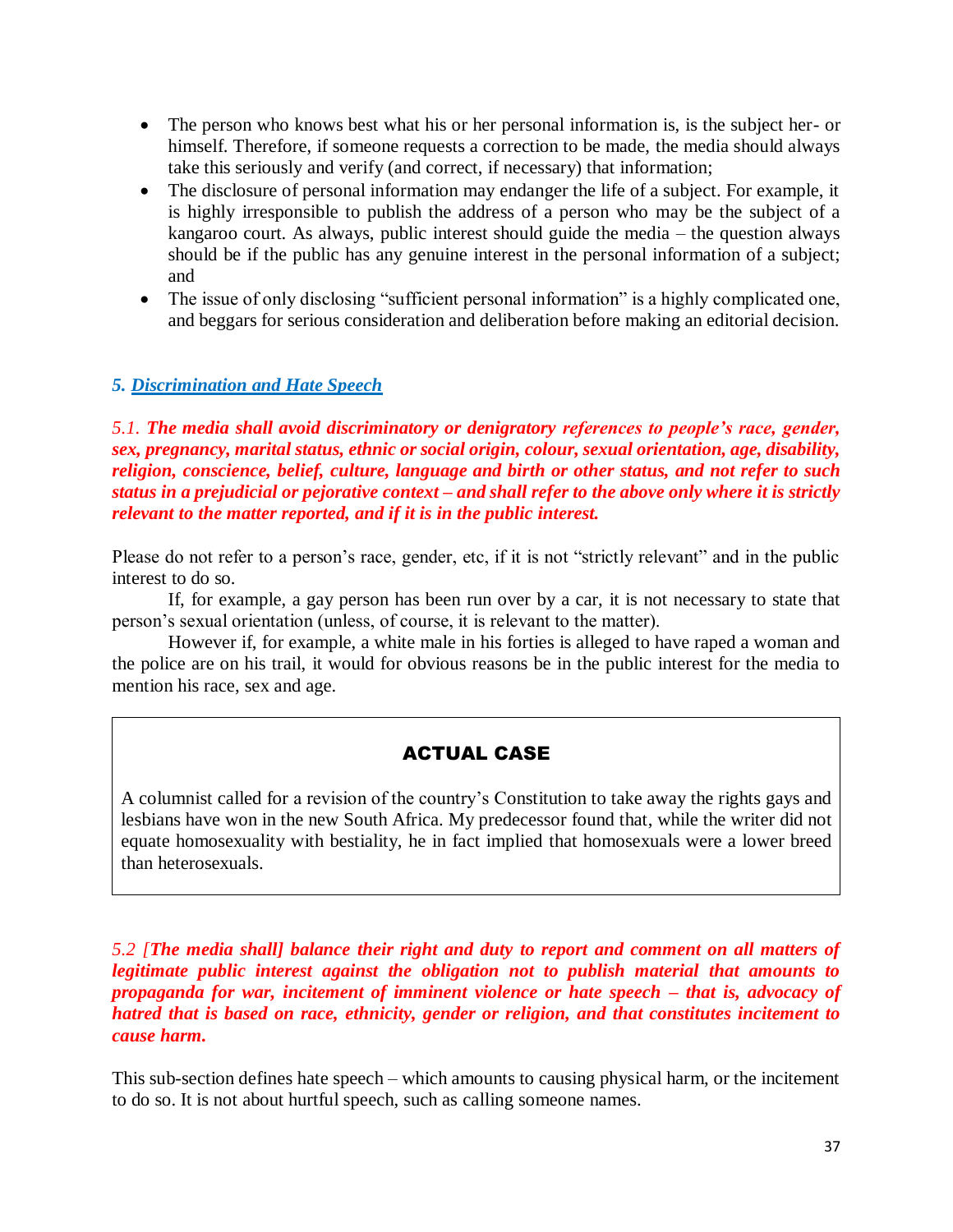The Equality Act widens the definition of hate speech. However, the Press Council has decided to stick to the Constitution's definition.

The Code does not only say that the media have the "right" to report and comment on all matters of legitimate public interest – it is indeed also their "duty" to do so.

The rest of this clause has already been dealt with under the preamble. Even the right to freedom of speech has its boundaries and is not absolute, as the duty to report and comment has to be "balanced" against the obligation to avoid hate speech.

## ACTUAL CASE

To amount to hate speech, the Appeals Panel stated in a case about hate speech: "What is said should not only advocate hatred, but also be an incitement to cause harm. Both elements must exist. The test for the likely effect of the words is an objective one; that is, how an ordinary reasonable or intelligent reader would understand the words."

#### *6. Advocacy*

#### *The media may strongly advocate their own views on controversial topics, provided that they clearly distinguish between fact and opinion, and not misrepresent or suppress or distort relevant facts.*

This clause allows the media to (strongly) advocate its views on any important matter (politics, the economy, social issues, ecology, whatever). It should be noted that this article does not apply to news reports.

In doing so, though, the Code sets some conditions. The reason for that, again, is to ensure fairness. Again, the spirit of the Code is to strive for truth and to avoid unnecessary harm.

## ACTUAL CASES

The same example used under Section 2.1 applies here. (Please go back to that sub-section for the necessary context.)

 I have already indicated that the editor was squarely within his rights to advocate a certain case, but in this instance, he went too far by becoming part of the news – with atrocious consequences.

 Relevant to this part of the Press Code, the editor indicated in his first text that that was the "latest news" – only to realise later that had had made a mistake, which he corrected by saying that that was in fact an opinion piece. He initially faulted in not properly distinguishing between fact and opinion.

 This editor also reported unfairly as he misrepresented the envisaged development by falsely comparing it to another one.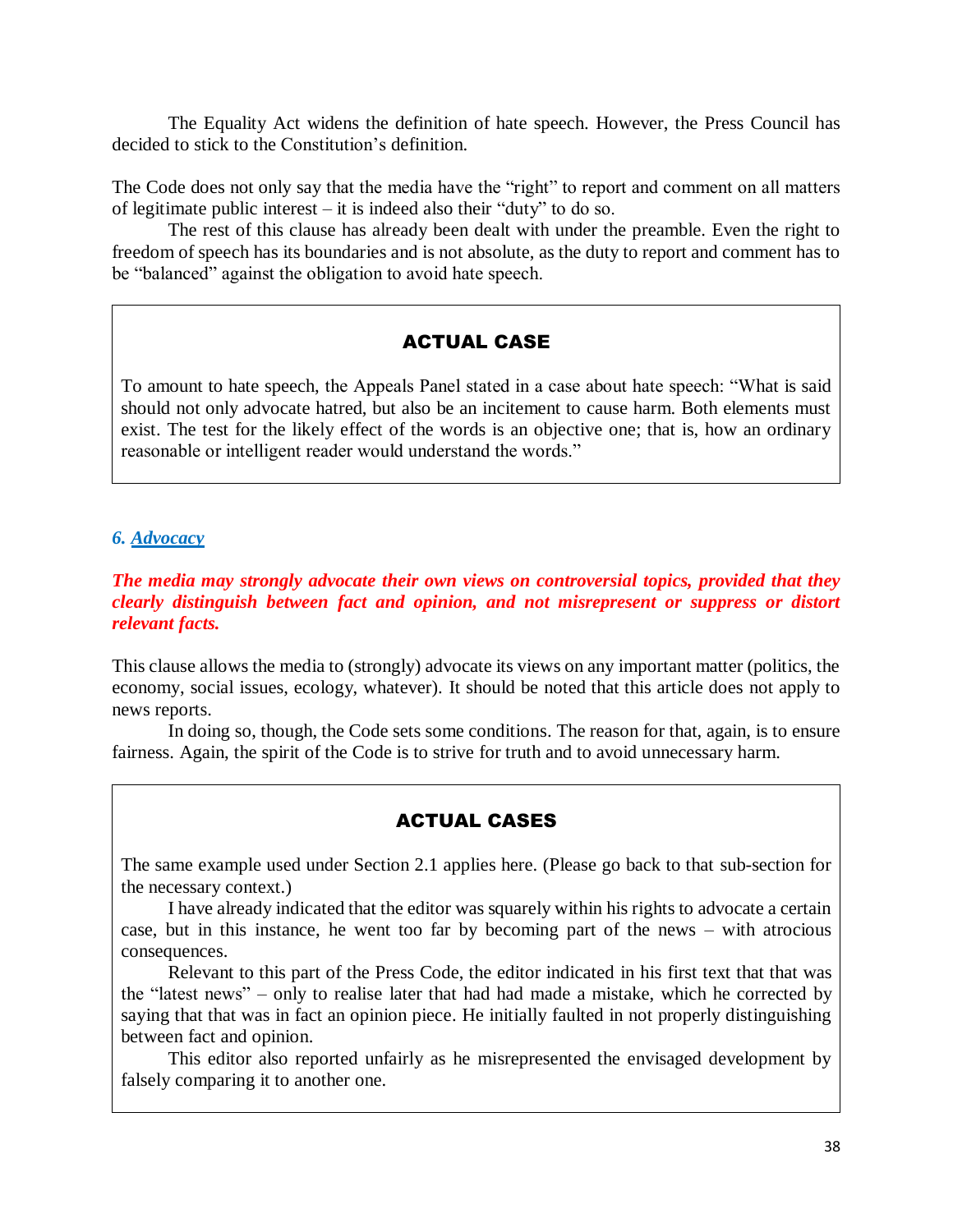The headline of an editorial read: *Tumi Morake: A victim of South Africa's 'Bell Pottinger' – Solidarity and AfriForum thrive on ethnic mobilisation and false narratives. Now they have a popular radio presenter in their sights.*

 AfriForm denied that it has ever targeted, attacked or vilified Jacaranda FM breakfast show presenter Tumi Morake, that it has "harked back" to the time of apartheid, and that it has resorted to "racially divisive" tactics.

 The problem was that the publication equated AfriForm with Solidarity, incorrectly ascribing the allegations regarding the latter to the former.

 I stated: "The editor needs not be afraid that this office will stifle freedom of speech or criticism. Both the Constitution of the country and the SA Press Code give [the publication] the freedom to criticise AfriForum as much as it wants to. However, the Press Code does list a few conditions to such speech. The one in question is whether any facts were distorted – which the editorial did in ascribing Solidarity's opinions and actions to AfriForum."

#### *7. Protected Comment*

*General observation*: Many publications, together with some of their legal representatives, often misunderstand this section of the Code – every so often they interpret it as giving the media a green light to comment in *news stories*. However, this section does *not* deal with news – it is about opinion pieces, editorials and cartoons. Different conditions regulate the publication of comment in hard news articles.

#### *7.1 The media shall be entitled to comment upon or criticise any actions or events of public interest.*

The Code guarantees the media the freedom to comment on or to criticize any matter of public interest as they see fit and to contribute fearlessly to the robustness of the debate – as does the Constitution of our country.

#### *7.2 Comment or criticism is protected even if it is extreme, unjust, unbalanced, exaggerated and prejudiced, as long as it is without malice, is on a matter of public interest, has taken fair account of all material facts that are either true or reasonably true, and is presented in a manner that it appears clearly to be comment.*

*Extreme, unjust, unbalanced, exaggerated, prejudiced:* This is in line with the highest court in our country. Judge Edwin Cameron of the Constitutional Court has ruled in April 2011 (*Robert McBride vs. The Citizen*): "Criticism is protected even if extreme, unjust, unbalanced, exaggerated and prejudiced (as long as it …)."

Clearly, the Code shares the court's conviction.

I have had many complaints over the years about extreme, prejudiced, etc. views in editorials and cartoons. In some cases I have not agreed with the content of such those editorials – but that could not be my yardstick for adjudication. Even if an editorial is wrong in its outlook, from my point of view, that is, both the Constitution and the Code give the editor the right to be wrong.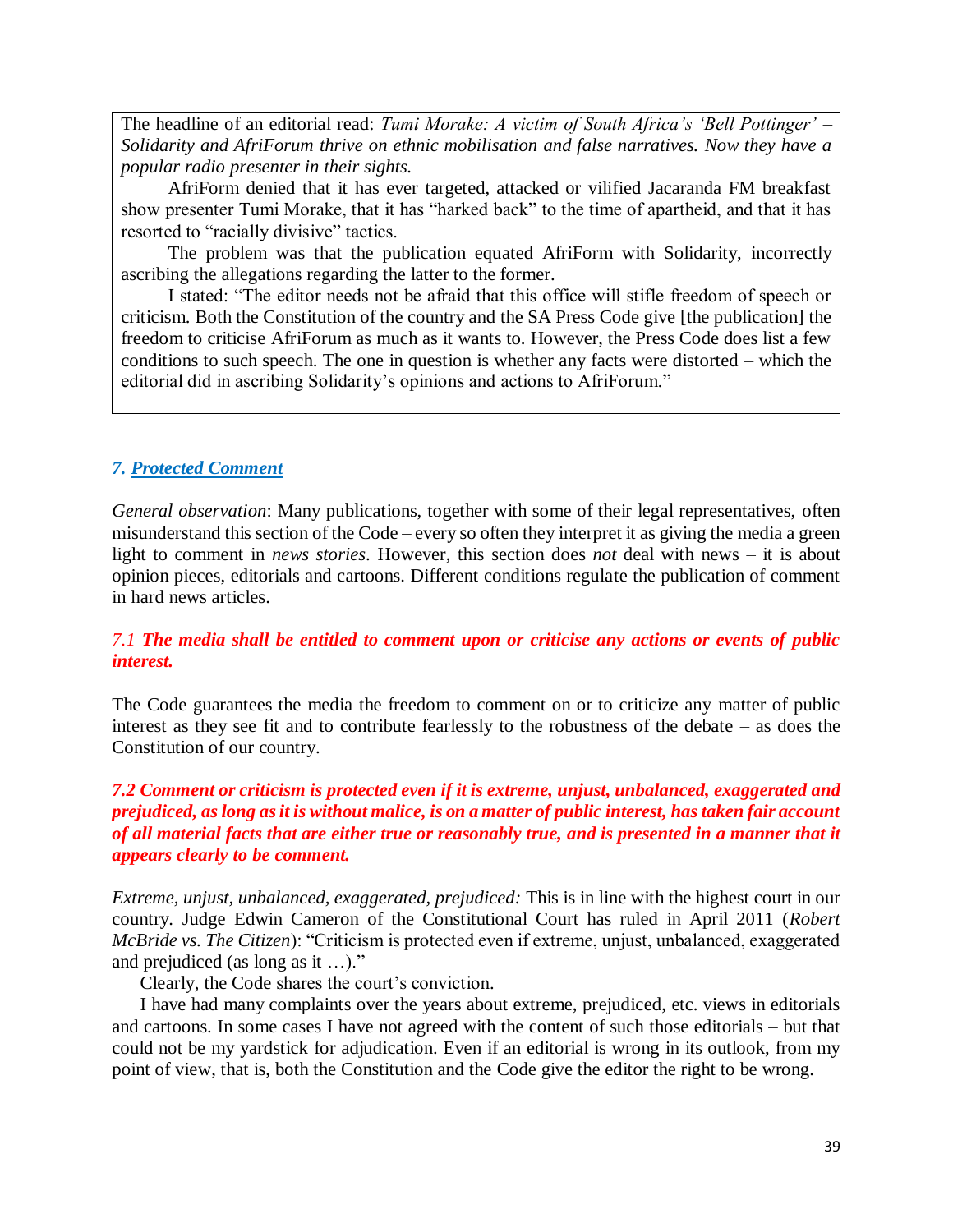This reminds me of the following statement which is widely attributed to the French philosopher François-Marie Arouet, also known as Voltaire: "I disapprove of what you say, but I will defend to the death your right to say it."

*As long as*…: However, no right is absolute and therefore, both the Constitutional Court and the Code have set some borders – real freedom always carries with it accountability and responsibility (as is evident in the section, yet again).

I have encountered many arguments by editors who said that their comment is "protected" *because* it is comment. I have heard the words, "but this is comment, so it is protected" too many times. Nothing can be further from the truth – *the Code does not protect all comment*.

Therefore, the words "as long as it" must be taken as seriously as the first part of the sentence.

The following provisions are also in line with those of the Constitutional Court:

*Honestly-held opinion*: This is a difficult matter, as it is almost impossible for an outsider (like the Ombud) to accuse an editor that she or he is not honest about an issue. But nevertheless, always be honest!

*Without malice*: "Malice" can be defined as the intent to inflict injury, harm, or suffering on somebody. I have seldom encountered situations where I had to decide that a journalist was malicious. But there were exceptions, and those were extremely serious…

*Public interest*: These words were inserted to ensure that an editor does not put a purely personal matter into the public domain.

*Fair account of all material facts*: It is intrinsically unfair to select some facts, to omit others, and then to shoot down the creature that you have created. Only once you have put all the relevant cards on the table, you may proceed to express an opinion – whether extreme, unjust, etc. (but within the boundaries as set out above, of course).

*Presented as comment*: Always indicate an opinion piece as such. I have encountered very few problems with this section of the Code – but again, there were exceptions.

## ACTUAL CASES

A municipality complained that a cartoonist "intended to cause maximum harm to the image of the Nelson Mandela Bay Municipality and its employees". It described the cartoon as a deliberate attack on the intellectual capacity of its administration, saying that it had made "a political statement" and that it was racist.

The story was about a farmer who used a horse to plough his land because of the high cost of petrol. The cartoon consisted of a four-panel piece that was about the use of horses for transport. The top two panels of the cartoon said: "If we went back to horse power, things would change for the better…" The third panel showed people scattering as a horse and rider caused mayhem. The fourth portrayed a horse pushing the cart – labelled "municipality" – and carrying four people. The words above the third and fourth panels were: "or would they?"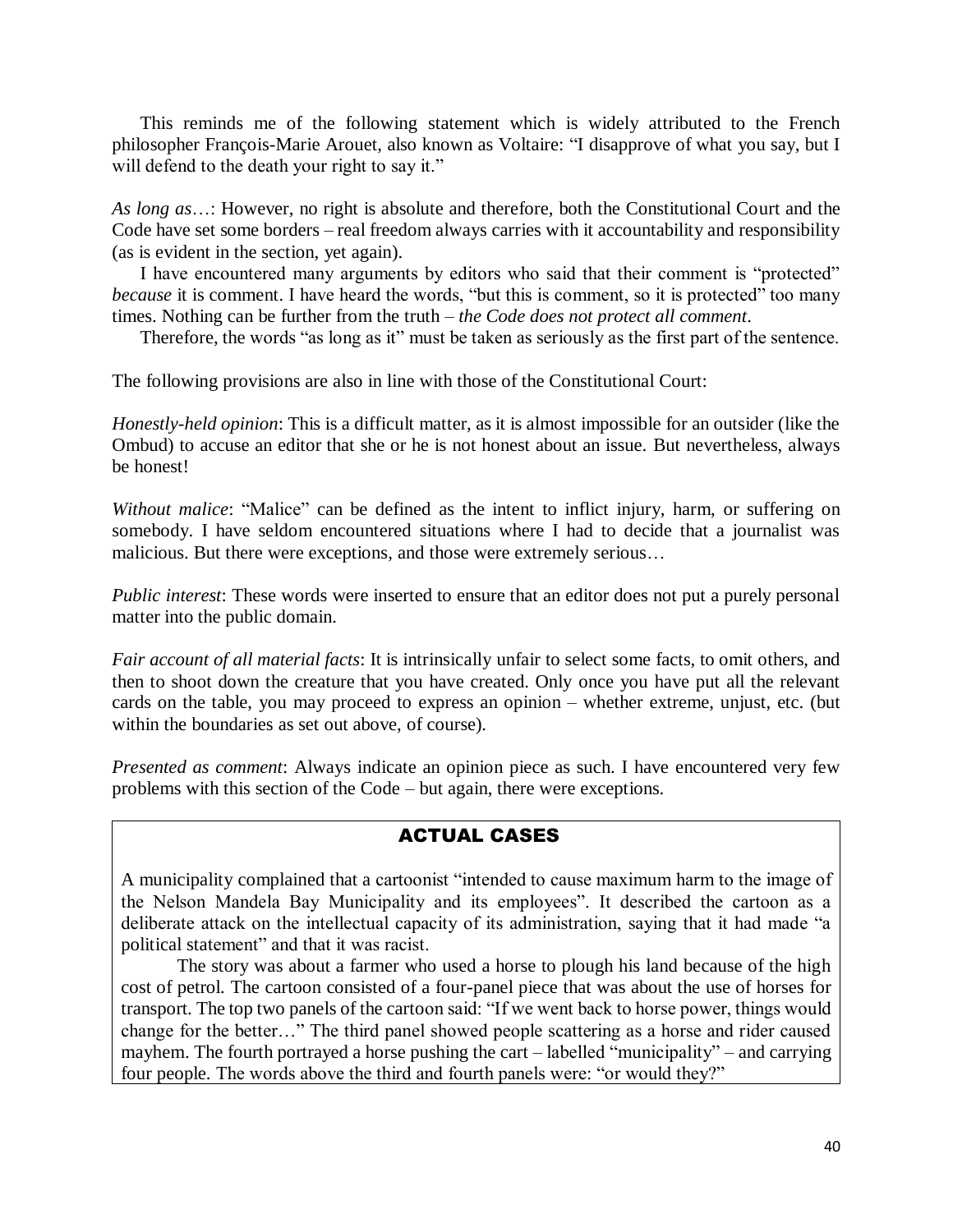Unlike the complainant, I found the criticism in this instance to be mild and certainly not malicious, as I did not detect a hostile or mean desire on the cartoonist's part to inflict injury, harm, or suffering on the municipality. It was, rather, a legitimate expression of an honestly held opinion (also held by many other people). The cartoonist may have been wrong, for all I care – but he still had a right to voice his opinion (within the guidelines of the relevant articles in the Code).

There are quite a few famous examples of cartoons depicting the Muslim prophet Muhammad. I am always wary of any such cartoons (even if they are not critical of the prophet or the Islam religion), as the Muslim community worldwide is dead against any picture or sketch of him. The cartoonist may not share this belief – but, knowing full well that it offends the Muslim community, and contemplating the consequences that such a cartoon may have, publications should be careful and tread lightly.

The same sensitivity should be exercised with regard to all other religions. Each situation should be considered on its own merits.

The following cases were about not taking fair account of all available, material facts:

- A prominent politician once said at a conference in Johannesburg that the media were "like a pack of dogs". One newspaper reported this correctly, but the editor of the same publication then accused the politician of saying the media *were* dogs. To some this may seem like splitting hairs, but it certainly is not – the first statement points to a verb (the media *act* like dogs); the second to a noun (the media are *dogs*). Without stereotyping the matter, one must remember that in some cultures dogs are often seen as one of the lowest forms of life. I directed the newspaper to apologise for this mistake to minimise the unnecessary harm that it caused this politician.
- When a prominent right-wing (white) leader (of an all-white organization) was murdered (I have already referred to this case, but in a different context), a journalist wrote an opinion piece after having attended his funeral. This columnist accused the murdered man's organization of having killed a (black) mayor. The reporter was entitled to his opinion, but he did not take all available facts into account. In this instance, a court had already convicted a black man (who could not have belonged to the all-white organization) for the murder of the mayor. If the columnist had stated that he knew about the court case but disagreed with the outcome, that would have been in order – because then he would have taken this vital piece of available fact into account (with which he did not have to agree). Unfortunately, he neglected to do so.
- A hospital complained that an opinion piece unfairly said that the Department of Health had appointed "fake" medical practitioners, nurses and doctors. The hospital justifiably argued that its staff had all been registered with the Health Professional Council of South Africa and that they therefore could not have been "fake". Again, the journalist did not take fair account of all available facts.
- Two municipal officers complained that the following references to their houses (in an editorial) were incorrect and misleading: "They sat in their multi-million rand mansions in Hermanus, bought with our hard-earned money, while Kleinmond was burning." In fact, their houses were not worth that much, and they bought the houses with money obtained elsewhere. This may seem "innocent", but it was not – there were strikes and violence erupted in the area due to alleged poor service delivery. There was a real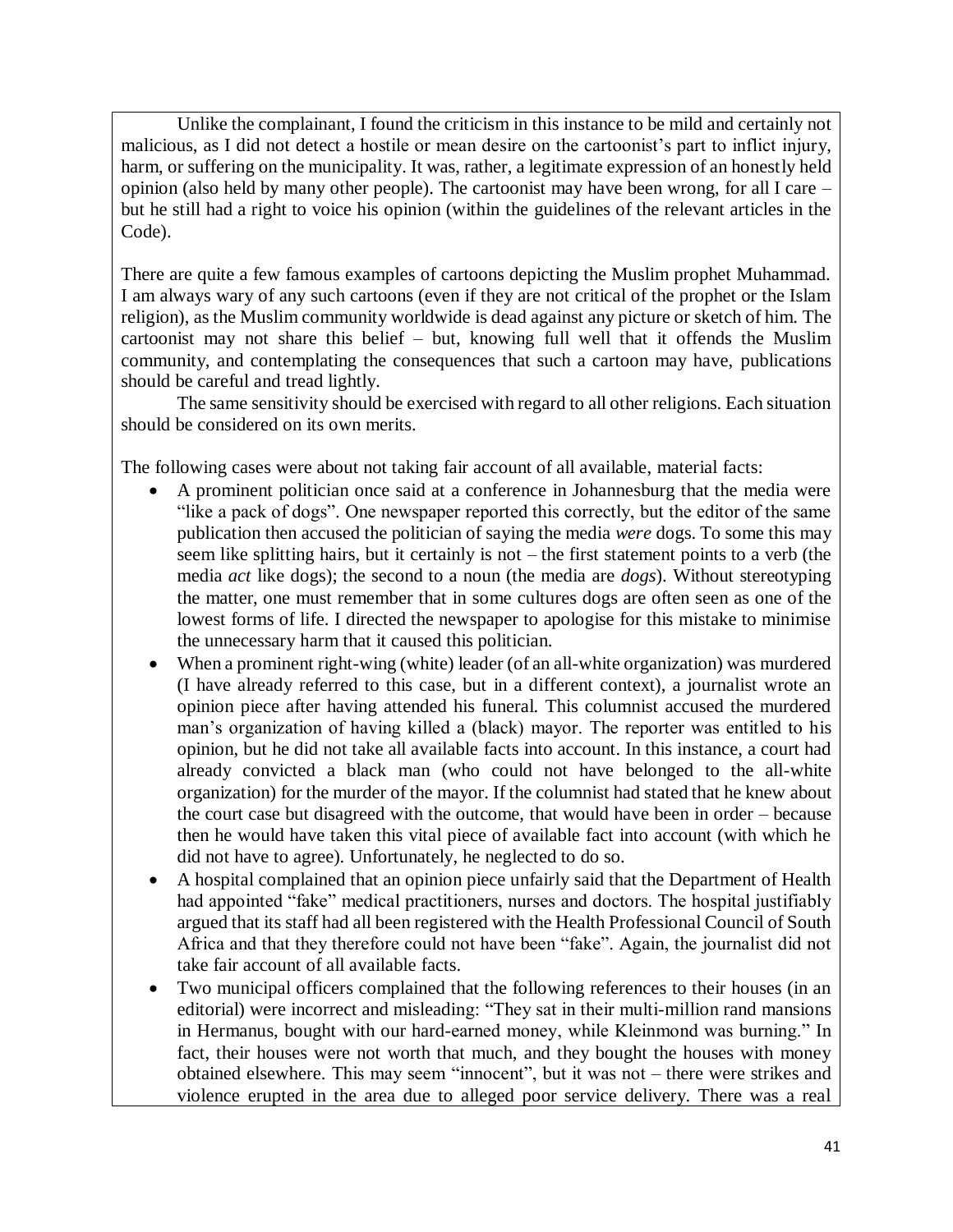possibility that the reportage could unnecessarily have incited antagonism by the local community towards them.

• An editorial called a certain politician a "serial wrongdoer" – but only offered one (possible) example to this effect. Even if the politician was guilty in this instance, he did not deserve the epithet "serial wrongdoer", as this implied the plural.

## **D. Complete the following sentences; or say "true" or "false":**

- 52. The section on Protection of Information is mainly aimed at getting in line with the Act called  $\dots$  (1)
- 53. Stereotyping is dangerous because it … (1)
- 54. "Hate speech" demonstrates a clear intention to be hurtful or harmful or to incite harm or to promote or propagate hatred – "true" or "false" (1)
- 55. The media have the right and indeed the … to report and comment on all matters of legitimate public interest (1)
- 56. The media should only disclose … personal information to identify people (1)
- 57. Publications are justified in strongly advocating their own views on controversial topics, provided that they treat their constituencies fairly by … and by … and by not … (3)
- 58. Section 7, on "Protected comment" also applies to hard news stories "yes" or "no" (1)
- 59. Comment or criticism is protected even if it is … and … and ... and … and … as long as it  $\ldots$ ; is  $\ldots$ ; is  $\ldots$ ; has  $\ldots$ ; and is presented  $\ldots$  (9)

[Total: 18]

## *8. Children*

## *In the spirit of Section 28.2 of the Bill of Rights\* the media shall:*

#### *\*Section 28.2 of the Bill of Rights in the South African Constitution sqys: "A child's best interests are of paramount importance in every matter concerning the child."*

Both the SA Constitution and the Press Council take the "best interests" of a child (a person under the age of 18) extremely seriously.

Note the care with which this sentence is constructed:

- It does not mention "children" (plural, which may have amounted to a generalisation); instead, it is about a *specific* child (singular) – each and every child is an individual, unique, precious and important, and should be treated as such;
- It is not only about a child's interests, it is about her or his "best" interests;
- Most importantly, the specification that a child's best interests are of "paramount importance" should not be taken lightly – this is the first and only time that the Code qualifies a matter in such radical terms; and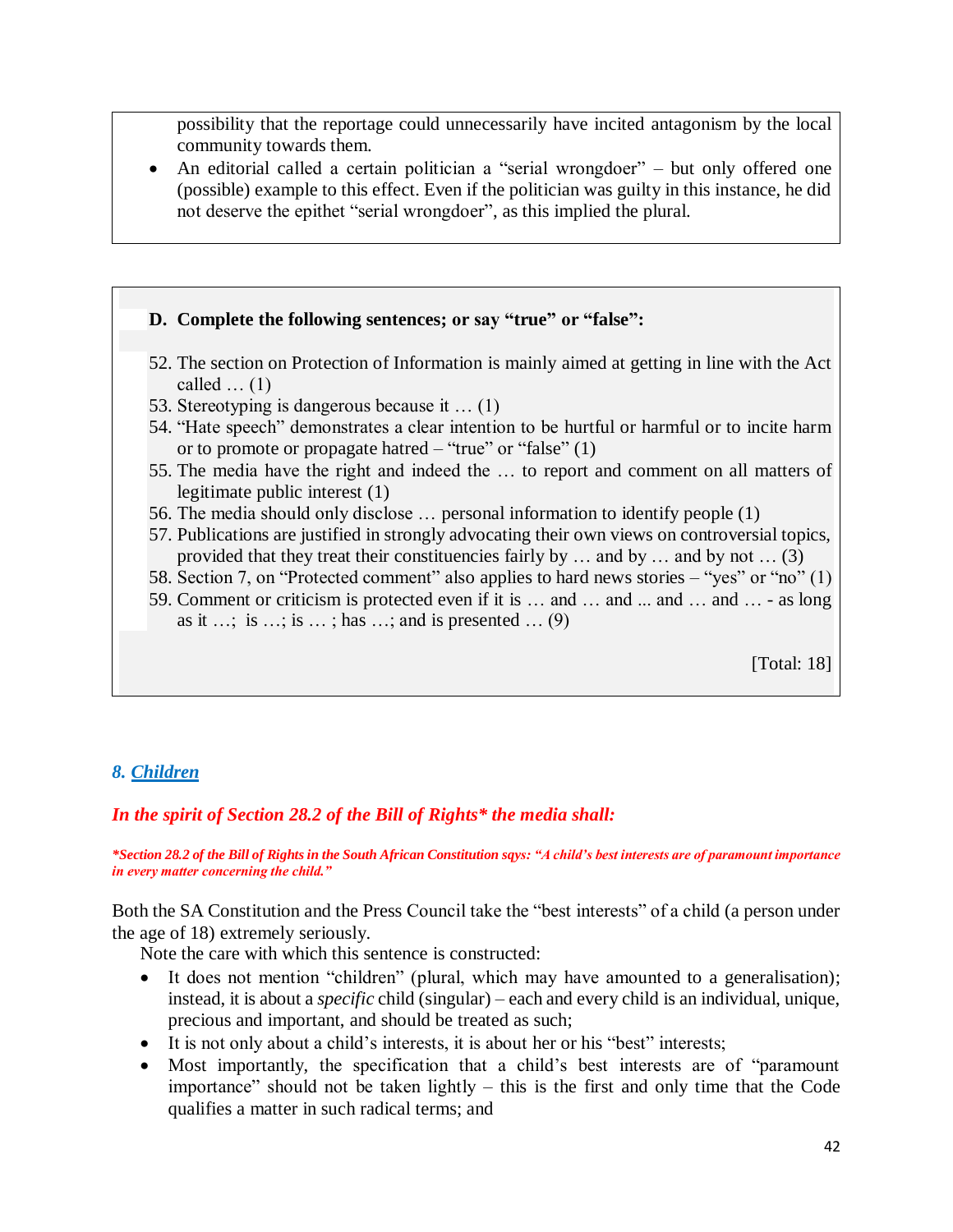• As if that is not enough, the clause adds that such importance is relevant in "every" matter that concerns a "child" (singular, again).

 There are no exceptions, nor should there be any. If this sentence does not alert the media to be extremely careful when reporting about a child, nothing will. The message is clear – your ears should prick, your eyebrows should lift, your heart should start racing, and all sorts of yellow and red lights should start flickering when reportage involves a child who could be harmed by your reportage.

*8.1 [In the spirit of Section 28.2 of the Bill of Rights the media shall[ exercise exceptional care and consideration when reporting about children\*. If there is any chance that coverage might cause harm of any kind to a child, he or she shall not be interviewed, photographed or identified without the consent of a legal guardian or of a similarly responsible adult and the child (taking into consideration the evolving capacity of the child); and a public interest is evident.*

• A "child" is a person under the age of 18 years.

This article should be read as meticulously as it was formulated. The word "therefore" links the powerful preceding section to the one under discussion, as does the words "applying the spirit of this section.

But there is more. In some instances, the Code asks journalists to exercise "care and consideration". In this instance, it adds the word "exceptional" – the only time where the Code uses this word.

This is the principle: If there is *any chance* that coverage might cause a child harm of *any kind*, the child should not be interviewed, photographed or identified unless a custodial parent and the child consent, and a public interest is evident. *No contact with the child, therefore!*

In this instance, there are no exceptions. There should be none.

But beware! A "legal guardian" or a "similarly responsible adult" may not be in a position to allow the media to identify the child. For example, such a person may be intoxicated, or have ulterior motives – which must alert the media even more to be ultra-careful.

These are some of the implications:

- When there is no likelihood that a child may be harmed by a story or a picture, the media are free to report on the matter. For example, two schools compete in their annual athletics clash. The journalist takes pictures of children on the pavilion, cheering their teams on. You don't need anybody's permission to publish those pictures, as it is not likely that publication will harm any child. The same does not apply to (for example) a child in an orphanage, which has the potential to be harmful to the child. Therefore, even if your intentions are good, you will do well to re-consider and re-re-consider before you decide to publish; and
- It is up to the journalist / publication to decide if a certain matter regarding a child is in the public interest. Just imagine the responsibility this entails.

Please return to the discussion on Section 4.8, as the same arguments are valid here. Especially note the comments about the child also needing to give consent.

## ACTUAL CASES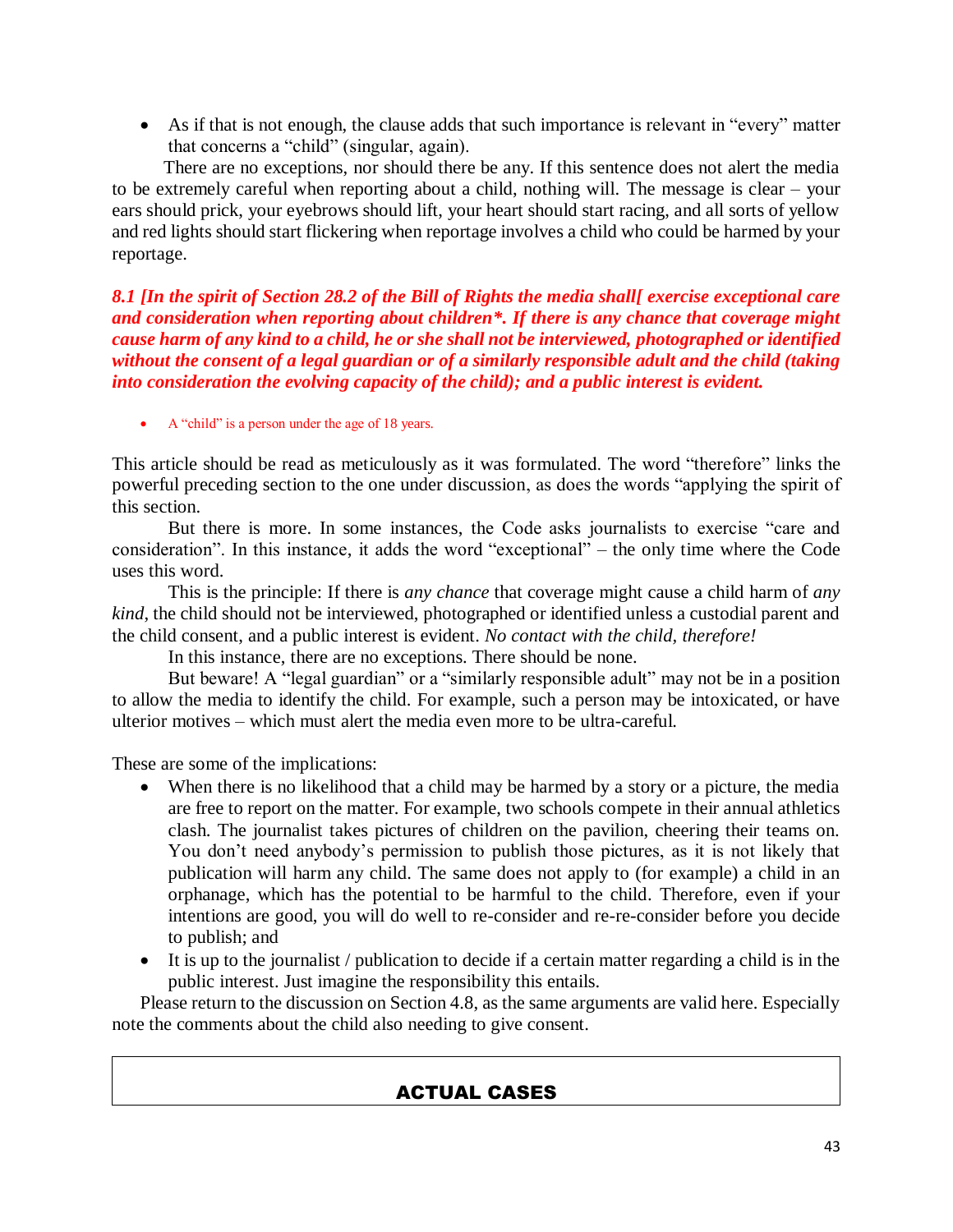Jason Rohde has been in the news since his arrest after the death of his wife on the Spier wine estate outside Stellenbosch. He was accused of strangling his wife; his defence was that she had committed suicide.

 A magazine published a picture of the Rohde family, including his three daughters – two of whom were minors at the time (they were 16).

 I took into account the context – not only had their father been arrested on suspicion of killing their mother, but the magazine also did not do anything to stress that no murder had been established at the time of publication, let alone that their father was guilty.

 I wrote: "If the publication of this picture did not add to the children's trauma, I would be most surprised. [The magazine's] argument that the picture was on Mrs Rohde's Facebook page and therefore accessible to the public, and that Mrs Rohde had waived the children's right to privacy (in doing so) is poor – the fact that a picture is accessible does not by default mean that it may be published. If it does, then Section 8.1.1 is not worth the paper it is written on. The argument that a number of other publications published the pictures in question before [the magazine] did so, is irrelevant…"

I also argued that the children were old enough to give consent.

In conclusion, I stated: "I cannot agree with [the magazine's] assertion that its 'contribution, if any, to the harm suffered by the minors are … negligible'. On the contrary. And if there was any public interest in the publication of a picture of the minors I am yet to be enlightened about it."

X saw it fit to vividly describe a 15-year-old girl (and her circumstances) who allegedly wanted to join the Islamic State. I wrote: "I have little doubt that residents in the area might have been able to identify the girl in question, based on the over-sharing of the information reported in the story." Her father was a prominent businessman, and the issue was extremely serious – both within and outside of the Muslim community.

#### *8.2 [In the spirit of Section 28.2 of the Bill of Rights the media shall] not publish child pornography\*.*

\* Child Pornography is defined in the Film and Publications Act as: "*Any visual image or any description of a person, real or simulated, however created, who is or who is depicted or described as being, under the age of 18 years, explicitly depicting such a person who is or who is being depicted as engaged or participating in sexual conduct; engaged in an explicit display of genitals; participating in or assisting another person to participate in sexual conduct which, judged within context, has as its predominant objective purpose, the stimulation of sexual arousal in its target audience or showing or describing the body or parts of the body of the person in a manner or circumstance which, in context, amounts to sexual exploitation*."

There is no excuse for publishing child pornography. It is as simple as that, and nothing more needs to be said. Full stop.

 It is noticeable that this clause does not prohibit the publication of pornography as such. The nature of a publication and what its readers could reasonably expect would be the determining factors. For example, I would find against a church or a family magazine if it publishes pornography, but not against a magazine with a title such as "Porno at its best", or something similar.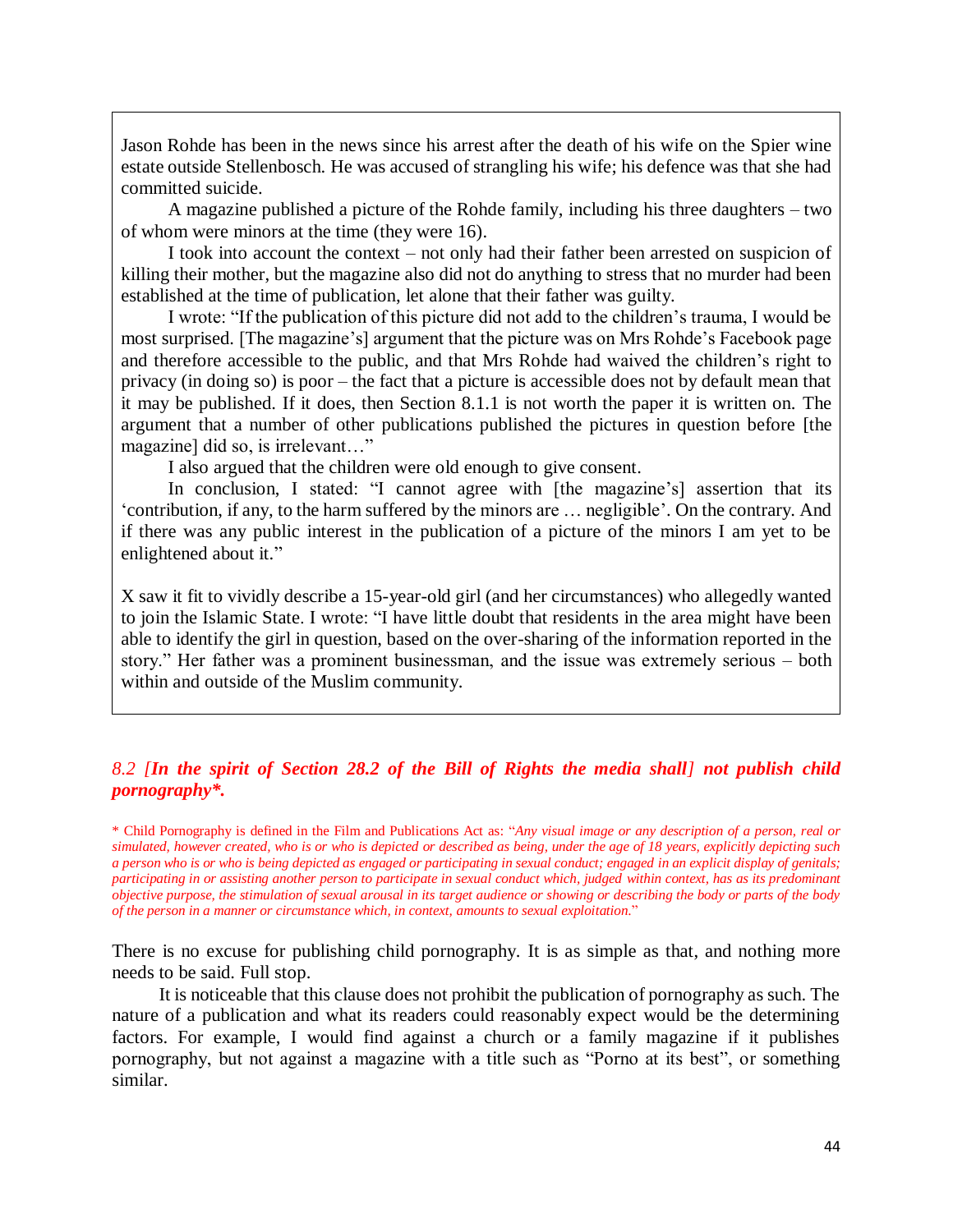*8.3 [In the spirit of Section 28.2 of the Bill of Rights the media shall] not identify children who have been victims of abuse or exploitation, or who have been charged with or convicted of a crime, without the consent of their legal guardians (or a similarly responsible adult) and the child (taking into consideration the evolving capacity of the child), a public interest is evident and it is in the best interests of the child.*

Note the two qualifications here: A child victim or a child charged with a crime or a child convicted of a crime may only be identified when it is in the public's interest *and* if it is in that child's best interests to do so. The fact that *both* conditions should be met again places the onus on the journalist to make a responsible decision in this regard.

 The same arguments put forward under Section 4.8 are applicable here. Especially, see the comments about the child also needing to give consent.

I have not had any such complaints during my term as Ombud.

#### *9. Violence, Graphic Content*

#### *9.1 The media shall exercise due care and responsibility when presenting brutality, violence and suffering.*

It is noticeable that the Press Code does not prohibit the publication of brutality, violence and suffering – in fact, in some instances it is even necessary to inform the public of such happenings. Not only does the public have the right to know, but the presentation of violence etc. may be instructive and serve positive purposes if done with sensitivity.

However, as always, there are limitations. Such matters can easily be sensationalized and glamorized, and even be inflammatory. Always ensure that any such presentation does not portray brutality etc. in a positive light. This is especially important when violence etc. is committed on the basis of race, ethnicity, religion, sex, age or disability.

Along with public interest, the media should also consider the effect its reportage may have on people who are affected by violence – especially when a loved-one has died.

#### ACTUAL CASE

Sometimes publications are not careful enough. In one such instance, a child took his own life by hanging himself from a tree (on school grounds). The newspaper published this picture and blocked out his eyes – but that was not enough, as his parents and friends could still identify him. Think of the unnecessary pain this picture has caused them. Personally, I would only have published this picture if I had the consent of both parents.

*9.2 [The media shall] not sanction, promote or glamorise violence or unlawful conduct.*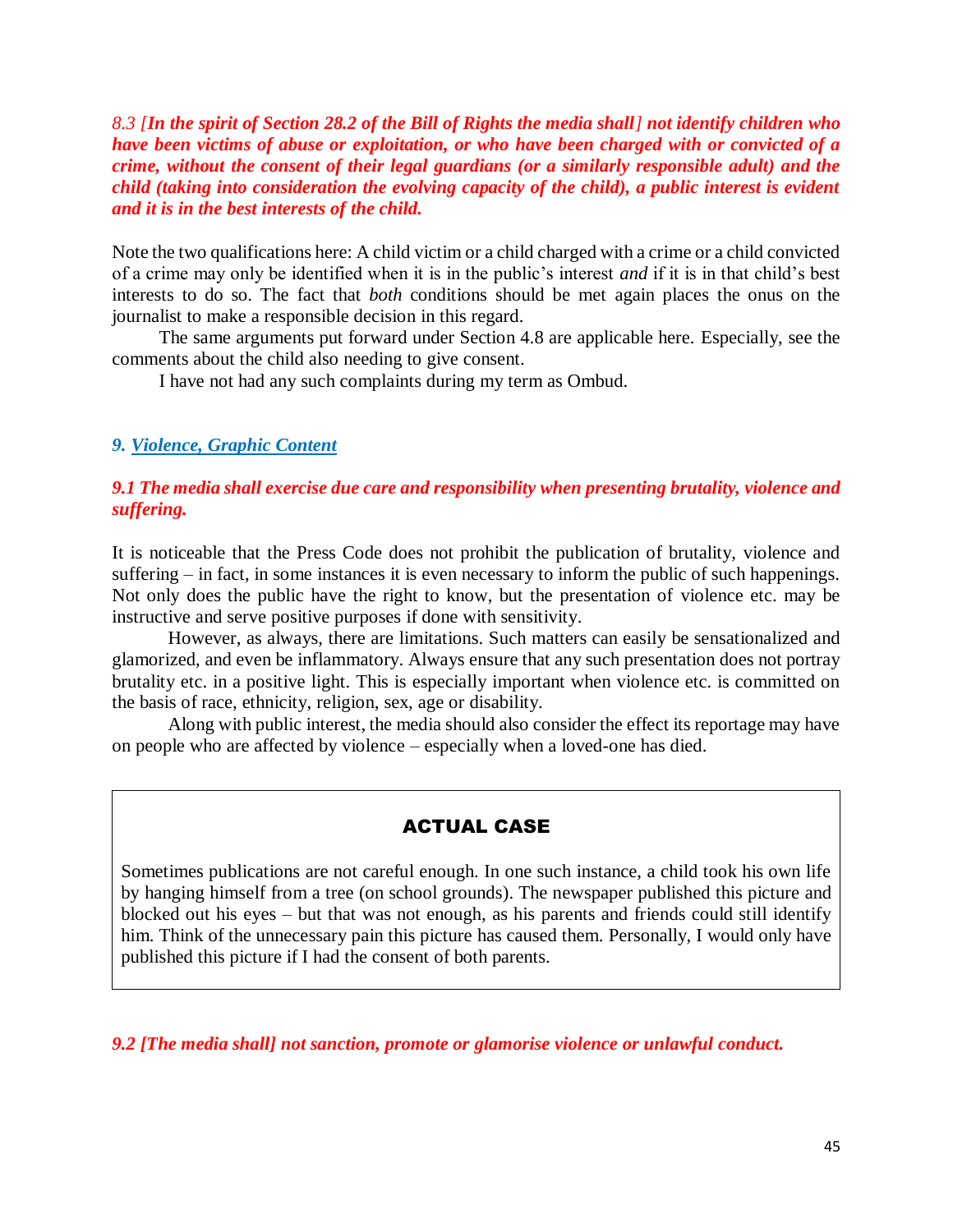We live in a brutal, violent world, and the public has a right to know about it. However, there is no need to over-kill. Anything does not go. This clause asks for "care and responsibility" and refers to "text" as well as "pictures".

*Text*: Let me use an extreme example to try and make a point, and return to the fictitious public figure who was killed when his throat was slit. (See discussion under Section 1.4 above.) There is no need to report just how long and how deep the cut was. Just think about the unnecessary pain and suffering such details would cause his loved ones.

*Pictures, video footage*. The danger of overstepping is even greater in these instances. I have seen some atrocious examples of this.

 Here are some of the measures you can use when deciding if and how to publish dubious pictures:

- It has to be in the public interest; and
- In the case of dead or heavily injured people, you may avoid causing unnecessary harm by considering not to:
	- $\circ$  identify the person (for example, blocking out the person's face and other vital parts of the body – and doing so adequately);
	- o publish gross details of wounds;
	- o use colour pictures;
	- o publish big pictures; and
	- o use pictures on the front page.

In such cases, readers – and especially children – should be informed about the sensitive material.

Let me dwell on these issues for a while. The more a matter is in the public interest, the greater your freedom will be. For example, in 1966 South Africa's Prime Minister (Hendrik Verwoerd) was stabbed to death in Parliament. Just about every newspaper in the country published his bloody face on its front page. The public interest was so overriding that this was deemed to be acceptable.

Some journalists argue that a warning on the front page is counterproductive as it will only stir up curiosity and so encourage people to look. That may be true, but I do not hold this view. By warning the public, you have done your ethical duty – the media inform; the public choose.

## ACTUAL CASES

Only one hand of a person who had died in a motor accident was visible in the picture – yet the family still complained. I dismissed the complaint because the body had not been identified, nor was the extent of the injuries revealed.

A newspaper published a picture of the Marikana massacre, when the police shot and killed 34 miners and wounded scores more. Naturally, it was big news at the time. The people in the picture were all dead. I found that the newspaper was justified in publishing this picture as it was overwhelmingly in the public interest, as none of the deceased could be identified (their faces were all turned away, with the possible exception of one), and as no gruesome wounds were visible.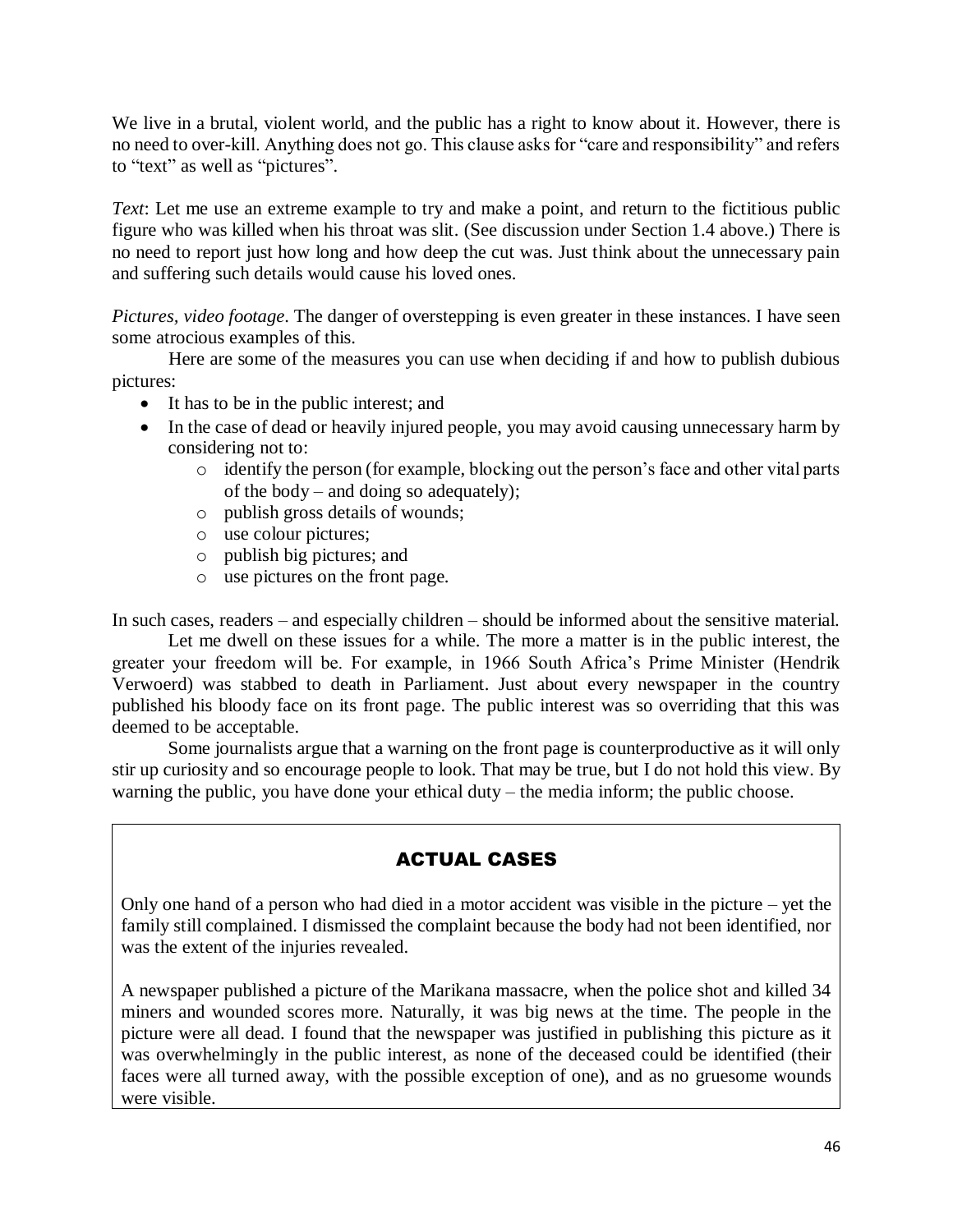*9.3 [The media shall] avoid content which depicts violent crime or other violence or explicit sex, unless the public interest dictates otherwise – in which case a prominently displayed warning must indicate that such content is graphic and inappropriate for certain audiences such as children.*

Enough was said about violence.

Nudity is not necessarily the same as sex. Note that the Press Code does not prohibit the publication of nude pictures – that decision is left up to the publication itself. As I have stated under Section 8.1.2 above (about pornography), the nature of a publication and what its readers could reasonably expect would be the determining factors.

#### ACTUAL CASES

The headline to an article complained about said it all: *Models shown having actual sex in new controversial fashion ad campaign.* The complaint was that the article contained graphics of models having "actual sex" – even while the pictures were "hazed over", it was "pretty graphic and explicit for any not wanting to see pictures of a pornographic nature" (the complainant said).

 One photograph depicted a woman who appeared to hold a man's penis in her hand and was probably kissing it (the picture was blurred, so the vital parts were not clear – but it was clear enough to fathom what was transpiring). Another picture showed two people kissing, while the woman had her hand on the other person's (naked, but blurred) genitals.

 Even though the vital parts were blurred, it was not done in such a way that it left much to the imagination as to what was happening.

 I noted that the Code does not prohibit pornography – only child pornography is out of bounds. I then balanced the sex scenes with the country's Bill of Rights (which is also included in the preamble to the Code), which provides freedom of expression to everyone (including the media).

 Then came an extremely important distinction. I quoted the preamble's "definition" of public interest: "The media's work is guided at all times by the public interest, understood to describe information of legitimate *interest or importance* to citizens*.*" (My emphasis.)

 Noting the difference between "interest" and "importance", I argued that the pictures were not of legitimate "importance" to readers – they were, however, of "legitimate interest" to the public (given the uniqueness of the matter).

 In the end, I dismissed the complaint, but upheld it in so far as there was no warning that the content contained material of a graphic sexual nature.

Cause for Justice complained that an online publication showed, without warning, naked female breasts on its website. Only the woman's nipples were covered with little ice cream cones. I noted that the picture in question did not portray sex, let alone "explicit sex" – it was about nudity. I said there is a (decisive) difference between sex and nudity. The Code does not prohibit the latter, but leaves it up to publications to decide for themselves what should be published and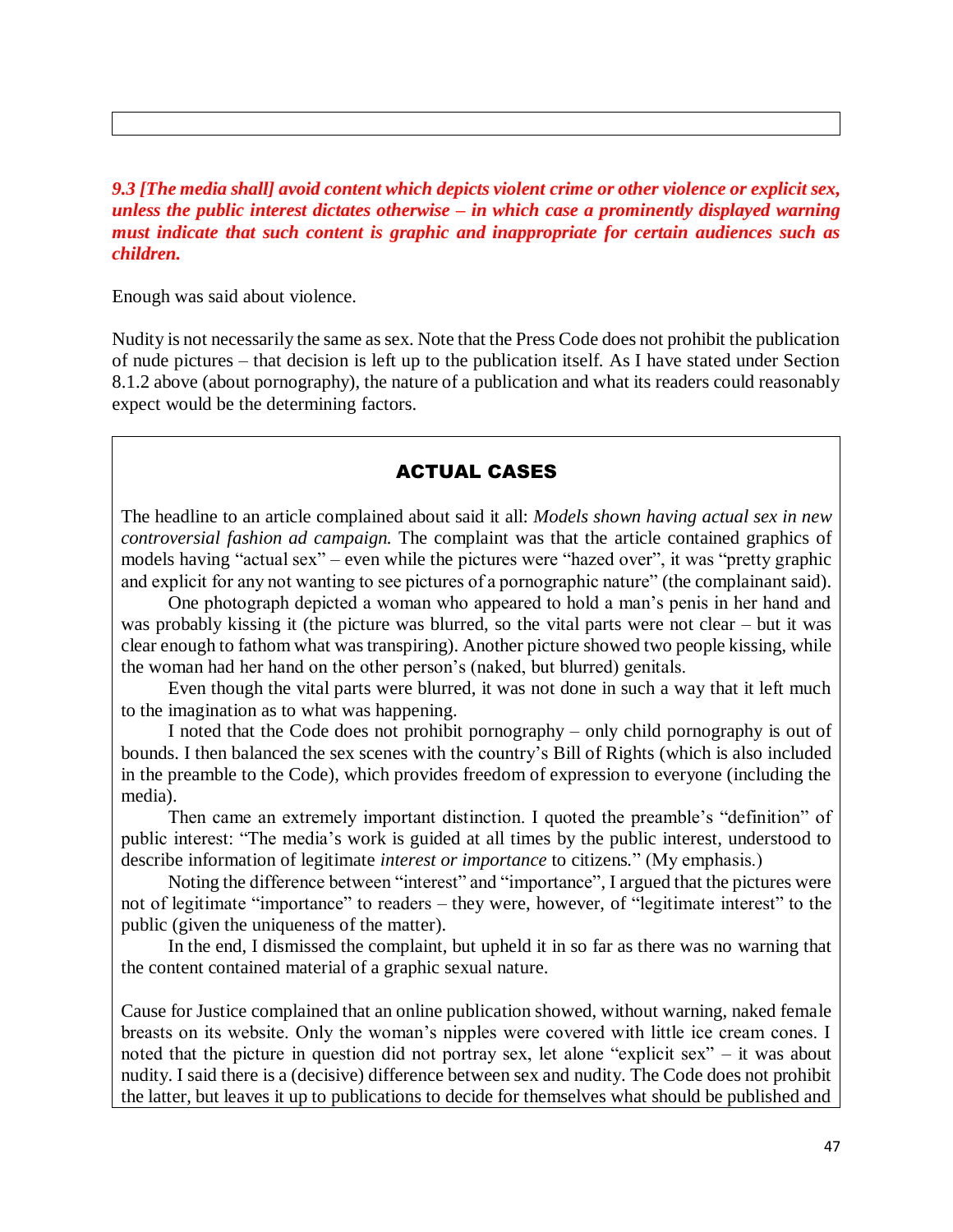what not. It also does not prohibit pictures of sex – it clarifies by saying "explicit" sex. And even then, it is permissible if it is in the public interest. I added: "South Africa is an open society, and this office should do nothing to suppress our hard-earned freedom of speech and expression. If the picture contained explicit sex, I would have expected [the publication] to warn readers about it."

#### *10. Headlines, Captions, Posters, Pictures and Video / Audi Content*

#### *10.1 Headlines, captions to pictures and posters shall not mislead the public and shall give a reasonable reflection of the contents of the report or picture in question.*

If an article is well-written, the gist of the story is in the intro – from where the headline then usually follows. This ensures that the headline gives a reasonable reflection of the content of the report. However, if the story is badly written, it makes life difficult for sub-editors.

The most common mistake is that headlines often portray an allegation as fact – even after the story has quite correctly presented an allegation for what it is, and has attributed it to a source. However, some thoughtless journalists often neglect to use inverted commas or to attribute the statement when writing headlines.

Also, note that when a story is inaccurate and this is reflected in a headline or a caption, that headline or caption will also be wrong and therefore will also be in breach of the Code.

Sub-editors should be careful – they are also subject to the Code.

Sometimes, citing some court verdicts, newspapers argue that headlines should be read "holistically", meaning that they should be interpreted in light of the story itself (as a defence for a badly written headline). This is only partly true. For example, Judge Phillip Levinsohn has said in a Supreme Court case in Swaziland (in 2013): "Many readers of newspapers simply glance at the bold headings only and then move on. The impression implanted in the mind of the reader by such blaring headlines is likely to be both deep and lasting. Most readers do not read the whole story…"

From this, it is fair to say that headlines should stand on their own and should be interpreted as such (which is also what this section of the Code states).

## ACTUAL CASES

One headline read: *SIU probes Pule Mabe's associates – Net widens as investigators find evidence of fraudulent activity conducted in three provinces*. However, the investigators who found this "evidence" qualified the statement that they had found "possible evidence". The newspaper saw it fit to ignore that qualification.

A story quoted sources who alleged that a certain public official (Y) was corrupt. The headline should therefore have read: *Y 'corrupt'*, or *Y corrupt, sources say*. These are not statements of fact, as they are shown to be people's opinions. It should not read *Y is corrupt* – which is exactly what the headline said. That, again, is turning an allegation into fact.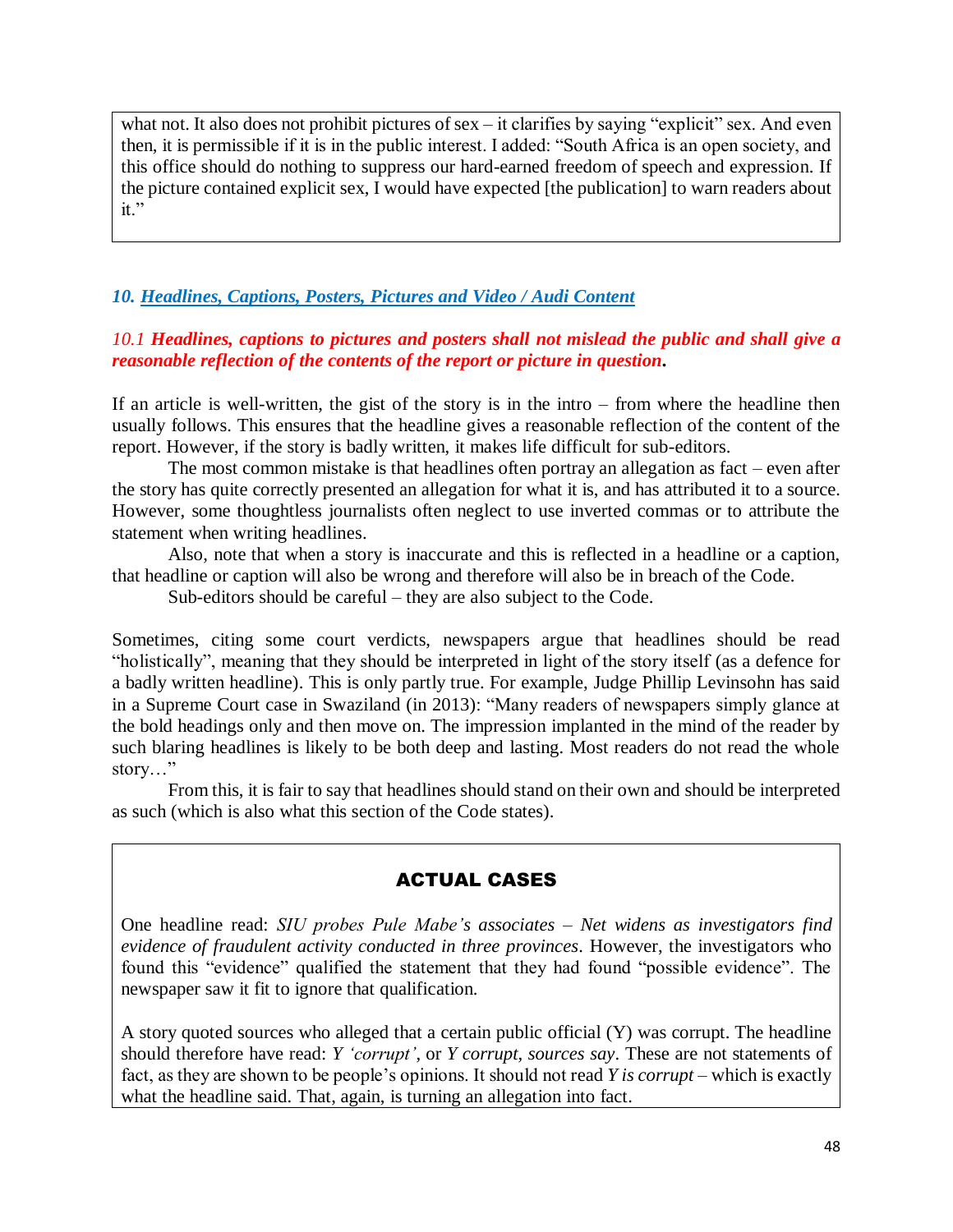Another story alleged that a prominent politician was lying about a certain matter (singular, one alleged lie). However, the headline stated: *"Lies, lies and more lies".* This was plural, as well as a statement of fact; while the story referred to only *one, alleged* lie, and the text reported this matter as an allegation.

A person who was hijacked, complained the caption falsely stated that the incident had happened "recently" – while, in fact, it had happened many months ago. The story itself did not put any date to the hijacking, nor did it use the word "recently". The sub-editor took it upon her- or himself to use that word, probably to make the incident more newsworthy.

Posters can cause even more harm than text, as many people read them – but without the necessary context.

A newspaper's main front-page headline read that "spy tapes" had exposed Ronnie Kasrils as the mastermind behind the manipulation of the NPA (which resulted in the withdrawal of corruption charges against the then Pres Jacob Zuma). Posters also read: "Spy tapes expose Kasrils". I directed the newspaper to apologise to Kasrils for stating as fact in the headlines that the "spy tapes" have "exposed" him, thereby inaccurately, unfairly and unnecessarily harming his reputation; I also asked for a retraction of the mastermind-statement. Kasrils accepted this ruling, but appealed my decision not to carry the apology on posters as well. The Appeals Panel overturned my decision regarding the posters, and ordered the newspaper to apologise on that platform as well. This was the first, and to my knowledge the only, time that a newspaper had to apologise on its posters.

Premier of the Western Cape Helen Zille complained about a poster that stated as fact that she had wasted millions of rands. However, the story attributed this allegation to a source – who was later found to be wrong. Talk about causing unnecessary harm...

In another instance, a poster claimed that the wife of the then State Security Minister Siyabonga Cwele was guilty of drug smuggling. The fact that she was later convicted of this felony did not justify the publication to state it as fact at that stage – the court case had not even begun. This was trial by media.

#### *10.2 Pictures and video / audio content shall not misrepresent or mislead nor be manipulated to do so.*

The manipulation of pictures can be done either by photo-shopping (either by entering new images, or removing old ones), or by cropping.

Remember the world-famous example of picture manipulation when the late Pres Nelson Mandela released two white doves after he had been released from jail? These doves were too far away from Mandela's hands to fit in the picture, so the publication manipulated it.

This was an "innocent" manipulation, because it did not alter the meaning of what had happened. Yet, the publication should have mentioned that it had doctored the picture. Very few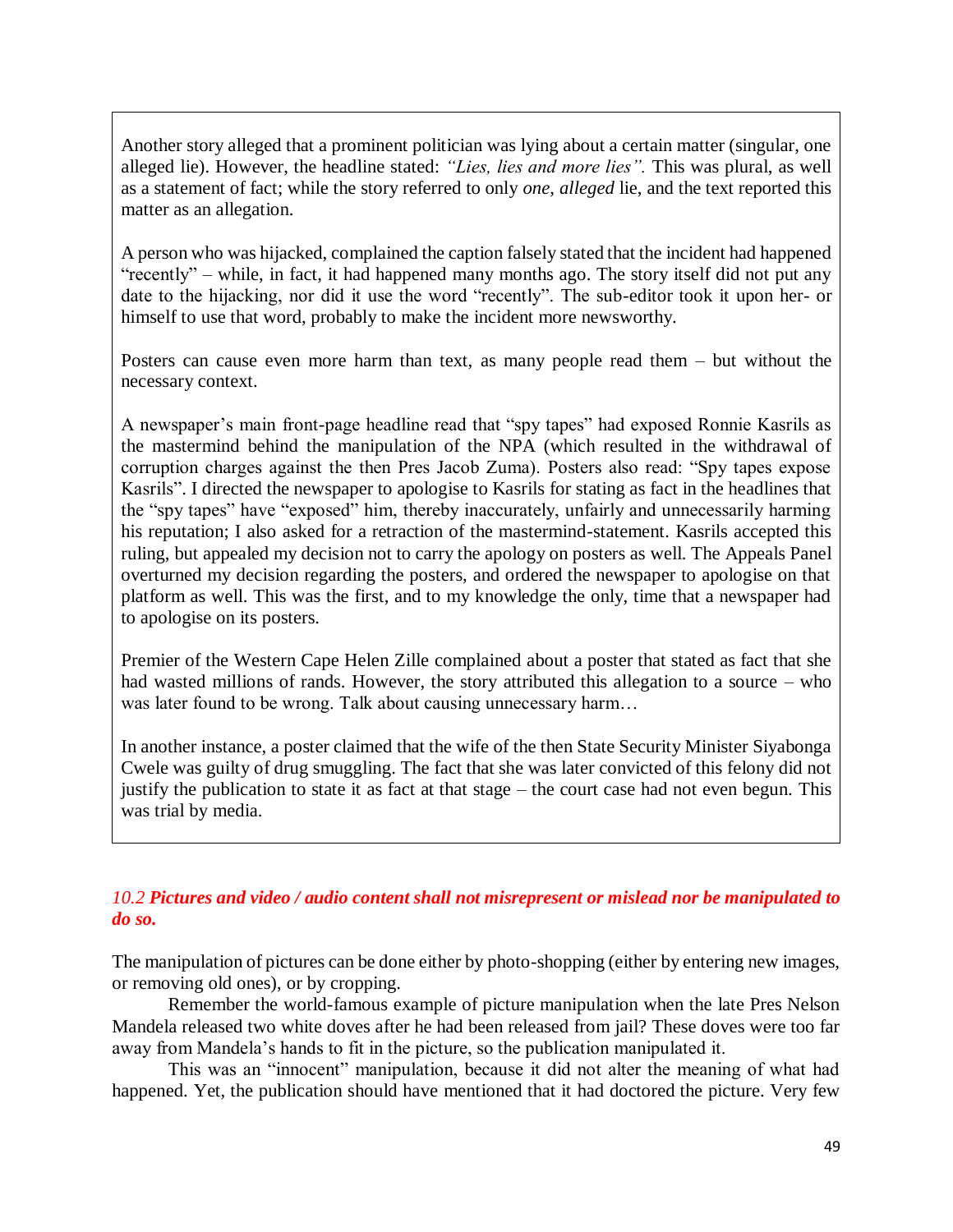journalistic practices erode the credibility of a newspaper more than this – readers invariably ask what else can be make-believe.

This is the point: If, for practical reasons, a picture has to be manipulated (either by photoshopping or by cropping), *it should not change its meaning*; and when it is photo-shopped – such as in Mandela's case – the media should inform the public accordingly.

## ACTUAL CASE

Five colleagues were socialising in a bar after work. The story was about an alleged extra-marital relationship between two of them. The publication then cropped the picture to make it seem as if the "couple" was socialising on their own – which was not true. They were merely sitting next to each other, together with three other colleagues (who were cropped out of the picture). Cropping the story to suit X's reportage. Shame on X.

#### *11. Confidential and Anonymous Sources*

#### *11.1 The media shall protect confidential sources of information – the protection of sources is a basic principle in a democratic and free society.*

It is an extremely serious matter to give your word to protect the identity of a source – Section 205 of the South African Criminal Procedures Act stipulates that the state may force journalists to reveal their sources, at the risk of going to prison. This is the principle: Once you have given your word not to reveal a source's identity, you should stick to it – even though it may have dire consequences for you.

However, if you later discover that your source has (purposefully) misled you, you have every right to reveal that source's identity. Please note, though, that you are not obliged to do so – that is the journalist's and / or the publication's decision.

#### *11.2 [The media shall] avoid the use of anonymous sources unless there is no other way to deal with a story, and shall take care to corroborate such information.*

The use of anonymous sources has become a major problem of late. The main reason is that so many government officials are scared to speak out, so some of them become whistle-blowers – and anonymous ones, at that. This is forcing the media to make use of such information, which is not a healthy situation at all.

The obligation to avoid the use of anonymous sources, if at all possible, is important because unnamed people:

- can say whatever they like;
- are not accountable; and
- may have ulterior motives (I have indeed often seen anonymous sources trying to mislead journalists to enhance their own agendas).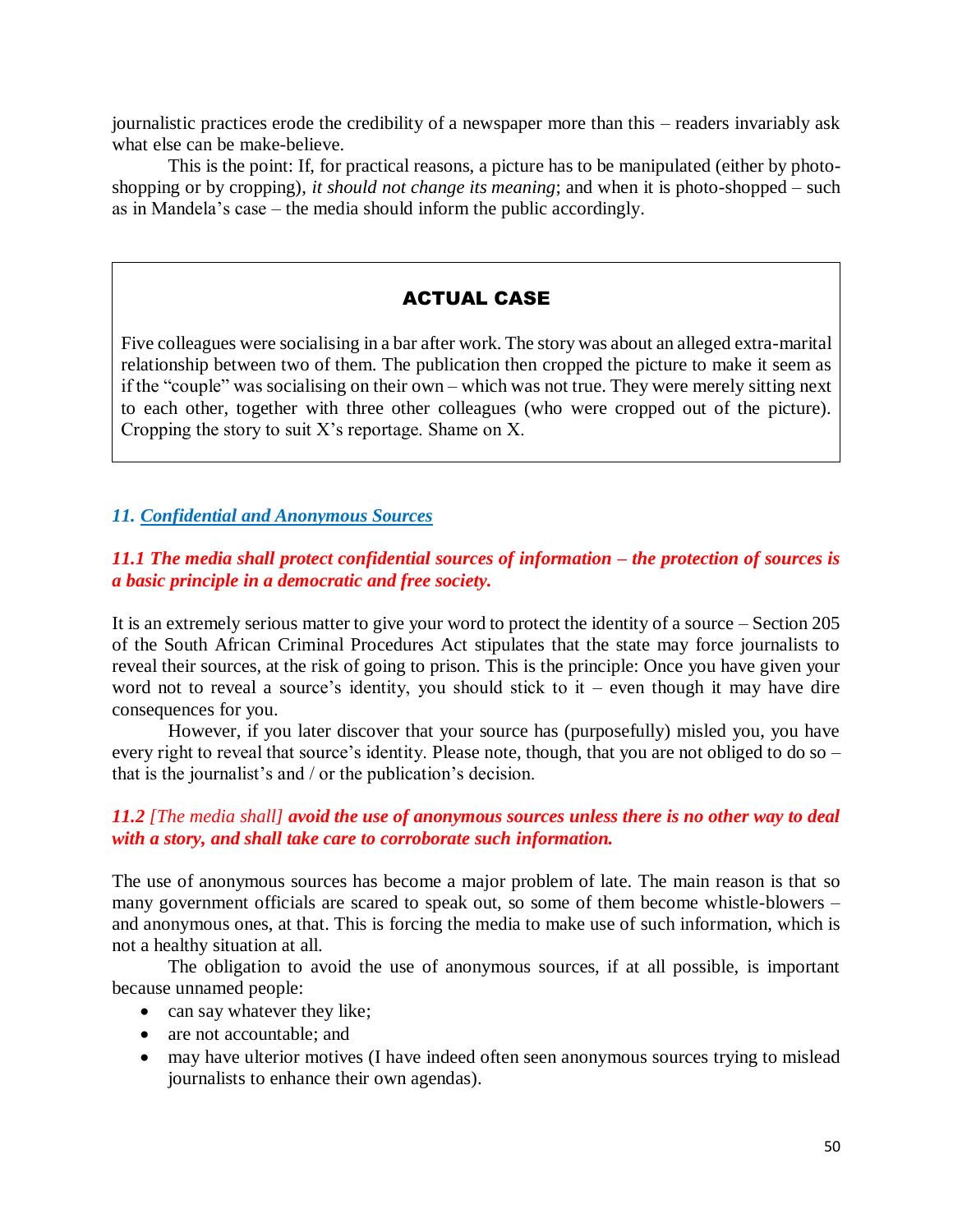Politicians are the usual suspects in this regard. Some of them will go to extreme lengths to discredit their opponents.

## ACTUAL CASES

A certain political party "analysed" a report and fed the newspaper with its analysis – pretending that its probe presented the truth. The newspaper took the information contained in this "analysis" as gospel and published it as such. In the meantime, though, the party misinterpreted the report – with the result that the public was misled as well. My journalistic instinct tells me that this was intentional. This may sound strange, but being cynical is an asset to journalists.

In another unfortunate case, X reported that a certain prominent person in South Africa was not making himself available for election as deputy president of the ruling party. The senior political editor's information was the opposite, so she tried to stop the publication of the story. The reporter allegedly told her that she should trust him, as he trusted his (anonymous) sources. His story later turned out to be false – and the political editor resigned as a result of that. I commend her for that. One can only speculate as to the motives of the sources who planted the incorrect information.

A school principal was suspended by the Department of Education, but it did not communicate any clear reason for its actions at that stage. Nine publications reported this matter, eight of them correctly stating that the reason for the suspension was unclear. However, the ninth quoted a single, anonymous source saying that the reason was theft. This turned out to be false, and the newspaper stated in a follow-up story that the source had spread malicious gossip. Yet, X allowed herself to be misled by this source, and ended up causing the principal huge, unnecessary harm.

Therefore, always:

- handle anonymous sources with the utmost care they may be dangerous;
- try to convince your sources to go on record if not, you may proceed, provided that you cannot get the same information elsewhere and that the information is in the public interest;
- talk to your editor before publication; and
- corroborate their allegations if you cannot do that, you should either not publish at all, or at the very least state that you were not able to corroborate the information.

## *11.3 [The media shall] not publish information that constitutes a breach of confidence, unless the public interest dictates otherwise.*

Under normal circumstances, journalists should at all costs protect their sources and not publish information that constitutes a breach of confidence.

 However, circumstances alter cases. For example (an extreme, thumb-sucked one), if a source tells you off the record that Parliament is going to be blown up the next day, I believe that this information should be published in the public interest. In this (extreme) case, consequences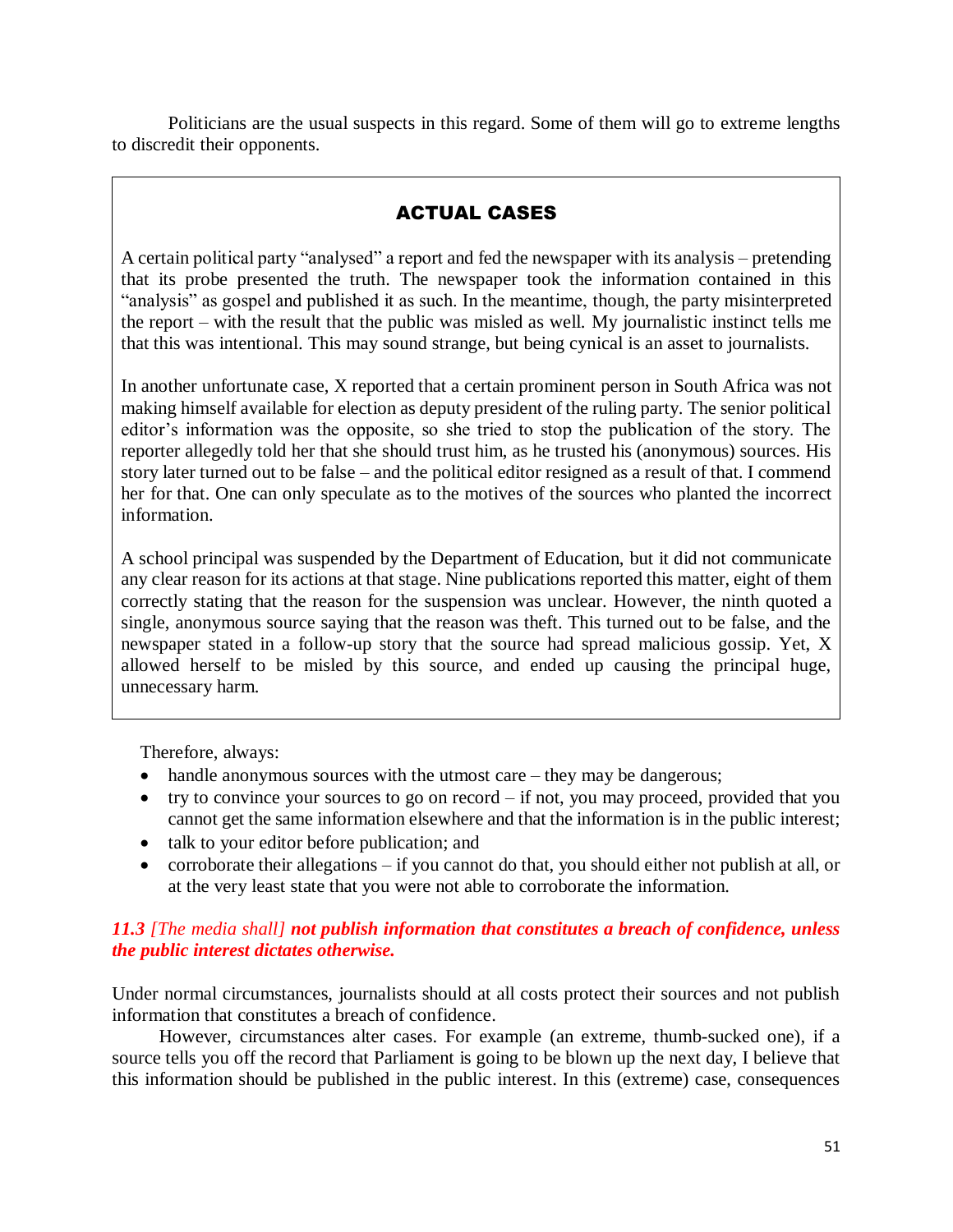weigh much more than principles and certainly, public interest would override your pledge not to tell. But such an exception would be few and far between.

I have already stated above that nobody can expect you to protect sources who have purposefully misled you (read: spread fake news). It may be in the public interest to expose such "sources".

#### *12. Payment for Information*

#### *The media shall avoid shady journalism in which informants are paid to induce them to give the information, particularly when they are criminals – except where the material concerned ought to be published in the public interest and the payment is necessary for this to be done.*

It is important to understand the reasons behind this sub-section. The practice of paying for information should be avoided because it:

- puts the credibility of the information in doubt will such a source tell you the truth, or perhaps what you want to hear, or maybe try further some or other agenda?; and
- changes the relationship between the journalist and the source the latter becomes a business partner, which may compromise the journalist's independence.

 However, if the information is in the public interest and a journalist cannot obtain it otherwise, the Code does allow journalists to pay for information. But that should certainly be the exception.

I have not had any such complaints during my stint of more than nine years as Press Ombud.

#### **E. Complete the following sentences, or say "true" or "false":**

- 60. A child is a person under the age of … (1)
- 61. The SA Constitution states: "A child's best interests are of paramount importance in every matter concerning the child" – "yes" or "no"  $(1)$
- 62. If there is any chance that coverage might cause harm of any kind to a child, he or she shall not be interviewed, photographed or identified without … or … ; and the … ; and … (4)
- 63. The media shall not identify children who have been victims of abuse, exploitation, or who have been charged with or convicted of a crime, without ... or ... and the ... and ... and it is  $\dots$  (5)
- 64. Under certain circumstances, the media may publish child pornography "true" or "false"  $(1)$
- 65. The Press Code prohibits the publication of brutality, gratuitous violence and suffering  $-$  "true" or "false" (1)
- 66. The Press Code prohibits the depiction of violent crime and explicit sex "true" or "false"  $(1)$
- 67. If a headline reflects the content of an inaccurate story, the media are in breach of the Code – "true" or "false"  $(1)$
- 68. Pictures can be manipulated either by … or by … (2)
- 69. There is nothing wrong with manipulation a picture, as long as it … and … (2)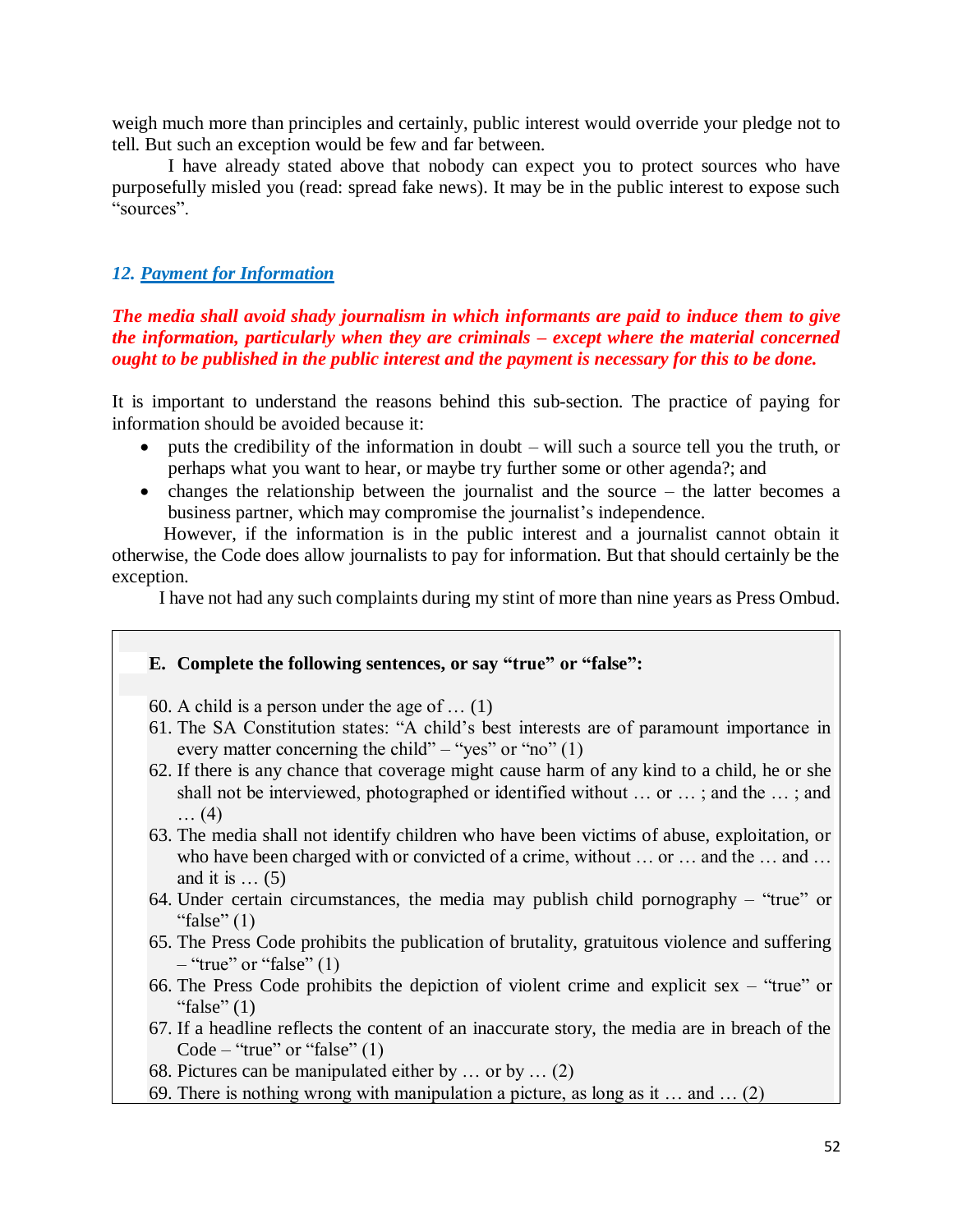- 70. The media shall avoid the use of anonymous sources, if possible, because … and … (2)
- 71. The media shall … which they have obtained from anonymous sources (1)
- 72. The media may under no circumstances publish information that constitutes a breach of confidence – "true" or "false"  $(1)$

[Sub-total: 23 ]

## **Chapter 2: User-generated content and activities**

While Chapter 1 of the Code is about content generated by the media, the second chapter is about user-generated content.

Study this section carefully (which is self-explanatory), and then answer the following questions

**F. Complete the following sentences, or say "true" or "false":**

- 73. Chapter 1 of the Code is about content generated by … ; Chapter 2 of the Code is about content generated by … (2)
- 74. The media are obliged to moderate all user-generated content in advance "true" or "false"  $(1)$
- 75. It is up to every publication to have a user-generated content (UGC) policy, or not "true" or "false"  $(1)$
- 76. A publication may remove any user profile in accordance with its UGC policy "true" or "false"  $(1)$
- 77. The media do not have to make their UGC policy public  $-$  "true" or "false" (1)
- 78. The media shall particularly carefully monitor online forums directed at … (1)
- 79. Normally, it is a defence for the media to show that they did not author or edit the content complained of  $-$  "true" or "false" (1)

[Total: 8 ]

## **THE ANSWERS**

#### **A: Preamble**

| The media exist to SOCIETY                                            |  |
|-----------------------------------------------------------------------|--|
| Journalists are first and foremost accountable to THE PUBLIC          |  |
| The freedom of the media is not a licence to KILL                     |  |
| Real freedom breeds ACCOUNTABILITY and RESPONSIBILITY                 |  |
| The freedom of the media enables citizens to MAKE INFORMED JUDGMENTS  |  |
| The media's freedom is founded or based on the PUBLIC'S right to know |  |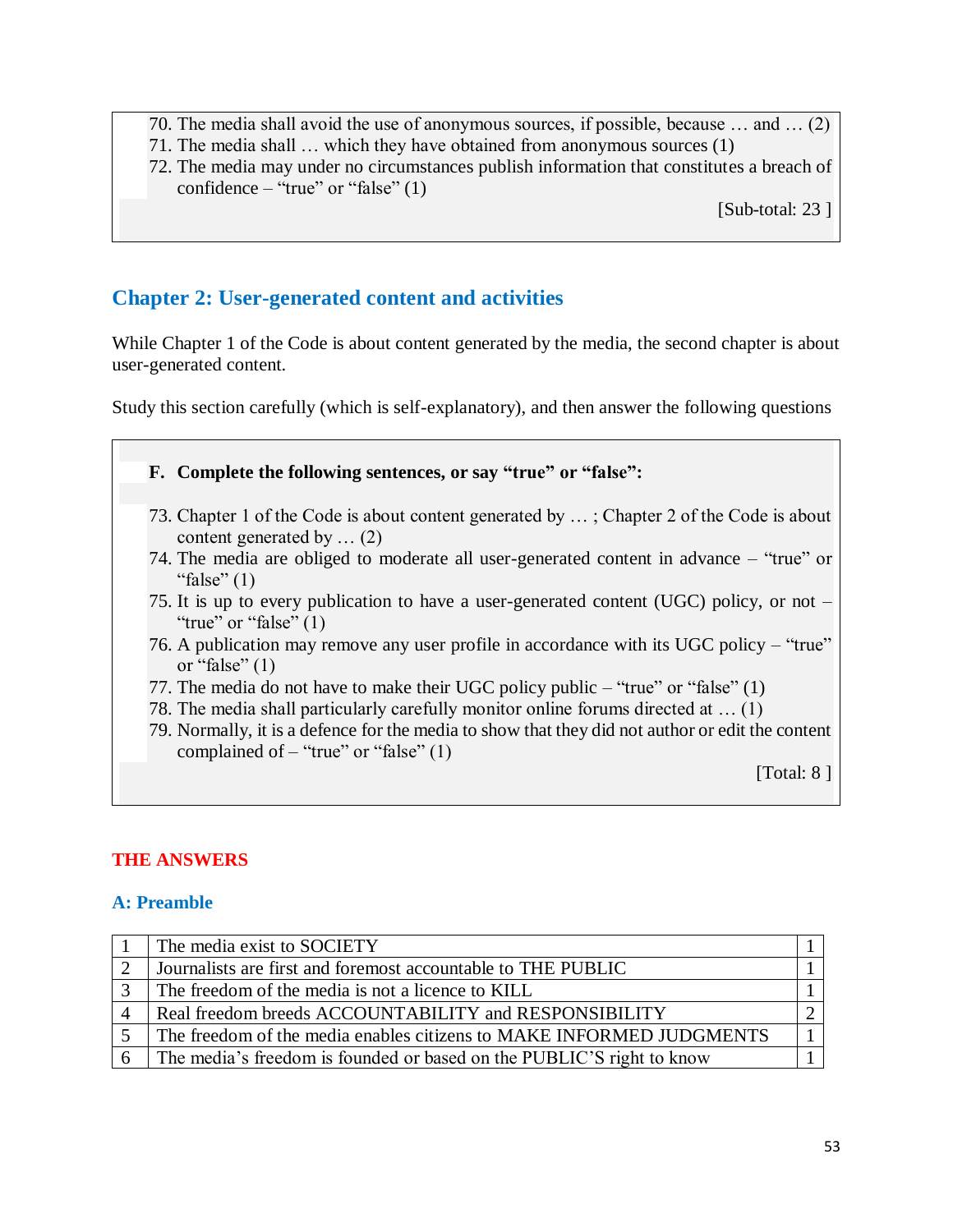|    | The media serving society means looking inward, ensuring ETHICAL REPORTING; 2<br>and looking outward, ensuring that THE FORCES THAT SHAPE SOCIETY ARE<br><b>SCRUTINISED (2)</b> |                             |
|----|---------------------------------------------------------------------------------------------------------------------------------------------------------------------------------|-----------------------------|
| 8  | "Public interest" describes INFORMATION OF LEGITIMATE INTEREST OR<br><b>IMPORTANCE TO CITIZENS</b>                                                                              |                             |
| 9  | Journalists should commit themselves to this highest standards in order to<br>MAINTAIN CREDIBILITY and to KEEP THE TRUST OF THE PUBLIC                                          | $\mathcal{D}$               |
|    | 10 The heart of media ethics and of our Code is: always striving for TRUTH; and always<br>avoiding UNNECESSARY HARM                                                             | $\mathcal{D}$               |
| 11 | Chapter 1 of the Code is about content generated by THE MEDIA; Chapter 2 of the<br>Code is about content generated by THE PUBLIC / USERS                                        | $\mathcal{D}_{\mathcal{L}}$ |

## **CHAPTER 1: Media-generated content**

## **B: Gathering, Reporting of News (Section 1)**

| 12 | Another word for "truthfully" is HONESTLY<br>$\mathbf{1}$                                                                                      |                |
|----|------------------------------------------------------------------------------------------------------------------------------------------------|----------------|
| 13 | Editor to X: "If you assume, you are MAKING AN ASS OUT OF YOU AND ME"                                                                          | 1              |
| 14 | Another word for "fair" is BALANCED<br>1                                                                                                       |                |
| 15 | CONTEXT is as important as text                                                                                                                | $\mathbf{1}$   |
| 16 | It is not always what journalists write that is unethical, but often also what they DO                                                         | 1              |
| 17 | NOT REPORT that is problematic<br>Journalists should not present information as fact that cannot REASONABLY BE<br>$\mathbf{1}$<br><b>TRUE</b>  |                |
| 18 | News should be obtained legally, honestly and fairly, unless PUBLIC INTEREST<br><b>DICTATES OTHERWISE</b>                                      | $\mathbf{1}$   |
| 19 | The gathering of personal information for the purposes of journalistic expression<br>must ONLY BE USED FOR THIS PURPOSE                        | 1              |
| 20 | Media representatives shall identify themselves as such, unless PUBLIC<br>$\overline{2}$<br><b>INTEREST or THEIR SAFETY dictates otherwise</b> |                |
| 21 | Journalists should VERIFY THEIR INFORMATION if they have reason to doubt<br>the accuracy thereof                                               | $\mathbf{1}$   |
| 22 | "Verification" means ESTABLISHING THE TRUTH, while "corroboration" is<br>when ANOTHER SOURCE CONFIRMS YOUR INFORMATION (2)                     | $\overline{2}$ |
| 23 | Verification can only be achieved with PRIMARY and INDEPENDENT sources                                                                         | $\overline{2}$ |
| 24 | The media shall seek the views of the subject of CRITICAL REPORTAGE in<br>advance of publication                                               | $\mathbf{1}$   |
| 25 | "Critical reportage" is when THE PUBLICATION OF INFORMATION IS<br>LIKELY TO LOWER A SUBJECT'S REPUTATION                                       | $\mathbf{1}$   |
| 26 | Journalists need not verify their information if they DO NOT HAVE REASON TO<br><b>DOUBT IF IT IS CORRECT</b>                                   | $\mathbf{1}$   |
| 27 | Journalists should verify doubtful information because SUCH INFORMATION IS<br>LIKELY TO HARM SOMEBODY UNNECESSARILY                            | $\mathbf{1}$   |
| 28 | "Reasonable time" for a response depends on the NUMBER and the NATURE of<br>the questions                                                      | $\overline{2}$ |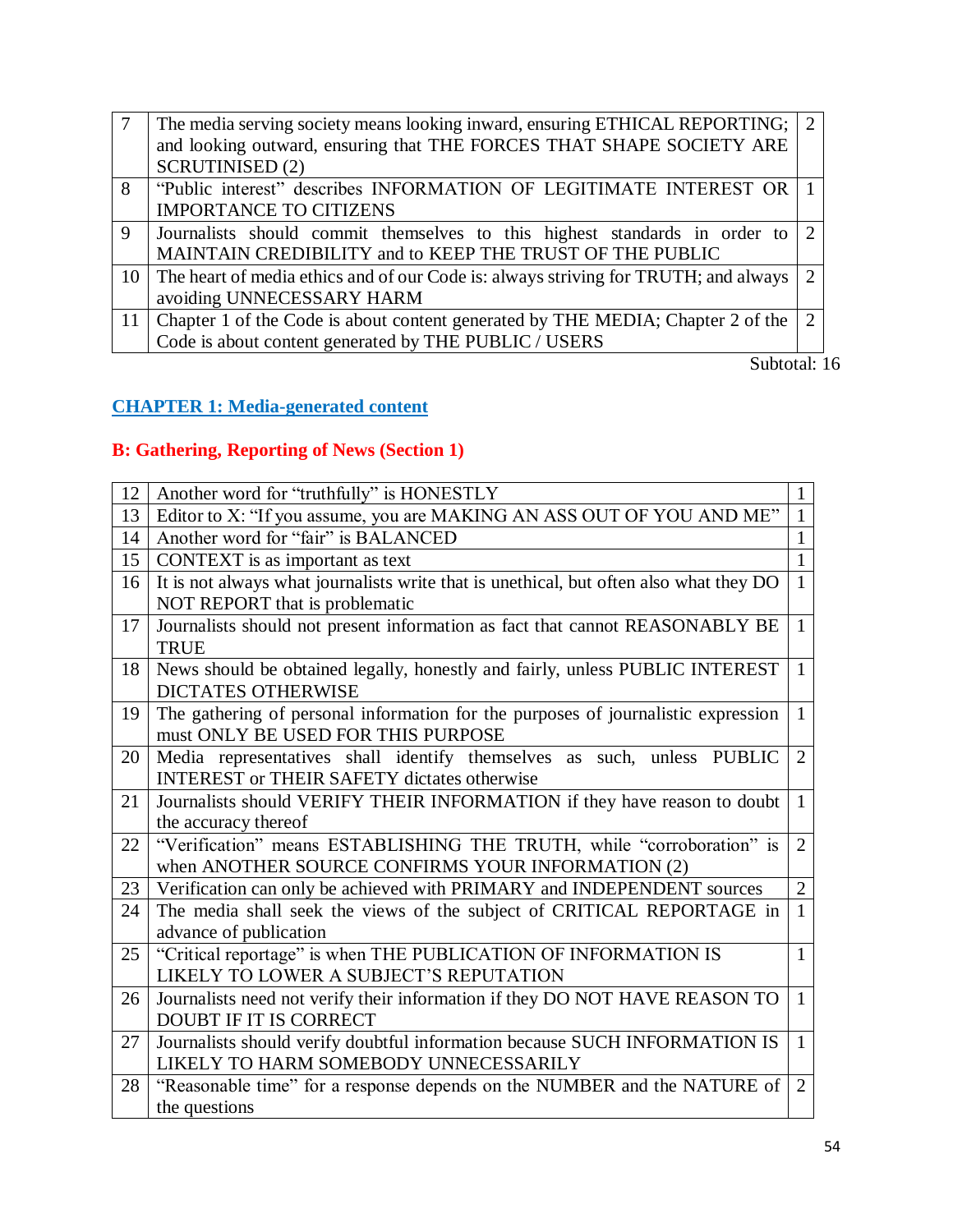| 29              | Should a journalist report it if she / he was unable to obtain comment? YES                                                                                                                               |                       |
|-----------------|-----------------------------------------------------------------------------------------------------------------------------------------------------------------------------------------------------------|-----------------------|
| 30              | Journalists are not allowed to ask parties to an ongoing court case for comment<br>because the matter is SUB JUDICE and it is LIKELY TO INFLUENCE COURT                                                   | 2                     |
| 31              | <b>PROCEEDINGS</b><br>Where a news item is published on the basis of limited information, this shall be<br>stated as such and BE SUPPLEMENTED ONCE NEW INFORMATION<br><b>BECOMES AVAILABLE</b>            |                       |
| 32 <sup>1</sup> | The media shall make amends for presenting information or comment that is found<br>to be inaccurate by communicating, PROMPTLY and WITH APPROPRIATE<br>PROMINANCE a retraction, correction or explanation | $\mathcal{D}_{\cdot}$ |
| 33              | An online article that has been amended for factual accuracy should INDICATE AS<br><b>SUCH</b>                                                                                                            |                       |
| 34              | The only reason for an article to be removed from a website is in case of<br><b>DEFAMATION</b>                                                                                                            |                       |
| 35 <sup>1</sup> | If a reporter takes over text from somebody else, the journalist should INDICATE<br><b>THIS</b>                                                                                                           |                       |

## **C: Independence, conflict of interest (2); Privacy, dignity, reputation (3)**

| 36 | By saying that journalists should stay independent we mean BEING FREE OF                       | $\overline{1}$ |
|----|------------------------------------------------------------------------------------------------|----------------|
|    | NON-PROFESSIONAL CONSIDERATIONS                                                                |                |
| 37 | Conflicts of interest must be avoided because IT COULD LEAD READERS TO<br>$\mathbf{1}$         |                |
|    | DOUBT THE MEDIA'S INDEPENDENCE AND PROFESSIONALISM                                             |                |
| 38 | The media shall not accept a bribe, gift or any other benefit where this is                    | $\overline{2}$ |
|    | INTENDED or LIKELY to influence coverage                                                       |                |
| 39 | The media shall indicate clearly when an outside organization has contributed to the           | $\mathbf{1}$   |
|    | cost of newsgathering because IT MAY LEAD TO SLANTED REPORTAGE,                                |                |
|    | AND THE PUBLIC HAS A RIGH TO KNOW                                                              |                |
| 40 | "Native advertising" is where SOMEONE PAYS FOR TEXT THAT IS                                    | $\mathbf{1}$   |
|    | PRESENTED AS NEWS                                                                              |                |
| 41 | Regarding public interest, one must distinguish between PUBLIC OFFICIALS and<br>$\overline{3}$ |                |
|    | PUBLIC FIGURES (CELEBRITIES) and PRIVATE CITIZENS                                              |                |
| 42 | Public officials have the least right to privacy because THEY ARE                              | $\mathbf{1}$   |
|    | ACCOUNTABLE TO THE PUBLIC                                                                      |                |
| 43 | Celebrities have less right to privacy than citizens because THEY ARE ROLE<br>$\mathbf{1}$     |                |
|    | <b>MODELS</b>                                                                                  |                |
| 44 | "Reputation" can be defined as SOMEONE'S PUBLIC IMAGE                                          | $\mathbf{1}$   |
| 45 | "Dignity" can be defined as THE RIGHT OF PEOPLE TO BE VALUED AND                               | $\mathbf{1}$   |
|    | RESPECTED FOR THEIR OWN SAKE, AND TO BE<br><b>TREATED</b>                                      |                |
|    | <b>ACCORDINGLY</b>                                                                             |                |
| 46 | You cannot defame someone with THE TRUTH and when it is IN THE PUBLIC                          | $\overline{2}$ |
|    | <b>INTEREST</b>                                                                                |                |
| 47 | The repetition of defamation is also DEFAMATION<br>$\mathbf{1}$                                |                |
| 48 | You are always safe if you used the word "allegedly" $(1)$ – FALSE                             | 1              |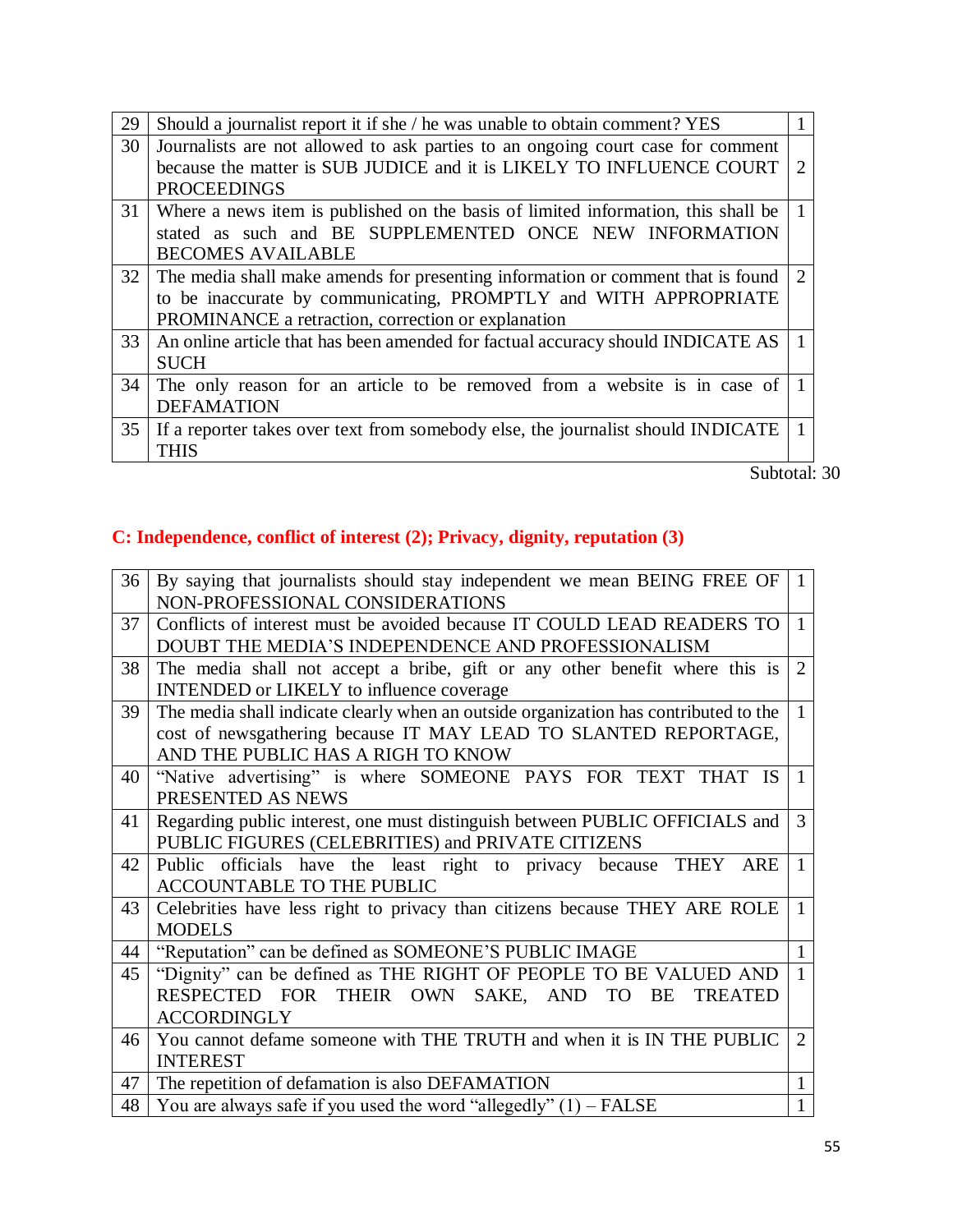|  | 49 To identify a rape survivor you need to GET CONSENT FROM THE PERSON           |  |
|--|----------------------------------------------------------------------------------|--|
|  | 50 To identify a child who is a rape survivor you need to GET CONSENT FROM ITS 4 |  |
|  | LEGAL GUARDIAN and THE CHILD and A PUBLIC INTEREST IS EVIDENT                    |  |
|  | and IT IS IN TBE BEST INTERESTS OF THE CHILD                                     |  |
|  | The status of a person living with HIV/AIDS should normally not be disclosed   1 |  |
|  | because IT CARRIES A STIGMA                                                      |  |

#### **D: Protection of Personal Information (4); Discrimination & Hate Speech (5); Advocacy (6); Protected Comment (7)**

| 52 | The section on Protection of Information is mainly aimed at getting in line with the | 1 |
|----|--------------------------------------------------------------------------------------|---|
|    | Act called POPIA                                                                     |   |
| 53 | Stereotyping is dangerous because it DOES NOT TREAT PEOPLE AS                        | 1 |
|    | <b>INDIVIDUALS</b>                                                                   |   |
| 54 | "Hate speech" demonstrates a clear intention to be hurtful or harmful or to incite   |   |
|    | harm or to promote or propagate hatred – YES                                         |   |
| 55 | The media have the right and indeed the DUTY to report and comment on all matters    | 1 |
|    | of legitimate public interest                                                        |   |
| 56 | The media should only disclose SUFFICIENT personal information to identify           | 1 |
|    | people                                                                               |   |
| 57 | Publications are justified in strongly advocating their own views on controversial   | 3 |
|    | topics, provided that they treat their constituencies fairly by CLEARLY              |   |
|    | DISTINGUISHINGMAKING BETWEEN FACT AND OPINION and by NOT                             |   |
|    | MISREPRESENTING OR SUPPRESSING RELEVANT FACTS and by not                             |   |
|    | <b>DISTORTING THE FACTS</b>                                                          |   |
| 58 | Section 7, on "Protected comment" also applies to hard news stories $- NO$           |   |
| 59 | Comment or criticism is protected even if it is EXTREME and UNJUST and               | 9 |
|    | UNBALANCED and EXAGGERATED and PREJUDICED - as long as it                            |   |
|    | EXPRESSES AN HONESTLY-HELD OPINION; is WITHOUT MALICE; is ON                         |   |
|    | A MATTER OF PUBLIC INTEREST; has TAKEN FAIR ACCOUNT OF ALL                           |   |
|    | MATERIAL FACTS; and is presented IN A MANNER THAT IT APPEARS                         |   |
|    | <b>CLEARLY TO BE COMMENT</b>                                                         |   |

Subtotal: 18

## **E: Children (8); Violence, Graphic Content (9); Headlines, Posters, Pictures, Captions (10); Confidential, Anonymous Sources (11); Payment for information (12)**

| $60$   A child is a person under the age of EIGHTEEN                                     |  |
|------------------------------------------------------------------------------------------|--|
| 61 The SA Constitution states: "A child's best interests are of paramount importance in  |  |
| every matter concerning the child" – TRUE                                                |  |
| 62   If there is any chance that coverage might cause harm of any kind to a child, he or |  |
| she shall not be interviewed, photographed or identified without THE CONSENT   4         |  |
| OF A LEGAL GUARDIAN or OF A SIMILARLY RESPONSIBLE ADULT; and                             |  |
| the CHILD; and A PUBLIC INTEREST IS EVIDENT                                              |  |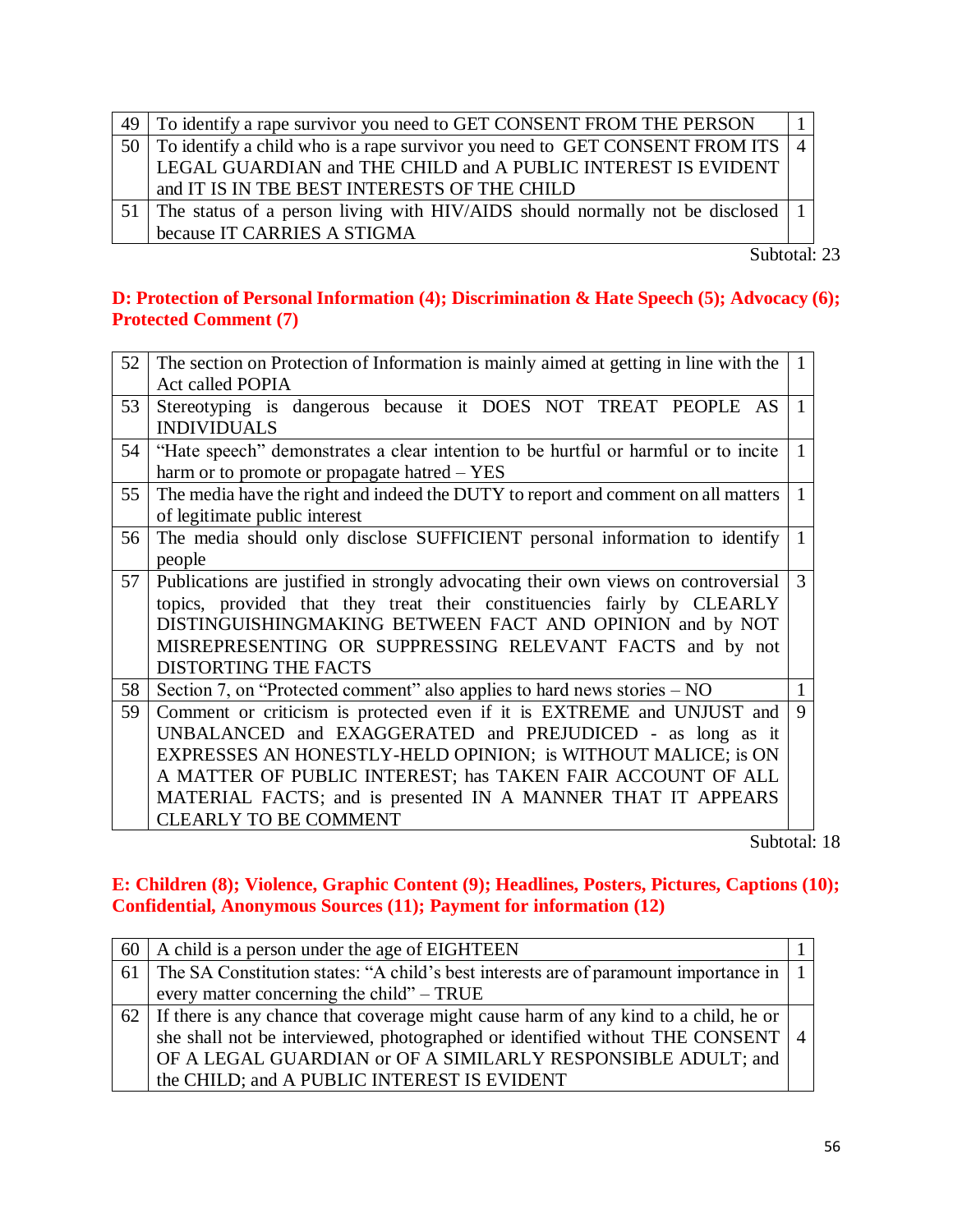| 63 | The media shall not identify children who have been victims of abuse, exploitation,<br>.5 |                |  |
|----|-------------------------------------------------------------------------------------------|----------------|--|
|    | or who have been charged with or convicted of a crime, without  or  and the               |                |  |
|    | and $\ldots$ and it is $\ldots$ (5)                                                       |                |  |
| 64 | Under certain circumstances, the media may publish child pornography – FALSE              |                |  |
| 65 | The Press Code prohibits the publication of brutality, gratuitous violence and            |                |  |
|    | suffering $-$ FALSE                                                                       |                |  |
| 66 | The Press Code prohibits the depiction of violent crime and explicit $sex$ – FALSE        |                |  |
| 67 | If a headline reflects the content of an inaccurate story, the media are in breach of     |                |  |
|    | the Code - TRUE                                                                           |                |  |
| 68 | Pictures can be manipulated either by PHOTO-SHOPPING or by CROPPING                       | 2              |  |
| 69 | There is nothing wrong with manipulation a picture, as long as it DOES NOT                | $\overline{2}$ |  |
|    | CHANGE OF ITS MEANING and THE PUBLIC IS INFORMED                                          |                |  |
| 70 | The media shall avoid the use of anonymous sources, if possible, because  and             | $\overline{2}$ |  |
| 71 | The media shall CORROBORATE INFORMATION which they have obtained                          |                |  |
|    | from anonymous sources                                                                    |                |  |
| 72 | The media may under no circumstances publish information that constitutes a breach        |                |  |
|    | of confidence – FALSE                                                                     |                |  |

## **CHAPTER 2: User-generated content**

| 73   | 2<br>Chapter 1 of the Code is about content generated by THE MEDIA; Chapter 2 of the    |  |
|------|-----------------------------------------------------------------------------------------|--|
|      | Code is about content generated by THE PUBLIC                                           |  |
| 74   | The media are obliged to moderate all user-generated content in advance – FALSE         |  |
| 75   | It is up to every publication to have a user-generated content (UGC) policy, or not $-$ |  |
|      | <b>FALSE</b>                                                                            |  |
| 76   | A publication may remove any user profile in accordance with its UGC policy $-$         |  |
|      | <b>TRUE</b>                                                                             |  |
| 77   | The media do not have to make their UGC policy public – FALSE                           |  |
| 78 I | The media shall particularly carefully monitor online forums directed at                |  |
|      | <b>CHILDREN</b>                                                                         |  |
| 79   | Normally, it is a defence for the media to show that they did not author or edit the    |  |
|      | content complained of – TRUE                                                            |  |

Subtotal: 8

Grand total: 118

My score: \_\_\_\_\_\_\_\_\_\_\_

| <b>Your mark</b> | My comment                  |
|------------------|-----------------------------|
| 118              | That's the way it should be |
| $100 - 117$      | $Hmm - cause for concern$   |
| Below 100        | I see a bad moon rising     |

*"As journalists we commit ourselves to the highest standards…"*